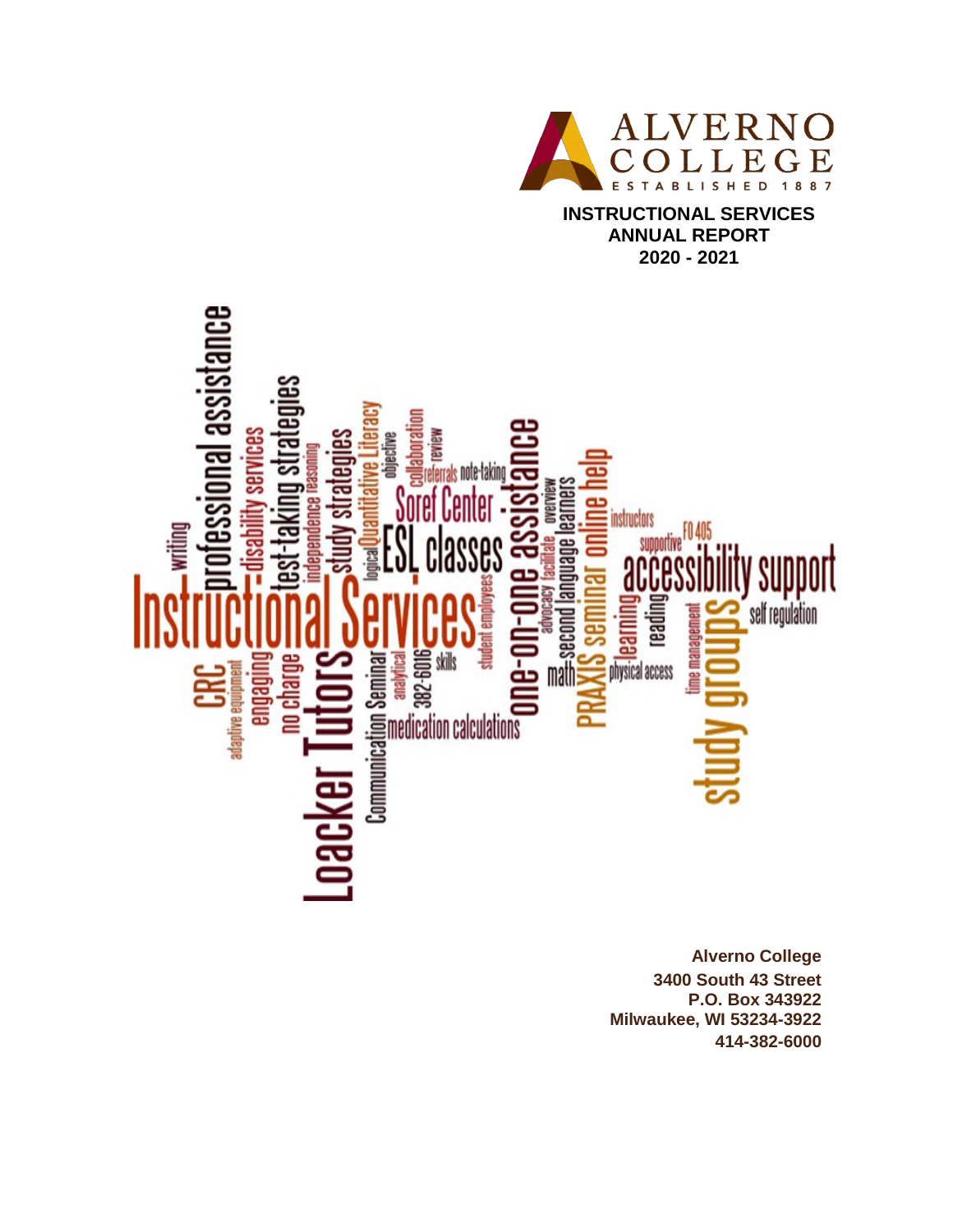## **INSTRUCTIONAL SERVICES REPORT FOR 2020-21**

|           | Table 1: Course Results: Number of Students             |  |
|-----------|---------------------------------------------------------|--|
|           |                                                         |  |
|           |                                                         |  |
| Table 2:  |                                                         |  |
|           |                                                         |  |
| Table 3:  |                                                         |  |
| Table 4a: | Communication Resource Center Student Use15             |  |
| Table 4b: | Daniel M. Soref Science & Mathematics                   |  |
|           |                                                         |  |
| Table 5a: |                                                         |  |
| Table 5b: |                                                         |  |
| Table 5c: | Progress Codes for Students Receiving Peer Tutoring  19 |  |
|           |                                                         |  |
|           |                                                         |  |
|           |                                                         |  |
|           |                                                         |  |
| Table 7:  |                                                         |  |
|           |                                                         |  |
|           |                                                         |  |
|           |                                                         |  |
|           |                                                         |  |
|           |                                                         |  |
|           |                                                         |  |
|           |                                                         |  |
|           |                                                         |  |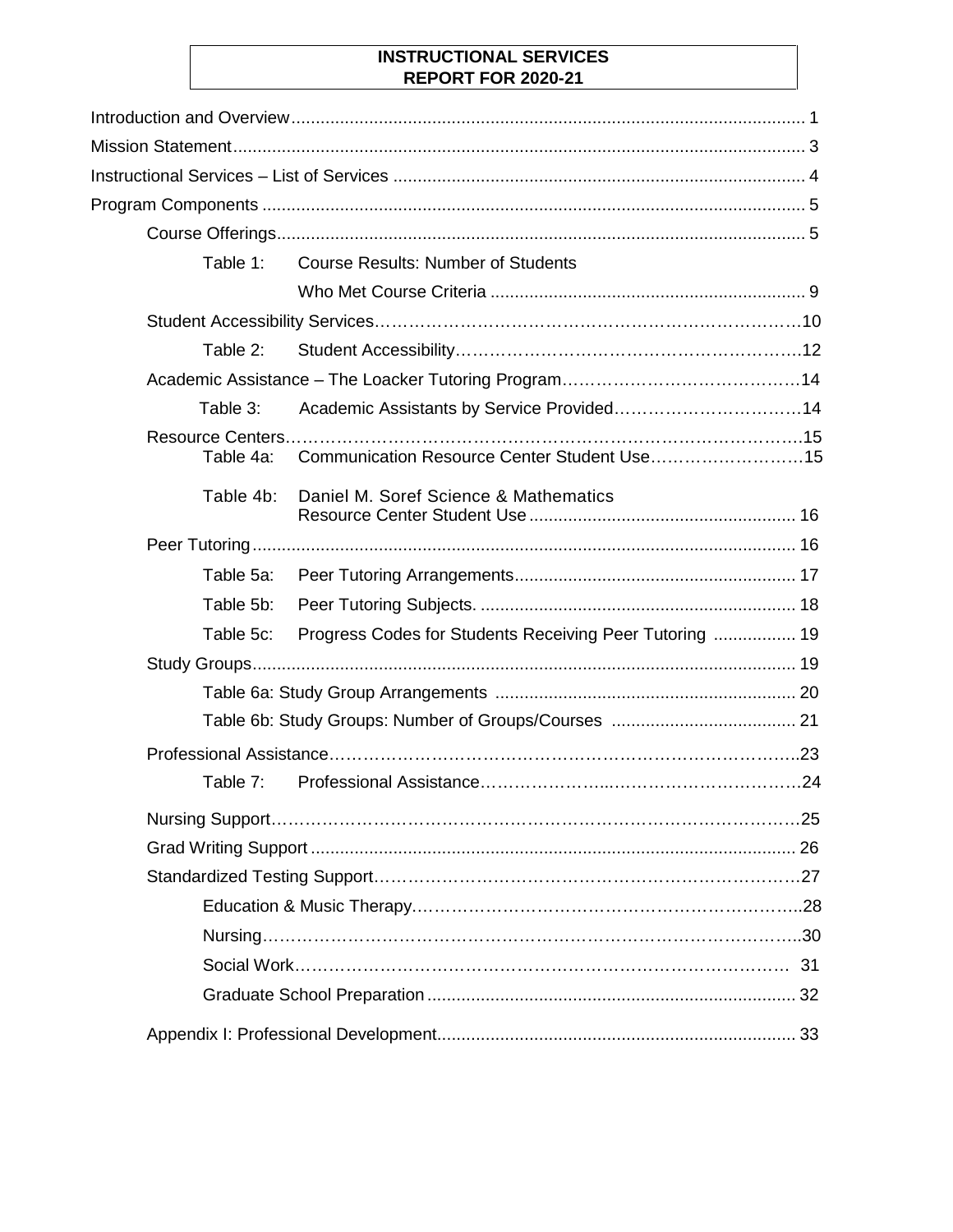### **INTRODUCTION AND OVERVIEW**

Instructional Services provides academic support and resources to assist students to achieve their educational goals. Classes in quantitative literacy, English for students whom North American English is a second or additional language, and communication (reading/writing/speaking/listening/computer) provide a foundation for success in the curriculum. Students access further support during their academic career through the Communication Resource Center and the Daniel M. Soref Science & Mathematics Resource Center, as well as peer and professional tutoring, course based study groups, and services for non-native North American English speakers. Seminars and workshops provide instruction in such diverse areas as FORt preparation for School of Education students, graduate and professional school exam preparation, test taking strategies and medication calculation instruction for School of Nursing and Health Sciences students, and graduate level writing. Support services and accommodations for students with disabilities are also available. Students access these resources based on self-referral or referral from their advisor or instructors.

Instructional Services provides many opportunities for systematic inquiry and discussion about the practices of teaching, learning, and assessment, thereby creating a shared base of knowledge and common purpose and commitment to engaging students in active learning, reflection, and collaboration. The entire department, both full and part-time instructors, meets once each semester for inservices that include discussions of readings in theory and practice and explorations of methodology and pedagogy.

Instructional Services staff members share expertise in the fields of developmental education, accessibility services, second language acquisition, and teaching and learning by collaborating with faculty, staff, and administrators as members of standing and ad hoc college committees affecting curricular design and innovation. Informal inservices are also held multiple times each semester focusing on topics such as oneon-one instructional strategies and subject area concerns.

The 2020 - 21 academic year included course and program development to meet the needs of educating in the COVID-19 era. Instructors created deliberate online and hybrid courses, building off of the crisis remote courses they created in Spring 2020, while the Support Service Coordinator trained Academic Assistants to work in an online environment, and the Accessibility Coordinator systematically addressed accommodations in the online environment. Below is a summary list of key department accomplishments. In the following pages, each program area reports on progress toward 2020 - 21 goals and identifies 2021 - 22 goals. Some areas contain a section titled *Unanticipated 2020 - 21 priorities that required response*. Instructional Services prides itself on being responsive to the needs of faculty, staff, and students. This is evident in goals that reflect changing needs as disciplinary programs change and expand. Instructional Services took advantage of many professional development opportunities this year. This was made possible because many organizations offered their online webinars free of charge.

Key accomplishments include

- Offering 15 courses and 7 seminars/workshops;
- Supporting 30 general education and discipline courses with 11 study groups in summer and an average of 21 study groups each semester;
- Assisting students in 40 courses with an average of 74 peer tutoring arrangements each semester;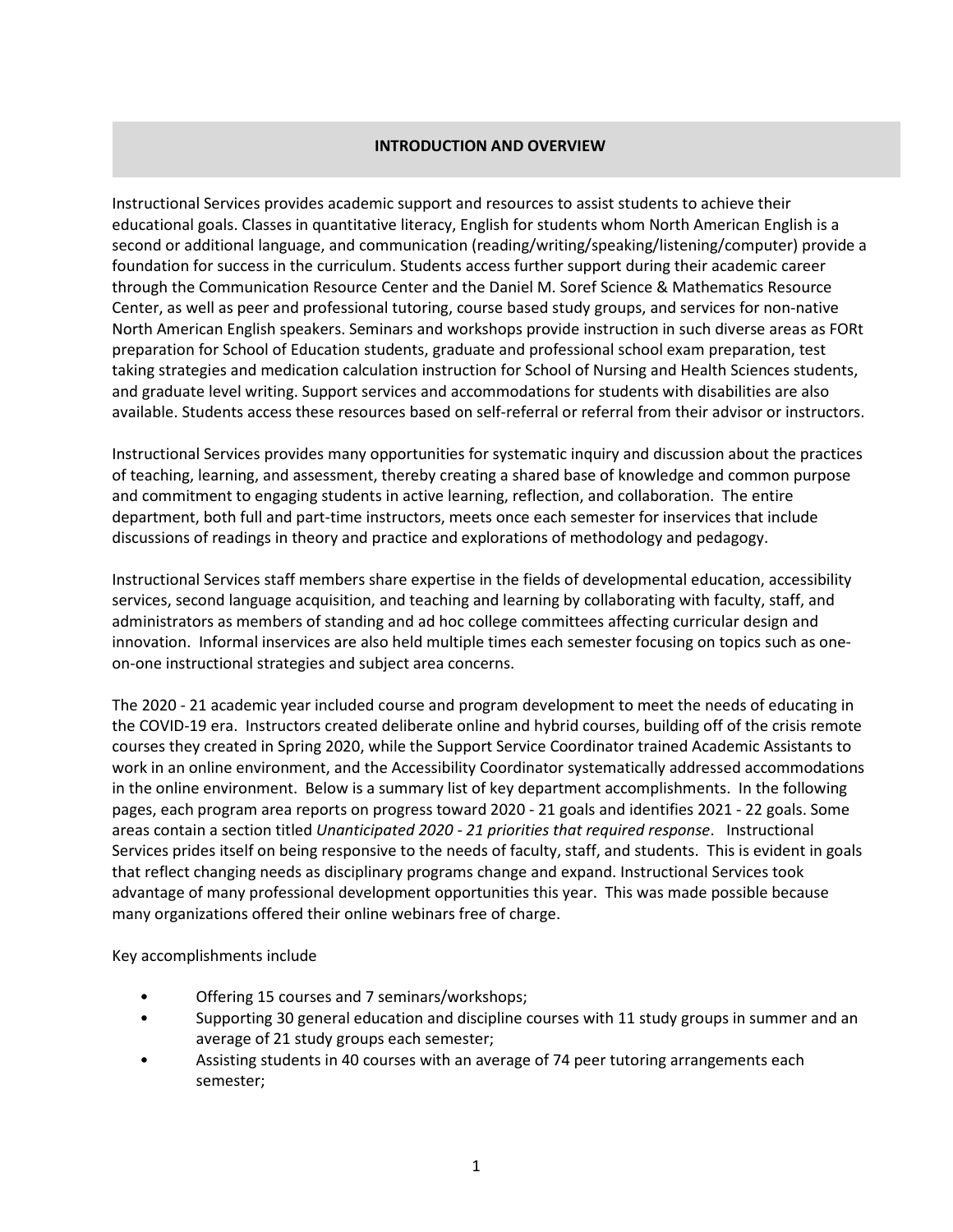- Providing science and math assistance to an average of 21 students making 44 online visits each semester in the Daniel M. Soref Science & Mathematics Resource Center;
- Providing writing, reading, and speaking assistance to an average of 24 students making 65 visits each semester in the Communication Resource Center (88% online);
- Assisting an average of 70 students each semester with professional instructor assistance in communication, math, ESL, test-taking, reading analysis, and self-management;
- Assisting students for 9 hours per week who are practicing their clinical nursing skills in the Clinical Learning Center;
- Supporting academic and physical access for an average of 135 students with disabilities each semester;
- Providing training, employment, and service learning opportunities each semester to an average of 24 Resource Center assistants (5 in summer), 33 study group monitors (7 in summer), and 27 peer tutors (1 in summer);
- Creating video along with Advising and the Media Hub featuring best student time management practices to disseminate amongst students;
- Maintaining a strong professional development component for department instructors, staff, and Loacker Tutors;
- Holding a department inservice on Online Teaching during COVID in the fall, and an inservice on accessibility with a viewing and discussion of *Crip Camp* in the spring.
- Offering tailored courses, workshops, and seminars for students in Education, Nursing, and Music Therapy, Social Work, and those students preparing for graduate and professional school exams;
- Partnering with the School of Nursing & Healthcare Professions to support faculty and nursing students to prepare for the pre-HESI exam, other multiple choice tests, and medication dosage calculations;
- Collaborating with Division of Education and discipline area liaisons on preparing students for the Praxis II, and Foundations of Reading Test;
- Serving on the General Education Committee, Admissions Committee, Graduate School Council, Council on Student Assessment, Status of Students Committee, Diversity, Equity, and Inclusion Council, Center for Academic Excellence Advisory Committee, Enrollment Review, HSI Translation Sub-Committee, Hyflex Task Force, Ability Departments, Experiential Learning Committee, and Cultivating Mindful Awareness and Intension Committee;
- Participating in the year-long Leadership Advancing Character and Cultures in Schools (LACCS) opportunity;
- Participating on the VPAA's task force to explore a 3-year inclusive excellence plan;
- Serving as proposal reviewer for Teachers of English to Speakers of Other Languages (TESOL)
- Engaging in equity affinity groups including the United Way 21-Week Equity Challenge and a department read of *Push Out* by Monique Morris; and
- Attending and presenting at various professional conferences and webinars, including several on online teaching and on equity in education (see Appendix I for complete list).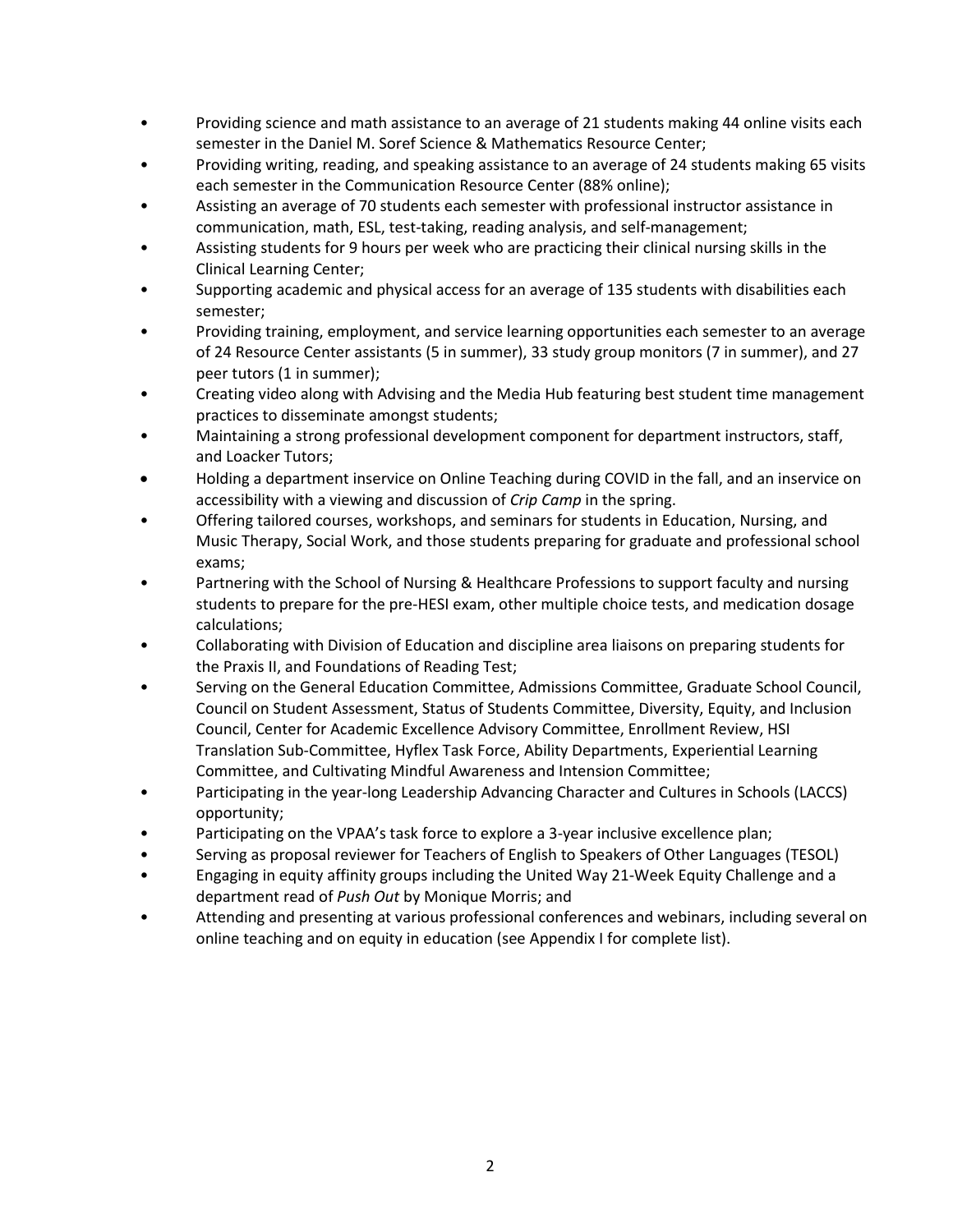## **MISSION STATEMENT**

Instructional Services provides Alverno students and faculty with resources that promote the personal and academic development of students and support a culture of diversity. To accomplish our mission, we assist students to realize their educational potential through

- **E** engaging students in active learning, reflection, and collaboration;
- **Peroviding a foundation for learning by teaching self-regulation processes;**
- **EXECO is the strategies and processes that promote independence in learning and enable** the transfer of learning to multiple contexts;
- giving students meaningful opportunities to demonstrate their knowledge and understanding by providing employment through structured peer assistance programs; and
- collaborating with faculty, staff, and administrators by sharing our expertise in the fields of developmental education, accessibility services, and second language learning.

In accomplishing our mission, we promote student retention and graduation as we support the mission of the college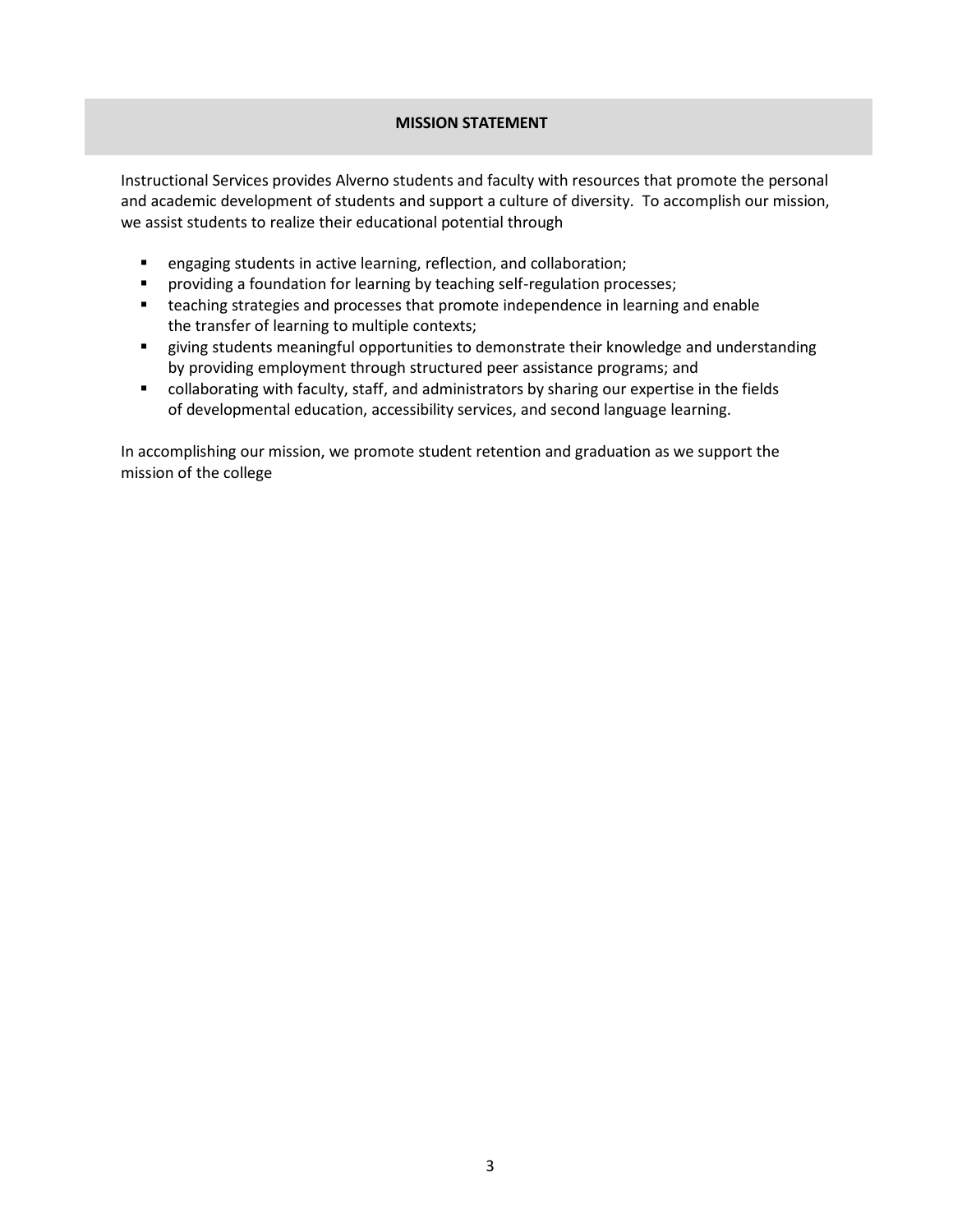#### **INSTRUCTIONAL SERVICES**

**Instructional Services** provides academic support to Alverno undergraduate and graduate students.

#### **Resources available:**

- Courses in undergraduate communication, quantitative literacy, English as a second language, and graduate school writing
- Communication Resource Center writing, reading, & speaking assistance on a drop-in, appointment, and on-line basis
- Daniel M. Soref Science & Mathematics Learning Resource Center general science and math assistance on a drop-in, appointment, and online basis assistance on a drop-in, appointment,
- Peer tutoring individual or small groups tutoring by another student who has successfully completed the course
- Course-based study groups and workshops opportunity for small groups of students to study together under the direction of a peer monitor
- Professional instructor assistance broad-based academic support in areas such as writing, academic management, etc. through individual sessions with an Instructional Services instructor;
- Medication calculation assistance workshops and professional instructor assistance
- Standardized Testing assistance workshops and professional instructor assistance
- Graduate Writing assistance course based writing instruction and professional assistance for graduate students
- ESL instruction & tutorial assistance- assistance in English listening, speaking, and writing
- Support services and accommodations for students with diagnosed disabilities support students to develop learning strategies and obtain accommodations
- Referral for diagnostic academic testing to determine if a learning disability is present

#### **What other types of assistance are available?**

Objective test taking strategies - in class and stand alone Graduate & Professional School Exam Preparation

#### **Who is eligible for services?**

Current degree and non-degree students are eligible to receive academic support through Instructional Services.

#### **Is there a fee?**

There is no fee for support services for enrolled Alverno students.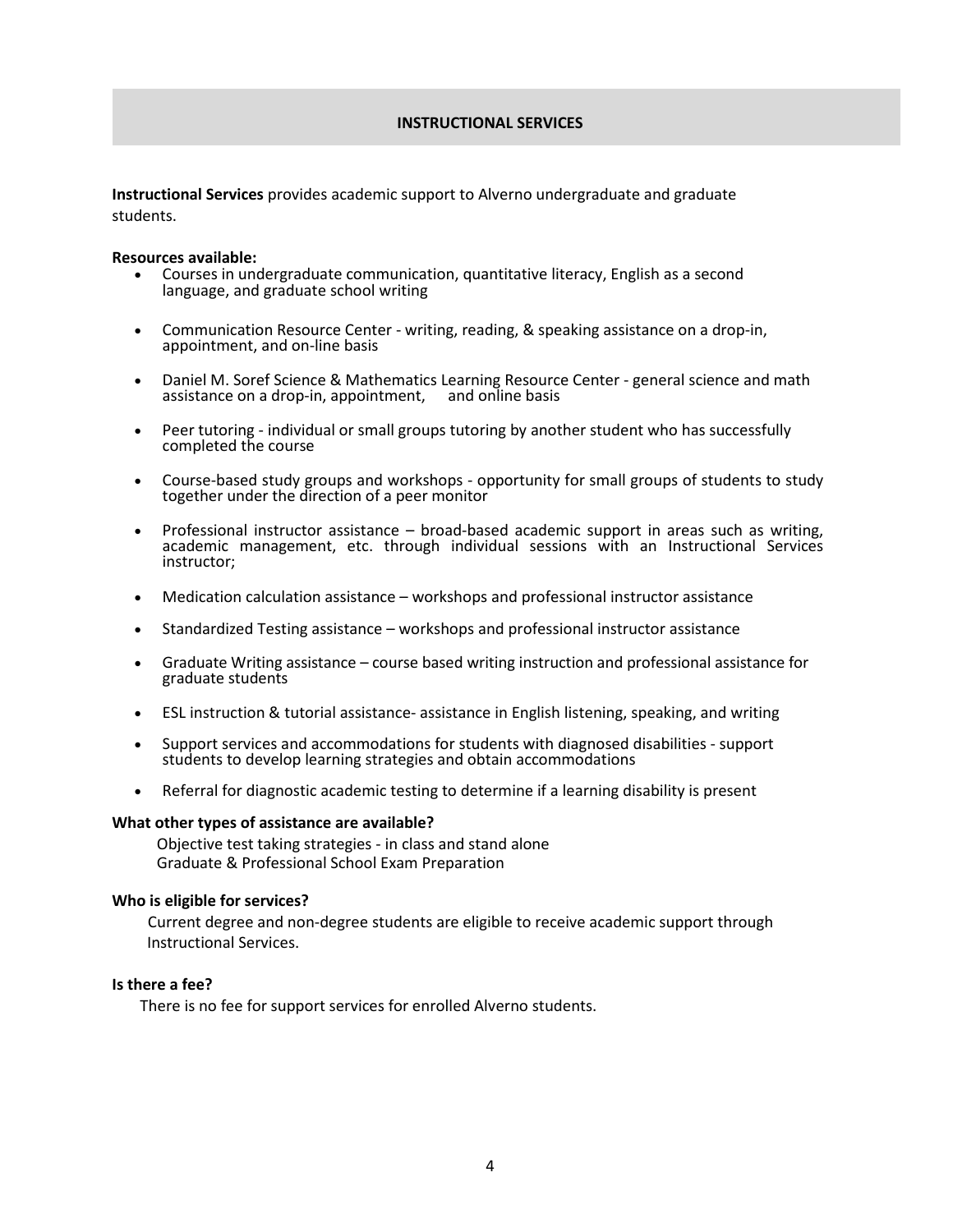#### **PROGRAM COMPONENTS**

## **COURSE OFFERINGS**

Instructional Services offers entry level courses for students new to Alverno. Both new and transfer undergraduate students are placed in the appropriate communication and quantitative literacy courses according to placement criteria that addresses course history and college readiness exams. Graduate students may elect to take an introduction to graduate school writing course. Students for whom North American English is a second or additional language needing American English language development are placed in one or more of three classes.

### **Communication Seminars (CM 120)**

The college's language general education Communication curriculum begins with CM 120. The course concentrates on students in the traditional weekday portion of the college. This course focuses on developing the communication modes of reading, writing, listening, speaking, and computer information literacy as meaning making processes and on the connections between and among those modes. Students explore ideas from various sources, identifying related background knowledge and then responding to those ideas in oral and written formats. They analyze both the content of reading selections and the strategies used by authors to effectively communicate ideas. Students learn to adapt the organizational strategies and stylistic devices used by experienced writers and to experiment with traditional or creative ways to express meaning in their own words. They learn about the importance of elements such as audience, context, focus, structure, and grammar by examining the impact those items have on an individual's ability to comprehend meaning and to communicate one's ideas to others.

CM course goals for 2020 – 21 included

- Reviewing current teaching practices to see how CM 120 can effectively move to an online or hybrid format, given the challenges of finishing the Spring 2020 semester completely online
- · Investigating multiple online meeting formats for both synchronous and asynchronous delivery of material

During the fall and spring semesters, CM 120 sections were taught in multiple modes of delivery. Some sections were completely face-to-face, some were taught synchronously online, and others were hybrid, meeting one day a week face-to-face or synchronously, and the other day asynchronously. Instructors were able to move most if not all assignments online to the individual section's Moodle pages.

Including current social justice topics in course materials New assignments were developed to reflect the social issues of the day, including Black Lives Matter and LGBTQ themes.

Unanticipated 2020 – 21 priorities that required response included

Offering a section of CM 120 for a new cohort of paraprofessional students who were attending the Milwaukee Public Schools University (MPSU)

In addition to the regular set of CM 120 sections, during the Fall term, Instructional Services offered a section of the course for a new cohort of paraprofessional students who were attending the Milwaukee Public Schools University (MPSU). This section was conducted in an accelerated fashion of eight weeks and was set in a synchronous, online format. The students then continued their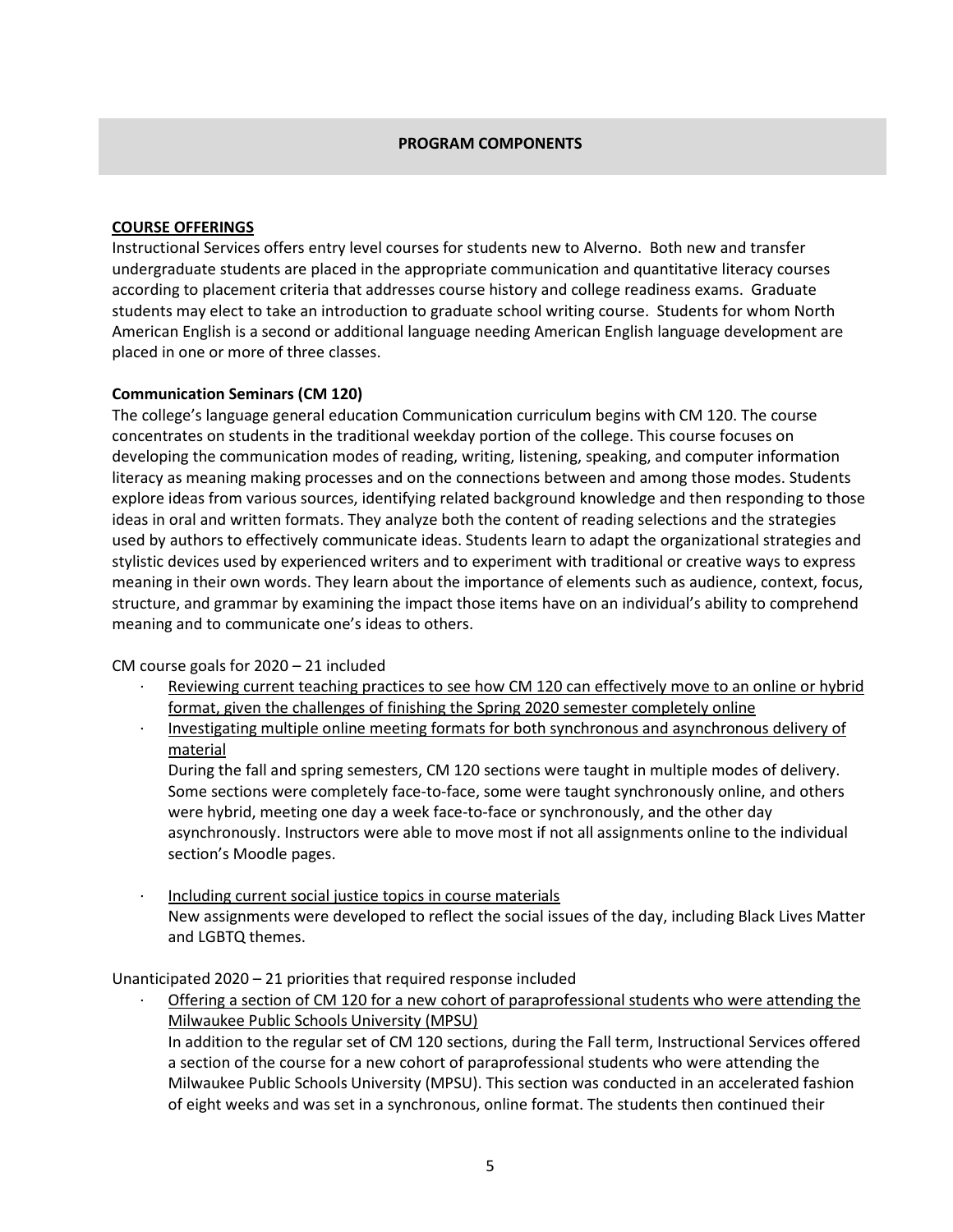Communication general education course work by taking CM 125 during the winter term and CM 225 during the Spring (both of these courses were conducted through the Communication department).

CM course goals for 2020 – 21 include

- Continue adding current social justice topics to course assignments, including critical race theory initiatives;
- · Revise the default CM 120 syllabus to take into account issues related to students participating in class through Zoom or other meeting software; and
- · Discuss ways to improve students' motivation and participation in hybrid or online sections.

## **Courses for Students for Whom North American English is a Second or Additional Language (ENG 055/056; ENG 057)**

Instructional Services provides two courses for students needing additional English language skills development. Integrating Academic English Skills (ENG 055/056) is a two-level course that fosters critical thinking in all four language domains: academic writing and speaking as well as analytical reading and listening. Providing the two levels in one class allows students to develop language skills at their own pace, completing the course in one or two semesters. Advanced English Pronunciation (ENG 057) provides instruction in English pronunciation, fluency, and interaction patterns. A new version of Introduction to Graduate School Writing (CM 500) will provide support for the development of graduate-level writing skills for bi-/multilingual students, beginning in the Fall semester of the 2021 - 22 school year.

ENG course goals for 2020 – 21 included

- Revising the ENG curricula to flexibly meet the demands of social distancing Using synchronous high-flex course delivery and asynchronous online one-on-one meetings, the ENG classes were able to meet and build students' language skills, although speaking, listening, and reading skills were emphasized more than writing development.
- · Using peer review, student feedback, and pre- and post-test data to evaluate the effectiveness of the revised ENG courses Due to small enrollment and the constantly shifting methods of course delivery, course evaluation was postponed

ENG course goals for 2021 – 22 include

- · Evaluate the ENG 055/056 course using peer review, student feedback, and pre- and post-course assessment data; and
- · Develop and pilot the new CM 500 sections for bi-/multilingual students at the graduate level, especially those in the DEMSN program.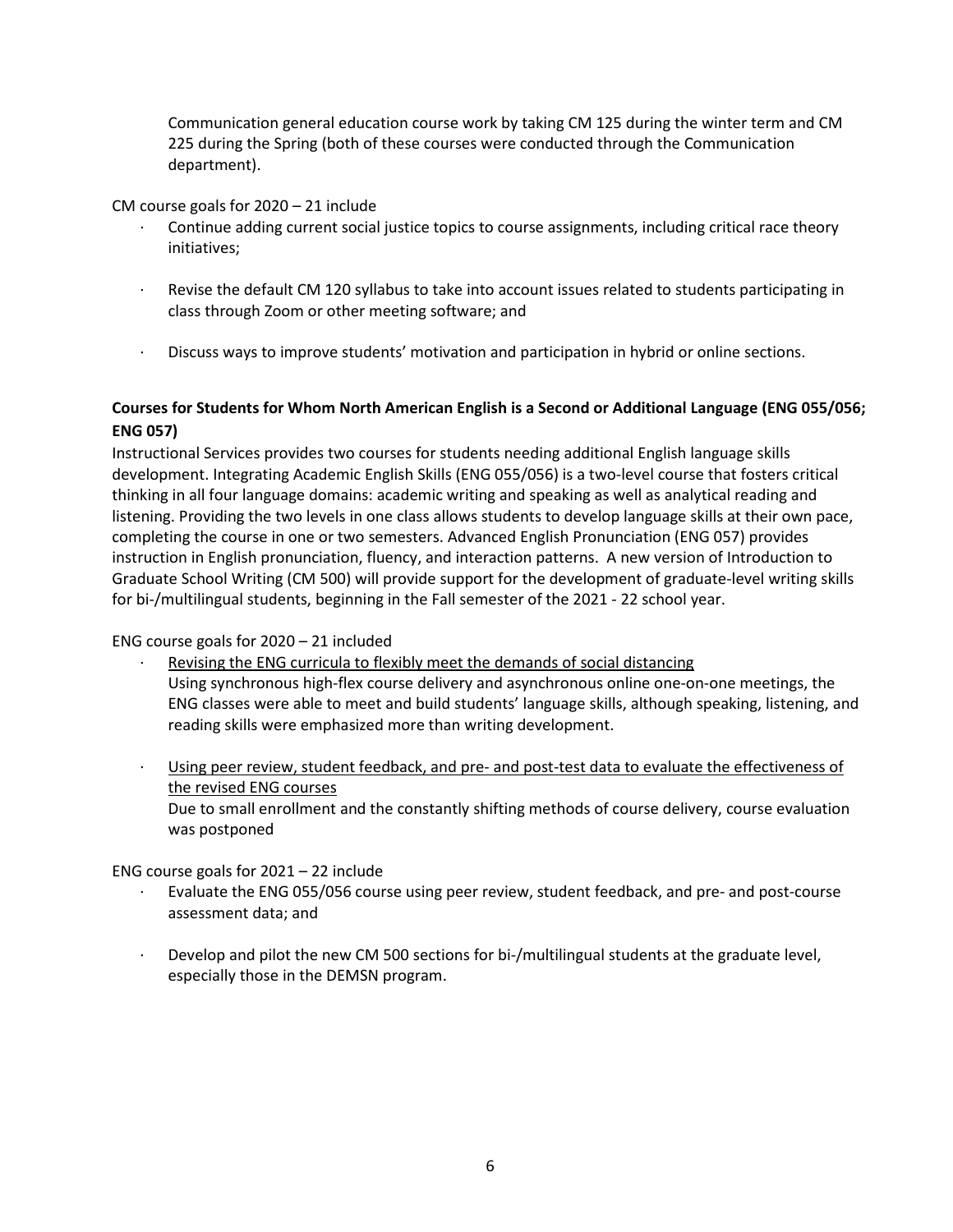### **Quantitative Literacy Courses (QL 110, QL 120, QL 122, QL 156, QL 301)**

The goal of all quantitative literacy courses offered is to assist students in making sound decisions. All quantitative literacy courses coordinated through Instructional Services use an application based approach in which students use data from current events to develop their mathematical abilities and use these abilities to describe, understand, and analyze situations depicted by data. Furthermore, students are asked to develop skill in creating – through generating their own question prompts, activities, and assessments the highest level of Bloom's Taxonomy.

Students develop their quantitative literacy ability through the following courses– Applying Mathematical Thinking (QL 110); Applying Algebraic Thinking (QL 120); Quantitative Literacy in the Modern World (QL 122); and Applying Quantitative Strategies (QL 301). Instructional Services also oversees curriculum development for Mathematical Connections (QL 156). QL 110 and QL 120 are courses offered through the Associate of Arts and Science program. Together, the courses span the content of QL 122. In QL 122, students work with concept models including percents, ratios, formulas, variables, and linear equations set within the context of contemporary issues. QL 301 is offered for students in the RN to BSN Degree Completion Program to help prepare them for Probability and Statistics (BSC 257C). In QL 301, students survey applications of rational numbers, proportions and percents, algebraic relationships, beginning statistics, and graphs of lines using slope and intercept. In QL 156, students continue to develop their problem solving skills as applied to introductory statistics, probability, and measurement concepts.

All quantitative literacy courses offered by Instructional Services integrate the use of technology tools, such as calculators, SmartBoard, Zoom, Excel, Screencast-O-Matic, etc., to facilitate this problem solving and analysis. Moreover, COVID-19 has created an opportunity to rethink and identify new ways to aid student learning, engagement, and motivation in online, face-to-face, and hybrid courses. For years, student time available for academics has been squeezed by work and family constraints. The pandemic has forced instructors to address this reality by providing flexible learning options made possible by technology.

### QL course goals for 2020 - 21 included

Completing revision of QL 122 and QL 156 textbook materials and QL 301 course activities for print and/or online format with focus on student relevance and engagement

Because there copies of the current QL 122 and QL 156 books remain in bookstore, printing of new versions of the textbooks was delayed. The books should be ready for printing for the spring 2022 semester. Most revisions are complete, and many new activities have been created for both textbooks. Graphing exponential relationships was added to the QL 122 book. The books will be offered to students in both a printed format as well as on Moodle. This gives students greater flexibility based on individual needs. Many QL 301 activities were updated and created to motivate student engagement. This benefitted QL 301 as well as QL 122 because there is much overlap in the content for both of these courses. These newly created activities were used in both courses.

Revising or creating assessments for QL 156 based on best practices for online teaching and student independence

Due to COVID-19 and other factors, all three unit assessments (Representing Data, Predicting Data, and Measurement) were significantly changed. To maintain the integrity of the assessments in addition to considering best practices for online learning, students were given the freedom to design their own personalized assessments for each unit, and responded to their self-created questions. Every student assessment was different, which aided in maintaining the integrity of the assessment. More importantly this freedom to create gave students opportunity to deepen their understanding of the criteria based on Bloom's Taxonomy – moving from applying and analyzing to evaluating and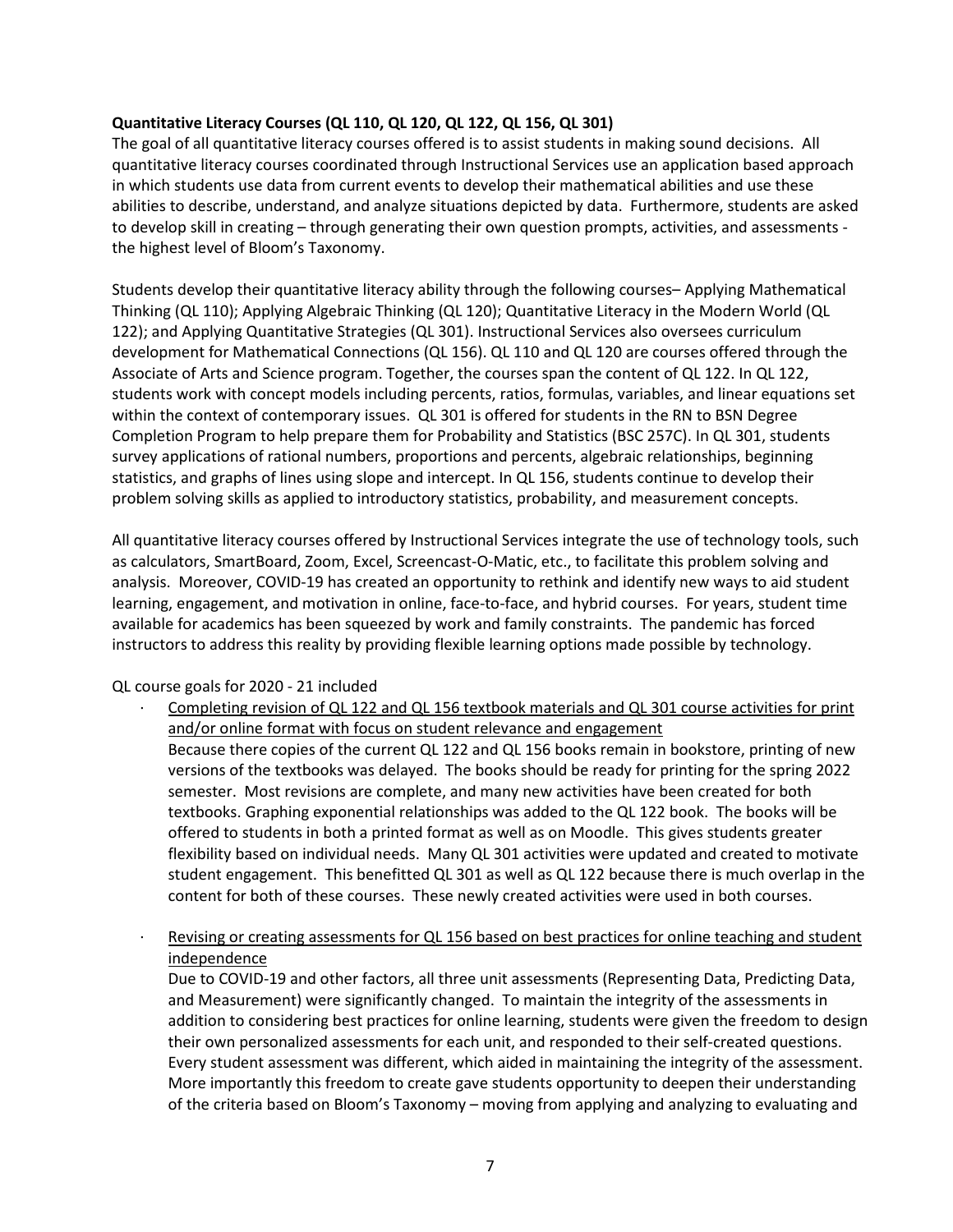creating.

Revising QL 122 assessments to project based assessments, and creating appropriate preparatory activities

A project based assessment was developed and implemented in the Fall. New activities were added so students could practice writing their own questions from data. The activities were helpful in promoting understanding, but the project was a struggle. A new assessment that used a combination of traditional questions and questions that students wrote and answered from the available data was used in the Spring. This seems a better fit for incoming students. The revised unit 2 and unit 3 assessments included asking students to find mistakes in algebraic techniques giving an explanation and translate from an algebraic expression into English sentences. Corresponding preparatory activities were also created.

- · Creating and organizing online instructional materials including videos and quizzes Instructors recreated most of the QL 156 videos and some for QL 122 for use in the flipped synchronous teaching structure.
- Exploring technology tools to assist with hybrid and online delivery formats Several new tools were investigated while teaching using an online synchronous format. Teachers used a variety of tools, but found Google docs to be a powerful way for students to collaborate during class.

QL course goals for 2021 - 22 include

- Completing revision of QL 122 and QL 156 textbook and online materials and QL 301 course activities including
	- o Writing new activities and concept practice for graphing exponential relationships;
	- o Adapting QL 156 representing data activities to Google sheets for MPSU;
	- o Finalizing details, Excel templates, and SmartBoard files for QL 156 textbook; and
	- o Updating QL 301 activities that contain time sensitive data;
- · Creating Moodle quizzes for QL 301 and QL 156; and
- · Creating new versions of the final assessments. The course final assessments are dated and have been used multiple times during COVID-19.

*Table 1: Program Course Results - Number of Students who Met Course Criteria provides data on course* enrollment and students who met criteria.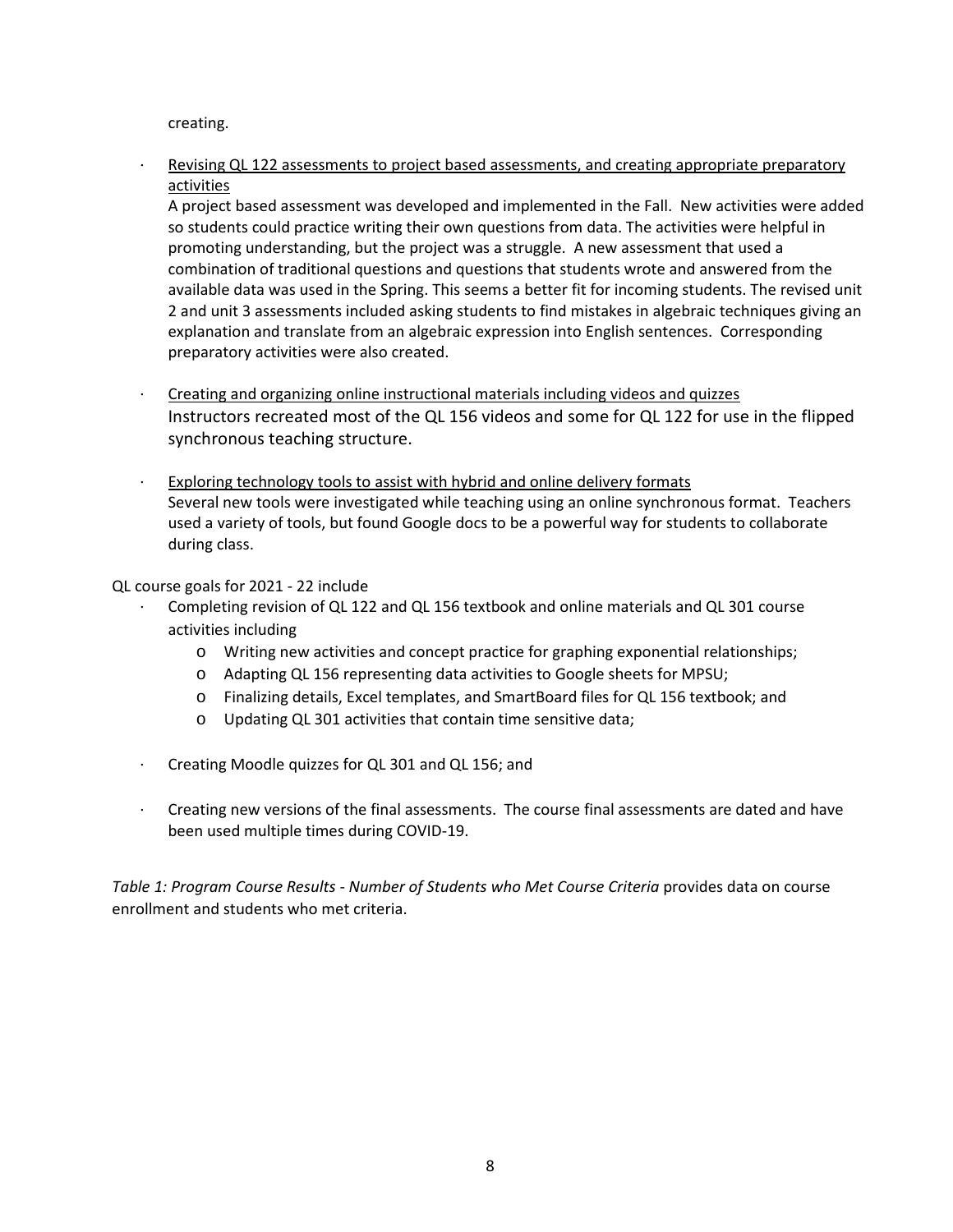|        | Table 1: Program Course Results - Number of Students who Met Course Criteria |                |                |                |                |                 |                                                         |               |                 |                                                                                                                                            |                |                |                 |                |                |                    |                                                    |                |                                                       |        |                |              |                |                               |                |                 |                                          |                                                     |                 |
|--------|------------------------------------------------------------------------------|----------------|----------------|----------------|----------------|-----------------|---------------------------------------------------------|---------------|-----------------|--------------------------------------------------------------------------------------------------------------------------------------------|----------------|----------------|-----------------|----------------|----------------|--------------------|----------------------------------------------------|----------------|-------------------------------------------------------|--------|----------------|--------------|----------------|-------------------------------|----------------|-----------------|------------------------------------------|-----------------------------------------------------|-----------------|
|        |                                                                              |                |                |                |                |                 |                                                         |               |                 |                                                                                                                                            |                |                |                 |                |                |                    |                                                    |                |                                                       |        |                |              |                |                               |                |                 |                                          |                                                     |                 |
|        |                                                                              |                |                |                |                |                 | <b>Communication Seminar I (CM 120)</b>                 |               |                 |                                                                                                                                            |                |                |                 |                |                |                    | Quantitative Literacy in the Modern World (QL 122) |                |                                                       |        |                |              |                |                               |                |                 | <b>Mathematical Connections (QL 156)</b> |                                                     |                 |
|        |                                                                              | # Students     |                | # Met Criteria |                |                 |                                                         | Percent       |                 |                                                                                                                                            |                | #Students      |                 |                | # Met Criteria |                    |                                                    | Percent        |                                                       |        |                | #Students    |                |                               | # Met Criteria |                 |                                          | Percent                                             |                 |
|        | $^{9}$                                                                       | $\overline{0}$ | $-21*$         | $^{9}$         | $5^*$          | $-21*$          | $\overline{c}$                                          | $20*$         | $-21*$          |                                                                                                                                            | $\overline{c}$ | $20*$          | $21*$           | $^{0}1$        | -0°            | $-21*$             | $\overline{c}$                                     | $5^{\circ}$    | $-21$                                                 |        | $\frac{9}{2}$  | $5^{\circ}$  | $-21*$         | 19                            | $20*$          | $\overline{21}$ | 19                                       | $\overline{5}$                                      | $\overline{21}$ |
|        | $^{26}$                                                                      | $\overline{a}$ | 20             | $\frac{8}{18}$ | $^{2}$         | 20              | $\frac{8}{1}$                                           | $\frac{9}{1}$ | 20              |                                                                                                                                            | 18             | $\overline{a}$ | 20              | $\frac{8}{18}$ | $\overline{c}$ | 20                 | 18                                                 | $\overline{a}$ | 20                                                    |        | $\frac{8}{18}$ | $^{9}$       | 20             | $\frac{8}{18}$                | $\overline{5}$ | 20              | $^{28}$                                  | $\overline{5}$                                      | 20              |
| Summer | n/a                                                                          | n/a            | n/a            | n/a            |                | $n/a \mid n/a$  | n/a                                                     | n/a           | n/a             | Summer                                                                                                                                     | 26             | 17             | 5               | 20             | 12             | $\overline{3}$     | 77%                                                | 71%            | 60%                                                   | Summer | $\overline{7}$ | 4            | 10             | $\overline{7}$                | $\overline{4}$ |                 | 100%                                     | 100%                                                | 70%             |
| Fall   | 137                                                                          | 121            | 92             | 119            | 109 57         |                 | 87%                                                     | 90%           | 62%             | Fall                                                                                                                                       | 82             | 79             | 47              | 55             | 62             | 31                 | 79%                                                | 78%            | 66%                                                   | Fall   | 124            | 129          | 89             | 105                           | 109            | 57              | 85%                                      | 84%                                                 | 64%             |
| Spring | 17                                                                           | 16             | 29             | 11             | 11             | 16              | 64%                                                     | 69%           | 55%             | Spring                                                                                                                                     | 24             | 25             | 27              | 20             | 17             | 16                 | 83%                                                | 68%            | 59%                                                   | Spring | 124            | 97           | 68             | 105                           | 75             | 45              | 82%                                      | 82%                                                 | 66%             |
|        |                                                                              |                |                |                |                |                 |                                                         |               |                 |                                                                                                                                            |                |                |                 |                |                |                    |                                                    |                |                                                       |        |                |              |                |                               |                |                 |                                          |                                                     |                 |
|        |                                                                              |                |                |                |                |                 | <b>Communication Ability Seminar I (GEQL 135 - AEO)</b> |               |                 |                                                                                                                                            |                |                |                 |                |                |                    |                                                    |                | Quant. Literacy in the Women's Lives (GEQL 130 - AEO) |        |                |              |                |                               |                |                 |                                          | Making Meaning with Data (GEQL 160 - AEO)           |                 |
|        |                                                                              | # Students     |                | # Met Criteria |                |                 |                                                         | Percent       |                 |                                                                                                                                            |                | # Students     |                 |                | # Met Criteria |                    |                                                    | Percent        |                                                       |        |                | # Students   |                |                               | # Met Criteria |                 |                                          | Percent                                             |                 |
|        |                                                                              |                |                |                |                | $\overline{21}$ |                                                         |               | $21*$           |                                                                                                                                            |                |                | 21              |                |                |                    |                                                    |                | $\ddot{2}$                                            |        |                |              | $21*$          |                               |                | 21              |                                          |                                                     |                 |
|        | ្មា                                                                          | $19 - 20*$     | $-21$          | $^{9}$         | 19-20*         |                 | $\overline{a}$                                          | $19 - 20*$    |                 |                                                                                                                                            | $\overline{a}$ | ÷0°            |                 | $\overline{5}$ | $19 - 20*$     | $-21$ <sup>*</sup> | $\overline{a}$                                     | $19 - 20*$     | $\circ$                                               |        | $\overline{a}$ | 19-20*       |                | $\overline{a}$                | $19 - 20*$     |                 | $\overline{a}$                           | $19 - 20*$                                          | $\sim$          |
|        | $^{26}$                                                                      |                | 20             | $^{18}$        |                | 20              | $^{18}$                                                 |               | 20              |                                                                                                                                            | 18             | $\frac{1}{2}$  | 20              | $^{26}$        |                | 20                 | 18                                                 |                | $\overline{\mathbf{C}}$                               |        | 18             |              | 20             | $18$                          |                | 20              | $^{18}$                                  |                                                     | 20              |
| Summer | n/a                                                                          | n/a            |                | n/a            | n/a            |                 | n/a                                                     | n/a           |                 | Summer                                                                                                                                     | n/a            | n/a            |                 | n/a            | n/a            |                    | n/a                                                | n/a            |                                                       | Summer | n/a            | n/a          |                | n/a                           | n/a            |                 | n/a                                      | n/a                                                 |                 |
| Fall   | n/a                                                                          | 1              |                | n/a            | $\mathbf 0$    |                 | n/a                                                     | 0%            |                 | Fall                                                                                                                                       | 6              | 4              |                 | 5              | $\Omega$       |                    | 83%                                                | 0%             |                                                       | Fall   | 10             | 5            |                | 10                            | $\overline{4}$ |                 | 100%                                     | 80%                                                 |                 |
| Spring |                                                                              |                |                |                |                |                 | 100%                                                    |               |                 | Spring                                                                                                                                     | 3              |                |                 | $\overline{2}$ |                |                    | 67%                                                |                |                                                       | Spring | $\overline{7}$ |              |                | $\overline{a}$                |                |                 | 57%                                      |                                                     |                 |
|        |                                                                              |                |                |                |                |                 | Applying Mathematical Thinking (QL 110 - AAS)           |               |                 |                                                                                                                                            |                |                |                 |                |                |                    | Applying Algebraic Thinking (QL 120 - AAS)         |                |                                                       |        |                |              |                |                               |                |                 |                                          |                                                     |                 |
|        |                                                                              | # Students     |                | # Met Criteria |                |                 |                                                         | Percent       |                 |                                                                                                                                            |                | # Students     |                 |                | # Met Criteria |                    |                                                    | Percent        |                                                       |        |                |              |                |                               |                |                 |                                          |                                                     |                 |
|        | $\overline{a}$                                                               |                |                | $_{\rm q}$     |                |                 | $\overline{a}$                                          |               |                 |                                                                                                                                            | $\mathfrak{g}$ |                |                 | <u>၅</u>       |                |                    | $\overline{a}$                                     |                |                                                       |        |                |              |                |                               |                |                 |                                          |                                                     |                 |
|        |                                                                              | $19 - 20*$     | $-21$          |                | $19 - 20*$     | $\overline{21}$ | $\mathbf{I}$                                            | $19 - 20*$    | $-21$           |                                                                                                                                            |                | $19 - 20*$     | $\overline{21}$ |                | $19 - 20*$     | $-21$              | $\mathbf{L}$                                       | $20*$          | $\overline{21}$                                       |        |                |              |                |                               |                |                 |                                          |                                                     |                 |
|        | $^{26}$                                                                      |                | 20             | $^{18}$        |                | 20              | $18$                                                    |               | 20              |                                                                                                                                            | $18$           |                | 20              | $^{26}$        |                | 20                 | $\frac{8}{10}$                                     | $19 -$         | 20                                                    |        |                |              |                |                               |                |                 |                                          |                                                     |                 |
| Summer | n/a                                                                          | n/a            | n/a            | n/a            |                | $n/a \mid n/a$  | n/a                                                     | n/a           | n/a             | Summer                                                                                                                                     | n/a            | n/a            | n/a             | n/a            | n/a            | n/a                | n/a                                                | n/a            | n/a                                                   |        |                |              |                |                               |                |                 |                                          |                                                     |                 |
| Fall   | 19                                                                           | 14             | 6              | 16             | 13             | -6              | 84%                                                     | 93%           | 100%            | Fall                                                                                                                                       | n/a            | n/a            | n/a             | n/a            | n/a            | n/a                | n/a                                                | n/a            | n/a                                                   |        |                |              |                |                               |                |                 |                                          |                                                     |                 |
| Spring | n/a                                                                          | n/a            | n/a            | n/a            |                | $n/a \mid n/a$  | n/a                                                     | n/a           | n/a             | Spring                                                                                                                                     | 15             | 12             | 6               | 12             | 5              | 5                  | 80%                                                | 42%            | 83%                                                   |        |                |              |                |                               |                |                 |                                          |                                                     |                 |
|        |                                                                              |                |                |                |                |                 |                                                         |               |                 |                                                                                                                                            |                |                |                 |                |                |                    |                                                    |                |                                                       |        |                |              |                |                               |                |                 |                                          |                                                     |                 |
|        |                                                                              | # Students     |                | # Met Criteria |                |                 | Integrated English Usage (ENG 055)                      |               |                 |                                                                                                                                            |                | # Students     |                 |                |                |                    | Advanced English Usage (ENG 056)                   |                |                                                       |        |                |              |                |                               |                |                 |                                          | <b>Advanced English Pronunciation (ENG 057/657)</b> |                 |
|        |                                                                              |                |                |                |                |                 |                                                         | Percent       |                 |                                                                                                                                            |                |                |                 |                | # Met Criteria |                    |                                                    | Percent        |                                                       |        |                | # Students   |                |                               | # Met Criteria |                 |                                          | Percent                                             |                 |
|        | $\overline{a}$                                                               | $19 - 20*$     | $-21$          | $^{9}$         | $19 - 20*$     | 21              | $\overline{a}$<br>$\mathbf{I}$                          | $19 - 20*$    | $-21$           |                                                                                                                                            | $\overline{1}$ | $19 - 20*$     | $\overline{21}$ | $^{29}$        | $20*$          | $-21$              | $\overline{a}$<br>$\mathbf{L}$                     | $19 - 20*$     | $\overline{21}$                                       |        | $\overline{c}$ | $20*$        | $-21$          | $\frac{9}{1}$<br>$\mathbf{L}$ | $19 - 20*$     | $\overline{21}$ | $\overline{a}$                           | $19 - 20*$                                          | $\overline{21}$ |
|        | $^{26}$                                                                      |                | 20             | $^{28}$        |                | 20              | $\frac{8}{18}$                                          |               | 20 <sub>1</sub> |                                                                                                                                            | $\frac{8}{1}$  |                | 20              | $^{26}$        | $19-$          | 20                 | $^{8}$                                             |                | 20                                                    |        | $\frac{8}{18}$ | $19-$        | 20             | $^{26}$                       |                | 20              | $^{28}$                                  |                                                     | 20              |
| Summer | n/a                                                                          | n/a            | n/a            | n/a            |                | $n/a \mid n/a$  | n/a                                                     | n/a           | n/a             | Summer                                                                                                                                     | n/a            | n/a            | n/a             | n/a            | n/a            | n/a                | n/a                                                | n/a            | n/a                                                   | Summer | n/a            | n/a          | n/a            | n/a                           | n/a            | n/a             | n/a                                      | n/a                                                 | n/a             |
| Fall   | 6                                                                            | $\overline{2}$ | $\overline{2}$ | 6              | $\overline{2}$ | $\overline{2}$  | 100%                                                    | 100%          | 100%            | Fall                                                                                                                                       | $\overline{7}$ | 6              |                 | $\overline{7}$ | 5              |                    | 100%                                               | 83%            | 100%                                                  | Fall   | n/a            | n/a          |                | n/a                           | n/a            |                 | n/a                                      | n/a                                                 | 100%            |
| Spring | 5                                                                            | $\overline{2}$ | $\mathbf{0}$   | 5              | $\overline{2}$ | $\mathbf 0$     | 100%                                                    | 100%          | n/a             | Spring                                                                                                                                     | 5              | 1              | $\mathbf{1}$    | 5              | $\mathbf{1}$   |                    | 100%                                               | 100%           | 100%                                                  | Spring | 10             | $\mathbf{1}$ | $\overline{2}$ | 10                            | 1              | $\overline{2}$  | 100%                                     | 100%                                                | 100%            |
|        |                                                                              |                |                |                |                |                 |                                                         |               |                 |                                                                                                                                            |                |                |                 |                |                |                    |                                                    |                |                                                       |        |                |              |                |                               |                |                 |                                          |                                                     |                 |
|        |                                                                              |                |                |                |                |                 |                                                         |               |                 | *College shifted to remote learning in March 2020 due to the COVID-19 pandemic; courses continued in online or hybrid format for 2020 - 21 |                |                |                 |                |                |                    |                                                    |                |                                                       |        |                |              |                |                               |                |                 |                                          |                                                     |                 |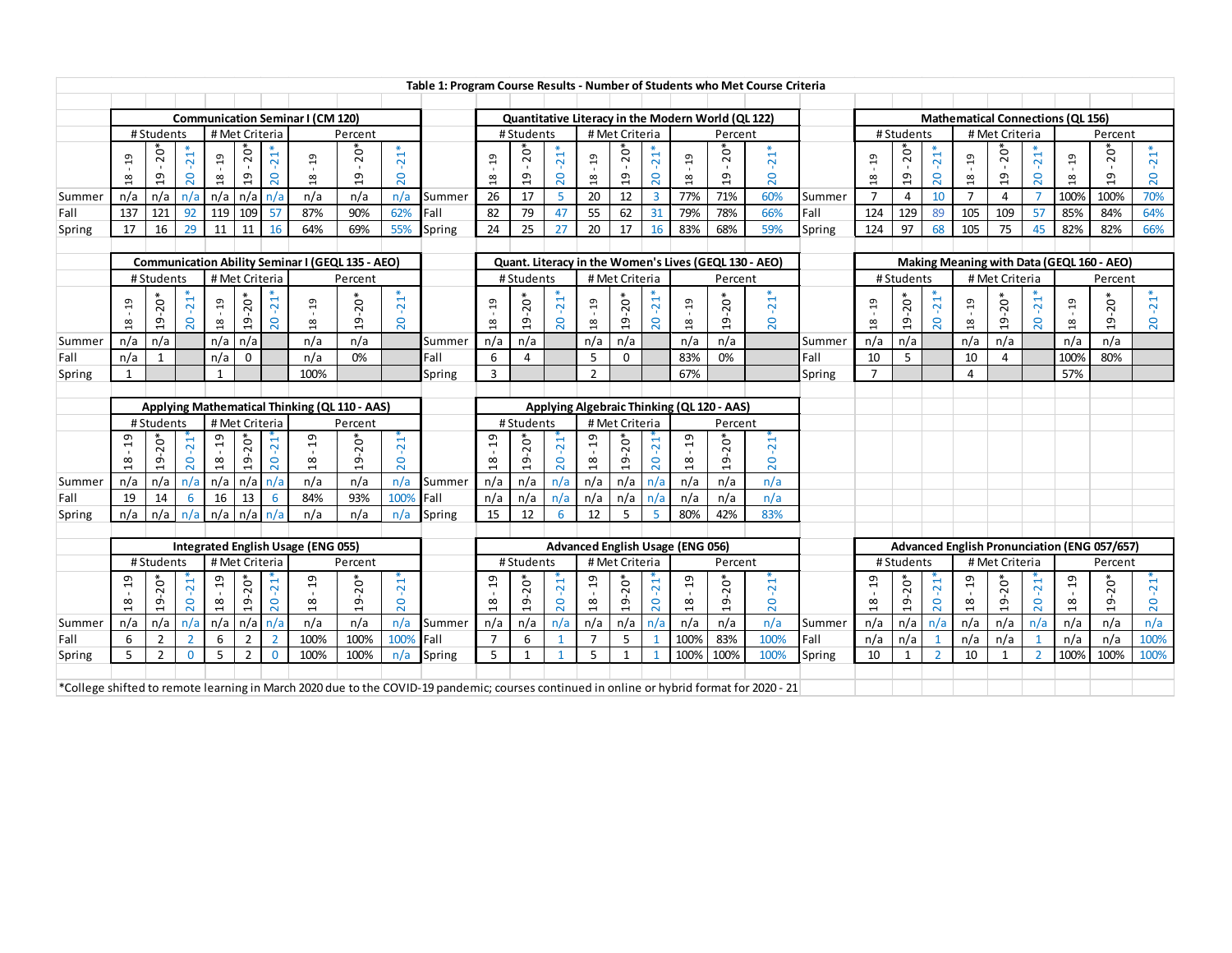### **Accessibility Services**

The Student Accessibility Office supports the academic and physical access for students with disabilities by accommodating the disability, promoting student independence, and maximizing academic potential. To facilitate access, the Student Accessibility Coordinator arranges for accessible classrooms/facilities, requests appropriate classroom and assessment accommodations, and works with other Instructional Services personnel to tailor existing academic supports to meet the individual needs of students. Additionally, students suspected of having a learning disability are referred off-campus for an academic evaluation. The Student Accessibility Coordinator also works with students, applicants, faculty, and staff to provide information/referrals and to advocate for student access.

In this particularly unusual year, it is hard to draw conclusions about trends from the numbers listed in Table 2, but the Coordinator notes some changes that may be accounted for by the shift to Covid-era online learning. Of course, there were no semester abroad experiences for students! And interestingly enough, there was not a significant increase in the number of students on leave. The Coordinator did engage with students who sought online access to their otherwise face-to-face courses, but the number was small. There was a continuing decline from Spring 2020 in the number of students accessing support in the form of teacher assistance and peer tutoring. Disability service provider peers locally and through her professional listserv noted a similar shift at their institutions during the shift to online learning and associated quarantine practices. While the number of students accessing support for a learning disability appears to be declining, students requesting accommodations based on Attention Deficit Hyperactivity Disorder (ADHD) seem to be holding fairly steady while those seeking accommodations with a psychiatric disability continues to increase. The total number of students requesting accommodations hasn't fluctuated significantly, however. But it will be important to stay tuned in to any increases in testing accommodations to the degree that is affects the capacities of various departments on campus, such as the Assessment Center, in the administration of those accommodations. Social distancing and cleaning protocols vastly diminished the capacity of the Assessment Center to facilitate testing accommodations, but that reality was mitigated significantly by the increased administration of online assessments (with or without proctoring) by programs such as in the School of Nursing, natural sciences, etc.

Student Accessibility Goals for 2020 - 21 included

- · Collaborating with Instructional Services, Advising and another appropriate campus personnel to offer online resources to students to help them learn effectively from home and online.
- · Collaborating with Instructional Services, Academic Affairs and other appropriate campus personnel to develop effective online practices that support student learning. Supported by the technological expertise of other Instructional Services personnel, the Coordinator developed instructions for faculty to use the Zoom closed captioning/transcript function to assist students with various disabilities to improve their access to online instruction. Students with

hearing and other processing challenges are able to individually turn on and view captions as a class unfolds and then receive a transcript from those captions that is more usable than the transcript available with just a recording. In response to the need of a student with hearing limitations, the Coordinator contracted with a real time caption vendor and successfully provided captions for her online graduate courses.

In March, the Coordinator received approval to purchase 25 licenses for Glean, a note taking app that allows students to listen and mark recordings of synchronous online courses. A student can then work with the saved recording, on or offline, to fill in notes based on the markings and targeted recorded sections – providing greater student independence than use of peer note takers. Pdfs of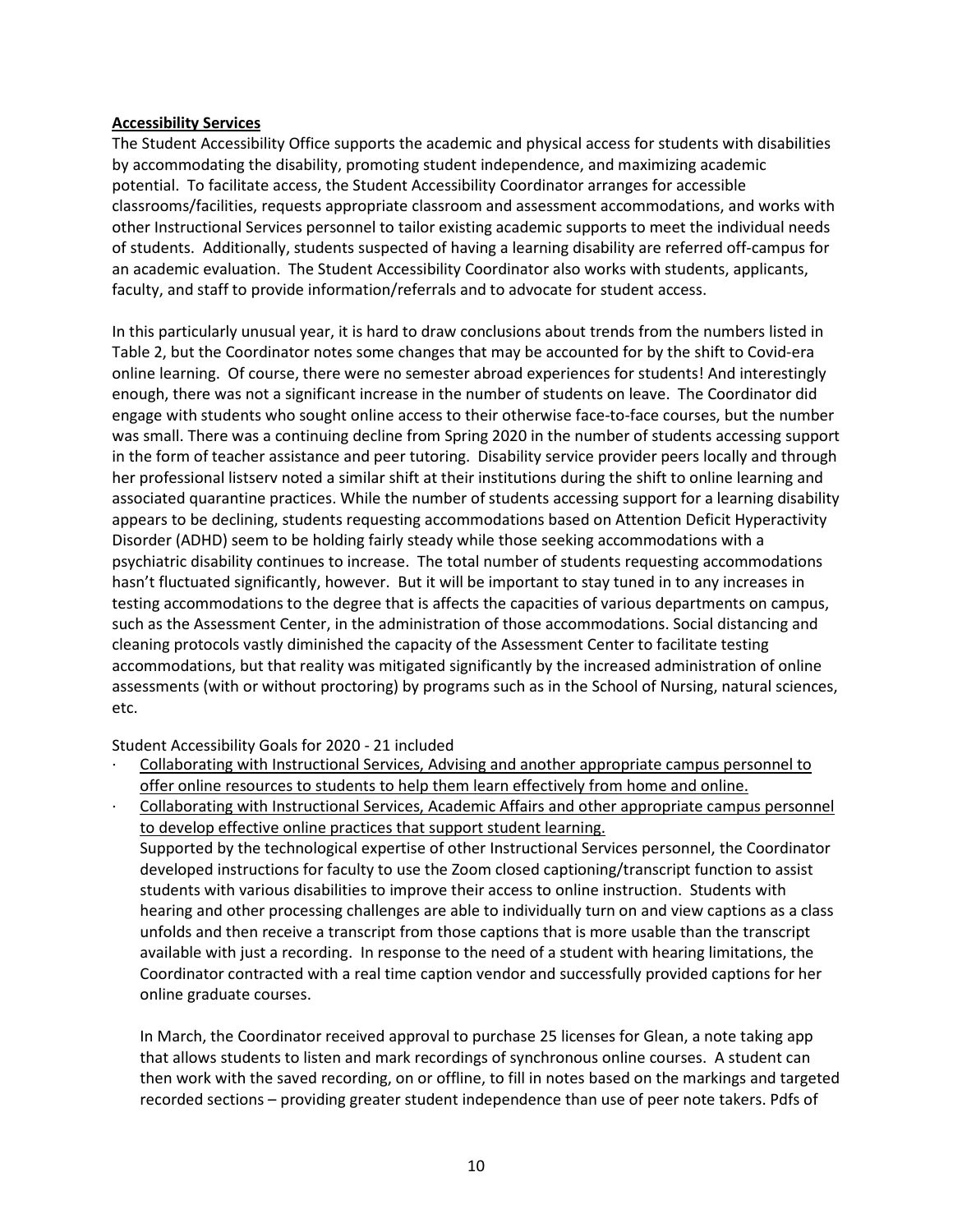slides can be uploaded into the notes as well. The computer screen can be split so that the student can observe/participate in a class session while still working on developing notes. Some students have found this application helpful and the Coordinator will continue to refine her own knowledge of Glean in order reach out to all students who have access to it to make better use of it. This app can also be used in the classroom as we transition back to face-to-face classes.

In the summer of 2020, the Coordinator was asked by the Vice President for Academic Affairs to participate on a task force to explore a 3-year inclusive excellence plan. In working with five other task force members with various areas of expertise, a plan was formulated and presented for review. Through this process, the Coordinator became more familiar with issues of equity across various areas to include race and religious affiliation, as well as disability. Among the various equity affinity groups and educational experiences she participated in throughout the year, she registered for the webinar "What Does Disability Identity Have to Do with It?" in November. The facilitator Eli Clare emphasized the idea that fostering disability identities among the students supported through disability services fosters more inclusive and accessible campuses even as we work to provide access through accommodations. This experience prompted her to explore avenues for disability awareness and advocacy, among them forming a book group to read and discuss *Brilliant Imperfection: Grappling with Cure*. In coordination with the Director of Instructional Services, she facilitated for the Instructional Services Department a viewing and discussion of "Crip Camp" a documentary about a group of young residents a summer camp for kids with disabilities who went on to become leading advocates for the passage and implementation of the Rehabilitation Act of 1973 and the Americans with Disabilities Act of 1990. The two also facilitated a break out session at the Equity-themed Alverno Community Conference titled "Exploring Ableism, Disability Identity, and Disability Justice."

The Coordinator also participated in various educational sessions related to changes with Title IX requirements in an effort to develop best practices/policy in responding to the requests of pregnant and parenting students. In addition, she participated in two Association of Higher Education and Disability (AHEAD) webinars, the first titled "Training Faculty to Create an Accessible and Inclusive Virtual Classroom." This AHEAD webinar affirmed the shift to online learning during COVID as an opportunity to firmly place disability at the table of equity advocacy. Since many students who connect to Student Accessibility benefit from tools and strategies related to managing their academic lives, the Coordinator also participated in another AHEAD webinar, "Technology Tools to Support Time Management and Organization." in November. At the request of Student Affairs, the Coordinator, Instructional Services Director Sue Mente, and Advisor Sarah Fandel, along with the support of Media Hub personnel, designed, filmed and edited a brief video featuring students discussing time management best practices. The Coordinator also provided a Zoom opportunity for STEM students at the request of their advisor Angela Frey on mindfulness-based stress management and best practices for completing academic work in a timely fashion.

### Goals for 2021 - 22 include

- Continuing to support the efforts of various faculty and staff to provide access for students with disabilities to both face-to-face and online course experiences through appropriate technological applications as well as accessible instructional materials; and
- Exploring with interested faculty and staff the value of a committee to explore neurodiversity in various forms with the intent to create professional development opportunities for committee members as well as the rest of the college.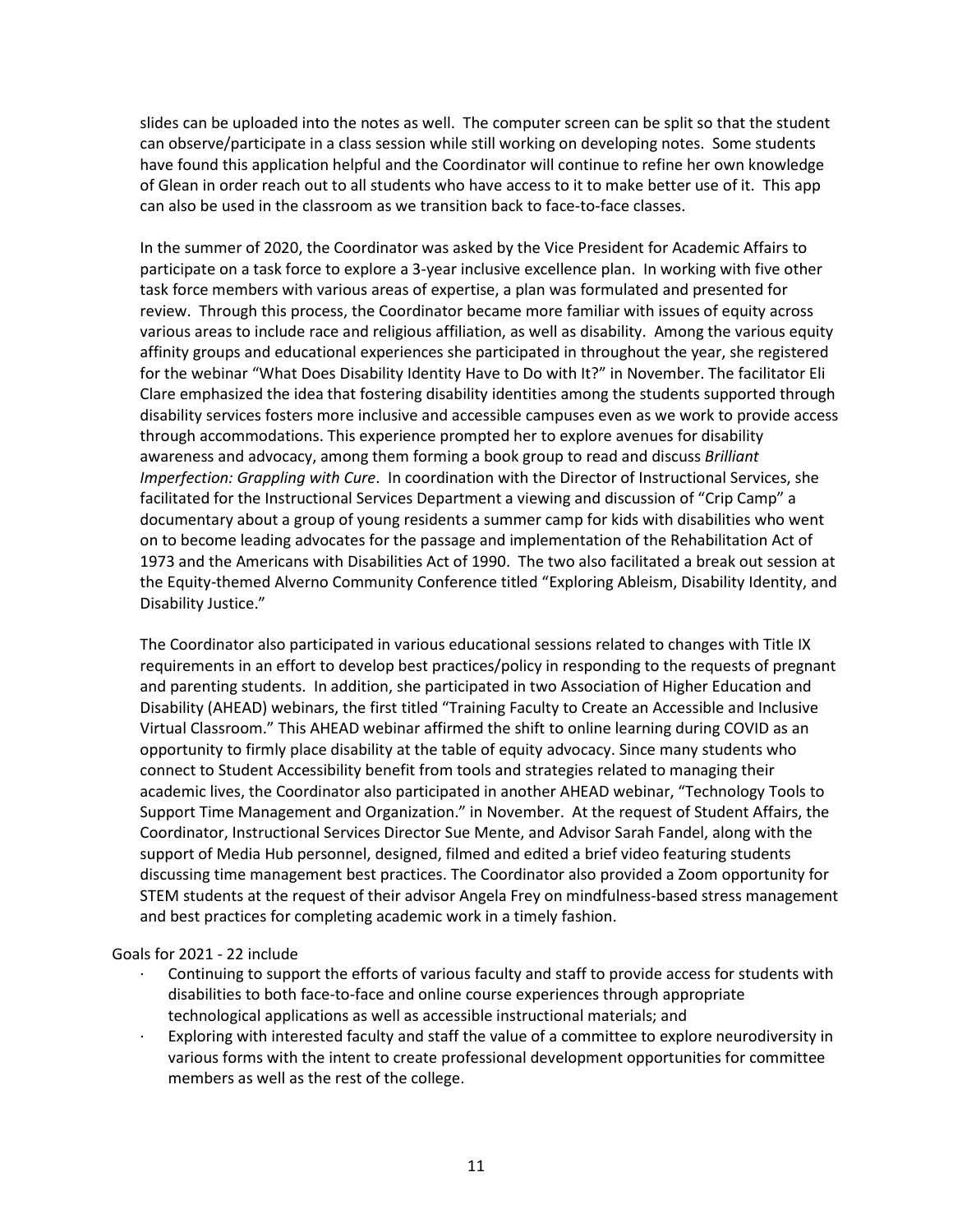Table 2 provides a breakdown of support services received by students and the types of disabilities represented.

|                                                                                        |                | Fall           |                |             | <b>Spring</b>  |                |
|----------------------------------------------------------------------------------------|----------------|----------------|----------------|-------------|----------------|----------------|
|                                                                                        | 2018           | 2019           | 2020*          | 2019        | 2020*          | $2021*$        |
| Total number of students served*                                                       | 142            | 143            | 136            | 139         | 130            | 133            |
| Undergraduate                                                                          | 129            | 134            | 122            | 128         | 121            | 115            |
| Graduate                                                                               | 13             | 9              | 17             | 11          | 9              | 18             |
|                                                                                        |                |                |                |             |                |                |
| Received teacher assistance                                                            | 32             | 23             | 16             | 27          | 25             | 19             |
| Received peer tutoring support                                                         | 22             | 19             | 6              | 29          | 10             | 8              |
| Classroom assistance                                                                   | $\mathbf 0$    | $\mathbf 0$    | $\overline{0}$ | $\mathbf 0$ | $\mathbf 0$    | $\mathbf 0$    |
| Student on leave                                                                       | 19             | 22             | 21             | 22          | 17             | 20             |
| Semester abroad                                                                        | $\mathbf 0$    | $\mathbf 0$    | 0              | $\mathbf 1$ | $\mathbf 0$    | $\overline{0}$ |
|                                                                                        |                |                |                |             |                |                |
| <b>Breakdown of Disability type**</b>                                                  |                |                |                |             |                |                |
| ADD/ADHD                                                                               | 43             | 42             | 39             | 44          | 39             | 46             |
| Asperger's Syndrome                                                                    | $\overline{4}$ | $\overline{4}$ | $\overline{4}$ | 4           | 3              | 3              |
| Learning Disability                                                                    | 40             | 41             | 28             | 43          | 38             | 31             |
| Medical                                                                                | 22             | 35             | 29             | 22          | 31             | 28             |
| Mobility                                                                               | $\mathbf{1}$   | $\mathbf{1}$   | $\overline{2}$ | $\mathbf 1$ | $\mathbf 1$    | $\overline{2}$ |
| Psychiatric                                                                            | 57             | 56             | 63             | 58          | 58             | 69             |
| Sensory                                                                                | 12             | 10             | 9              | 11          | 9              | 8              |
| Other                                                                                  | $\mathbf 0$    | $\mathbf 0$    | $\overline{0}$ | $\mathbf 0$ | $\overline{0}$ | $\overline{0}$ |
|                                                                                        |                |                |                |             |                |                |
| Students requesting emotional support animals(ESA) and other<br>housing accommodations |                |                | 21             |             | 13             | 18             |
| Students requesting books in alternative format                                        | 28             | 30             | 28             | 22          | 28             | 19             |
| Number of books ordered (various sources)                                              | 122            | 99             | 109            | 89          | 105            | 43             |
| Number of assessment arrangements requiring proctors                                   | 20             | 12             | $\mathbf{1}$   | 14          | 3              | $\overline{2}$ |
| Number of assessment arrangements requiring readers                                    | 33             | 16             | $\overline{1}$ | 28          | 3              | $\overline{4}$ |
| Number of applicants requesting information about Disability-related<br>Services       | 4              | 6              | $\overline{2}$ | 10          | 8              | $\overline{7}$ |

## **Table 2: Student Accessibility**

\*College shifted to remote learning in March 2020 due to the COVID-19 pandemic; support services continued online in 2020 - 21

\*\* Totals reflect higher number than total number of students served due to students receiving more than one type of service and/or having more than one disability.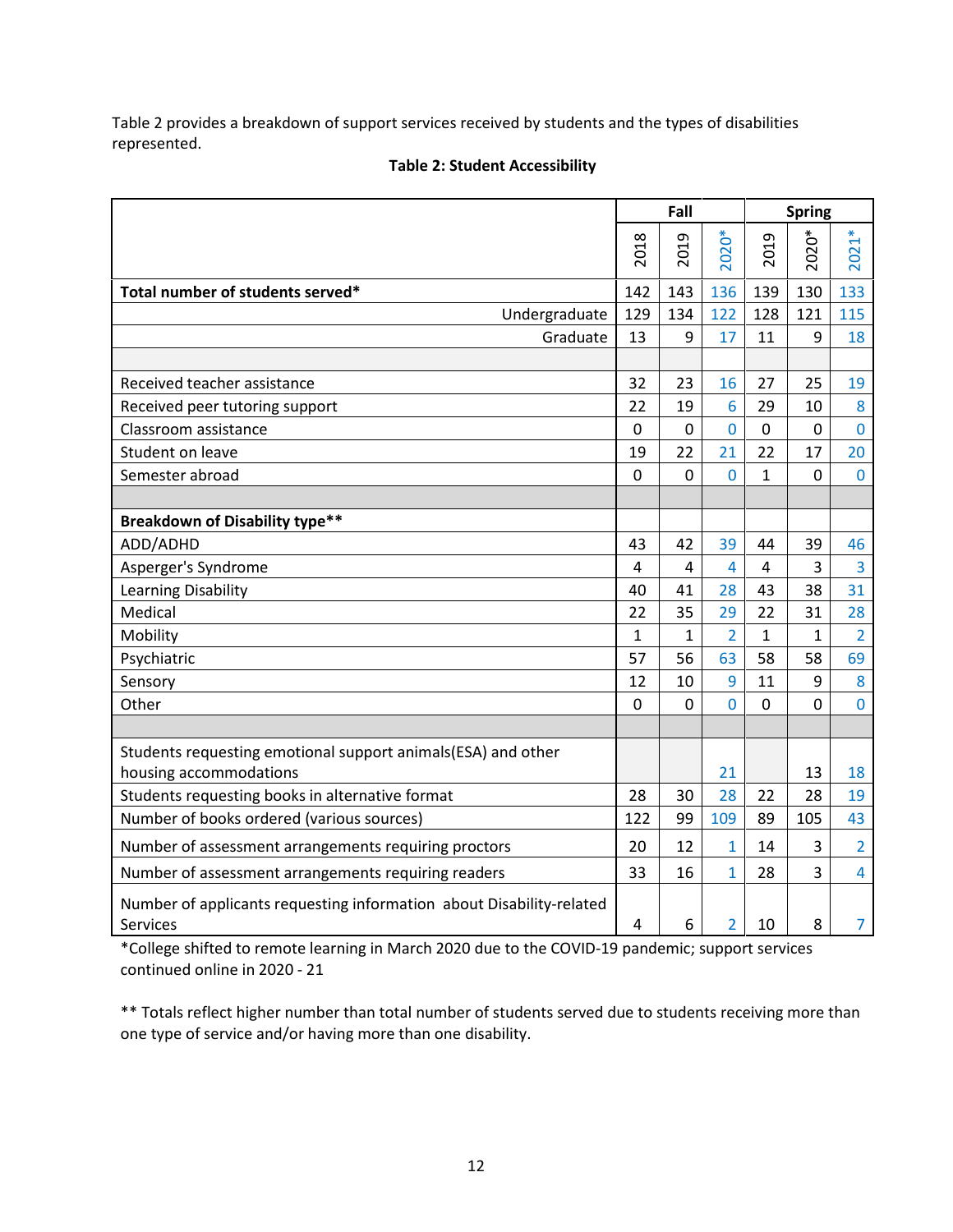### **Services for Students for Whom North American English is a Second or Additional Language**

Bilingual/multilingual students served by Instructional Services' ESL program include undergraduate, graduate, and non-degree students with three distinct backgrounds: U.S.-born bi-/multilingual students; students who immigrated to the US with their families or as adults; and international students. These students' families speak a language other than English, a non-North American variety of English, or a mix of English and another language. Three ENG courses are offered to support bi-/multilingual students' acquisition of academic registers of English. One-on-one support is also provided for students who need more focused work with writing, test-taking, or reading comprehension strategies. Bi-/multilingual students also access the Communication Resource Center, the Soref Center, and peer tutors, including "conversation partners" who provide additional practice with informal spoken English for international students. Finally, bi-/multilingual students are indirectly supported when the coordinator collaborates with faculty, staff, and the wider academic community.

The ESL Program supports Alverno College's graduate programs in three ways:

- · The ESL Coordinator reviews applications for program readiness and/or language support needs of applicants when requested;
- Two new online sections of CM 500 will provide support for the development of graduatelevel writing skills, beginning in the Fall semester of the 2021 - 22 school year; and
- · The ESL Coordinator arranges for language-related peer tutoring, professional assistance, and/or assessment accommodations for bi-/multilingual students on a case-by-case basis.

ESL services goals for 2020 - 21 included

- Centering the ENG 055/056 course around the new library of ESL-friendly books The ENG 055/056 course was successfully centered around the new library. The books' titles were entered into a database to which the students and instructors add brief descriptions after reading a book. The database will be cumulative so that future students can use it to select books and then add their own comments.
- · Supporting the College's role as a Hispanic Serving Institution in an era of social distancing by including ESL-friendly strategies for online instruction in the weekly "ESL Tip" Due to the irregularities necessitated by the pandemic, few "ESL Tip" columns were sent to the *AlverKnow* newletter. However, as a member of the HSI subcommittee on translation, the ESL Coordinator was able to continue supporting the College's work.

ESL services goals for 2021 – 22 include

- · Providing more regular and publicized support for the faculty and staff of all Alverno College programs through the *AlverKnow*, Institute, and department and individual meetings; and
- · Contributing to work on diversity and equity by introducing translanguaging concepts and methods that are appropriate to undergraduate and graduate education.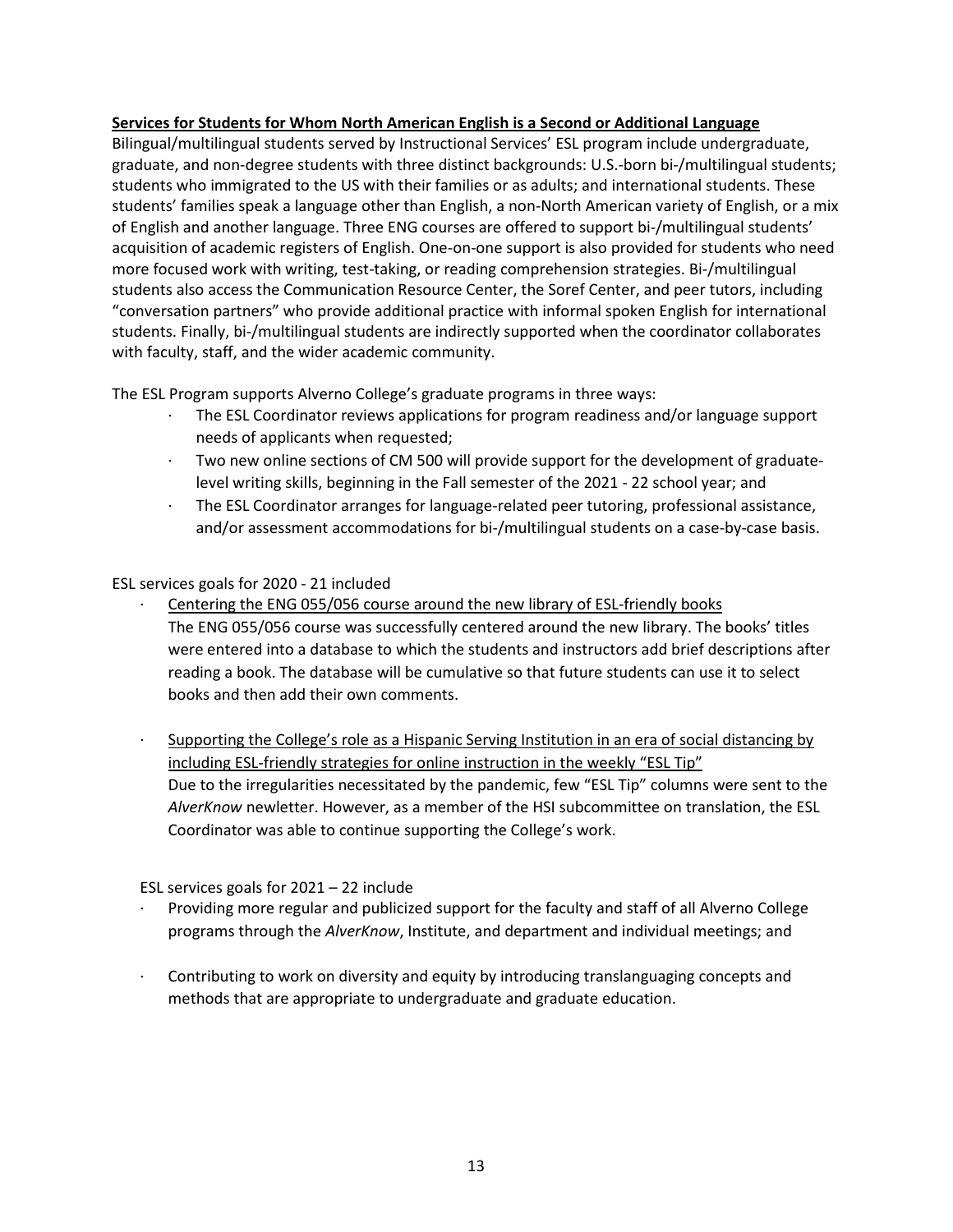## **Academic Assistance – Loacker Tutoring Program**

Instructional Services offers Alverno students a wide range of academic assistance outlined below. Individual and small group arrangements are initiated by students, instructors, advisors, or Instructional Services staff. Course instructors request study groups to support students in challenging classes, and the Resource Centers are available to all students during open hours. The Loacker Tutoring Program recognizes S. Georgine Loacker, a key designer of Alverno's ability-based curriculum and assessment as learning. The goal is to provide high caliber academic support to our students and to actively recognize the academic and service accomplishments of our academic assistants. Faculty are asked to nominate students who demonstrate strong interpersonal skills and academic achievement to be Loacker Tutors.

Table 3: *Academic Assistants by Services Provided* illustrates the roles of academic assistants employed by Instructional Services

|                                                 |                         | <b>Summer</b>    |          |      | Fall |          | <b>Spring</b> |      |          |
|-------------------------------------------------|-------------------------|------------------|----------|------|------|----------|---------------|------|----------|
|                                                 | $\infty$<br>Š<br>$\sim$ | თ<br>ā<br>$\sim$ | 0<br>202 | 2018 | 2019 | 0<br>202 | 2019          | 2020 | H<br>202 |
| <b>Total Number of Academic Assistants</b>      |                         |                  |          |      |      |          |               |      |          |
| employed*                                       |                         |                  | 11       |      |      | 76       |               |      | 87       |
| Peer Tutors                                     |                         |                  | 1        |      |      | 30       |               |      | 24       |
| <b>Study Group Monitors</b>                     |                         |                  | 7        |      |      | 20       |               |      | 46       |
| Soref Center Assistants                         |                         |                  | 2        |      |      | 13       |               |      | 11       |
| <b>Clinical Learning Center Assistants</b>      |                         |                  | n/a      |      |      | ว        |               |      |          |
| <b>Communication Resource Center Assistants</b> |                         |                  | 3        |      |      | 10       |               |      |          |

### **Table 3: Academic Assistants by Service Provided**

\*Many Academic Assistants provide more than one service or may not be matched with a tutee. Therefore, the sum of the services will not match the total number of Academic Assistants employed in a semester.

### Communication Resource Center (CRC)

The Communication Resource Center (CRC) provides assistance with reading, writing, and speaking assignments or projects on a drop-in, by-appointment, or online basis. Purposefully located in the Computer Center, the CRC is easily accessible for a quick question or a detailed discussion. Assistants help with various communication processes including brainstorming, developing ideas, mapping, revising, proofreading, editing, analysis, and comprehension. A breakout room is also available so students can practice their speeches with the guidance of a trained and experienced peer.

Because of the COVID - 19 pandemic, the CRC offered students the opportunity to meet online rather than in person, with a negligible number of students opting to meet on campus. 41% of all visits to the CRC during the 2020-21 academic year were graduate students with Foundations of Community Psychology & Counseling (MCP 600) generating the most visits (10) overall. Online visits tended to be slightly shorter than on-campus visits as they were conducted by appointment, limiting students to 60 minutes whereas campus visits ran as long as two hours. No students took advantage of drop-in hours; all sessions were scheduled in advance.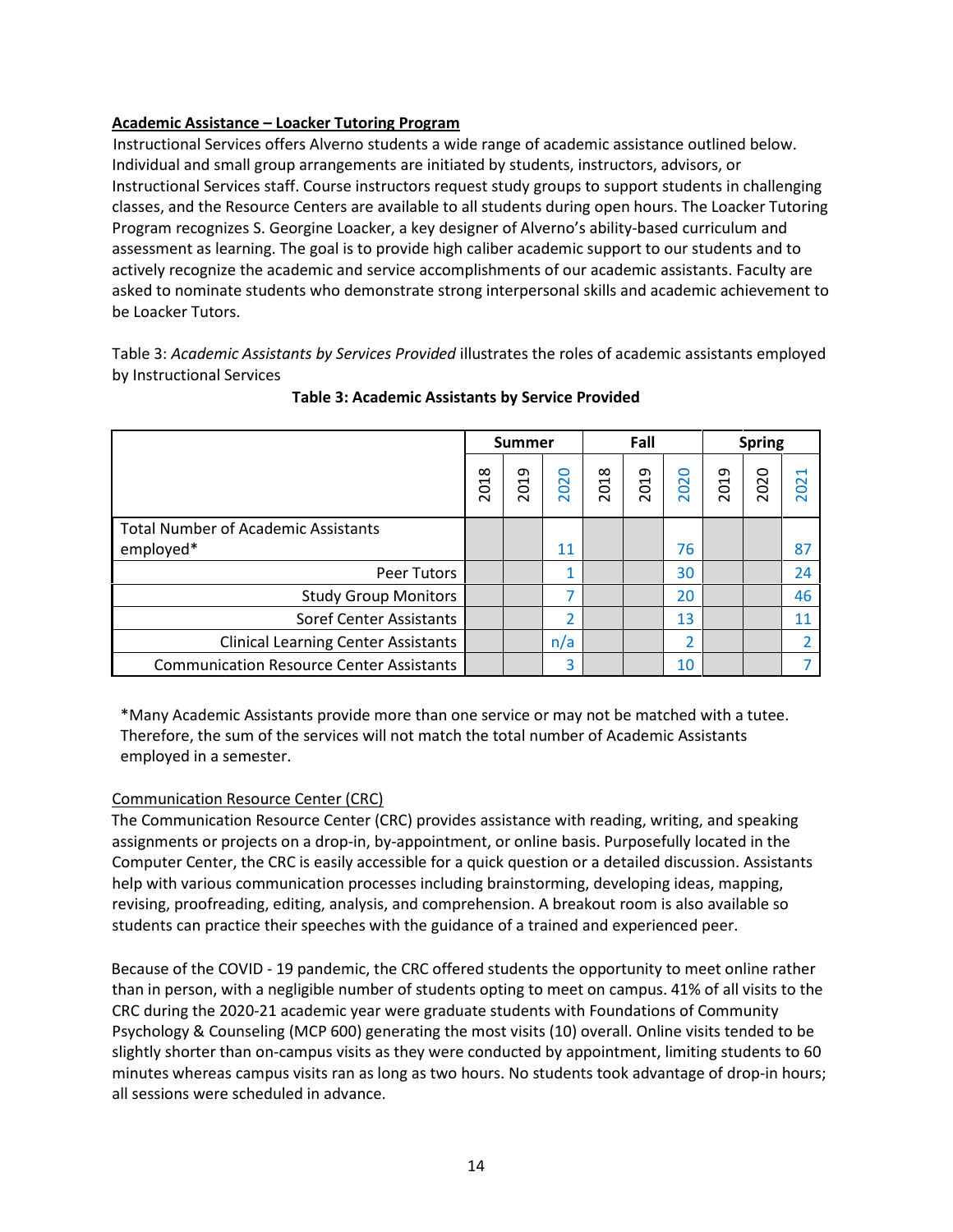|                                                                                                  | Table 4a: Resource Centers - Communication Resource Center                                                                                                                                                                                                                                                                                                                                                                                                                             |                |                |                                         |                |         |                                                        |                |        |                                         |                |                                         |                                         |                              |                                    |                |                                         |         |
|--------------------------------------------------------------------------------------------------|----------------------------------------------------------------------------------------------------------------------------------------------------------------------------------------------------------------------------------------------------------------------------------------------------------------------------------------------------------------------------------------------------------------------------------------------------------------------------------------|----------------|----------------|-----------------------------------------|----------------|---------|--------------------------------------------------------|----------------|--------|-----------------------------------------|----------------|-----------------------------------------|-----------------------------------------|------------------------------|------------------------------------|----------------|-----------------------------------------|---------|
|                                                                                                  |                                                                                                                                                                                                                                                                                                                                                                                                                                                                                        |                |                |                                         |                |         |                                                        |                |        |                                         |                |                                         |                                         |                              |                                    |                |                                         |         |
|                                                                                                  |                                                                                                                                                                                                                                                                                                                                                                                                                                                                                        |                |                |                                         |                |         | <b>Communication Resource Center (CRC) Student Use</b> |                |        |                                         |                |                                         |                                         |                              |                                    |                |                                         |         |
|                                                                                                  |                                                                                                                                                                                                                                                                                                                                                                                                                                                                                        |                |                |                                         |                |         |                                                        |                |        |                                         |                |                                         |                                         |                              |                                    |                |                                         |         |
|                                                                                                  |                                                                                                                                                                                                                                                                                                                                                                                                                                                                                        |                |                |                                         |                |         |                                                        |                |        |                                         | Average        |                                         |                                         |                              |                                    |                | # Hours                                 |         |
|                                                                                                  |                                                                                                                                                                                                                                                                                                                                                                                                                                                                                        | # Hours        |                |                                         | # Visits       |         |                                                        |                |        | # Online Visits   Minutes/Visit         |                |                                         |                                         | # Students                   |                                    |                | Open/Week                               |         |
|                                                                                                  | $\ast$<br>*<br>∗<br>∗<br>⋇<br>⋇<br>⋇<br>$\circ$<br>$\circ$<br>0<br>0<br>$\overline{\phantom{0}}$<br>$\overline{\phantom{0}}$<br>ᡡ<br>$\overline{c}$<br>ᡡ<br>20<br>ᡡ<br>$\mathbf{\mathbf{\mathbf{\mathbf{\mathbf{\mathbf{\mathbf{\mathbf{H}}}}}}}$<br>ᡡ<br>$\overline{\phantom{0}}$<br>$\overline{\sim}$<br>$\overline{\sim}$<br>$\overline{\sim}$<br>$\overline{\sim}$<br>$\blacksquare$<br>$\sim$<br>$\blacksquare$<br>$\sim$<br>$\sim$<br>$\blacksquare$<br>$\sim$<br>$\blacksquare$ |                |                |                                         |                |         |                                                        |                |        |                                         |                | ∗<br>$\overline{\phantom{0}}$<br>$\sim$ | ᡡ<br>$\overline{\phantom{0}}$           | ⋇<br>$\circ$<br>$\bar{\sim}$ | $\overline{\phantom{0}}$<br>$\sim$ |                |                                         |         |
|                                                                                                  | $\infty$                                                                                                                                                                                                                                                                                                                                                                                                                                                                               | ᡡ              | $\circ$        | $\infty$                                | თ              | $\circ$ | $\infty$                                               |                | 0      | $\infty$                                | თ              | 0                                       | $\infty$                                |                              | $\circ$                            | $\infty$       | ᡡ                                       | $\circ$ |
|                                                                                                  | $\blacksquare$                                                                                                                                                                                                                                                                                                                                                                                                                                                                         | $\blacksquare$ | $\sim$         | $\mathbf{\mathbf{\mathbf{\mathsf{H}}}}$ | $\blacksquare$ | $\sim$  | $\ddot{\phantom{1}}$                                   | $\overline{c}$ | $\sim$ | $\mathbf{\mathbf{\mathbf{\mathsf{H}}}}$ | $\blacksquare$ | $\sim$                                  | $\mathbf{\mathbf{\mathbf{\mathsf{H}}}}$ | $\overline{c}$               | $\sim$                             | $\blacksquare$ | $\mathbf{\mathbf{\mathbf{\mathsf{H}}}}$ | $\sim$  |
| Summer                                                                                           | n/a                                                                                                                                                                                                                                                                                                                                                                                                                                                                                    | n/a            | $\overline{3}$ | n/a                                     | n/a            | 3       | n/a                                                    | n/a            | 3      | n/a                                     | n/a            | 60                                      | n/a                                     | n/a                          | 2                                  | n/a            | n/a                                     | 4       |
| Fall                                                                                             | <b>2331</b>                                                                                                                                                                                                                                                                                                                                                                                                                                                                            | 437            | 46             | <b>359</b>                              | 253            | 54      | $\vert 9 \vert$                                        |                | 47     | 39                                      | 104            | 50                                      | 97                                      | 89                           | 23                                 | 28             | 27                                      | 24      |
| Spring                                                                                           | 306                                                                                                                                                                                                                                                                                                                                                                                                                                                                                    | 108            | 62             | 221                                     | 83             | 56      | 0                                                      | 14             | 50     | 83                                      | 78             | 66                                      | 85                                      | 52                           | 25                                 |                | 28 27**                                 | 24      |
|                                                                                                  |                                                                                                                                                                                                                                                                                                                                                                                                                                                                                        |                |                |                                         |                |         |                                                        |                |        |                                         |                |                                         |                                         |                              |                                    |                |                                         |         |
| *College shifted to remote learning in March 2020 due to the COVID-19 pandemic; support services |                                                                                                                                                                                                                                                                                                                                                                                                                                                                                        |                |                |                                         |                |         |                                                        |                |        |                                         |                |                                         |                                         |                              |                                    |                |                                         |         |
| continued online in 20 - 21                                                                      |                                                                                                                                                                                                                                                                                                                                                                                                                                                                                        |                |                |                                         |                |         |                                                        |                |        |                                         |                |                                         |                                         |                              |                                    |                |                                         |         |
|                                                                                                  | ** Weekly hours changed to 9 hr/week when tutoring moved to online due to COVID-19                                                                                                                                                                                                                                                                                                                                                                                                     |                |                |                                         |                |         |                                                        |                |        |                                         |                |                                         |                                         |                              |                                    |                |                                         |         |

*Table 4a: Resource Centers - Communication Resource Center* provides information on CRC usage.

## Daniel M. Soref Science and Mathematics Resource Center (Soref Center)

The Daniel M. Soref Science and Mathematics Resource Center provides drop-in assistance for students enrolled in a variety of science and mathematics courses. Soref Center assistants are hired based on faculty recommendations and participate in ongoing training sessions focused on science and math skills as well as tutoring strategies. Soref Center assistants offer assistance primarily in entry level math and science courses, including Human Biology (SC 118), Foundations of Chemistry (SC 119), Foundations of Biology (SC 120), Chemistry of Bioorganic Molecules (CH 213), Quantitative Literacy in the Modern World (QL 122), and Mathematical Connections (QL 156). Additionally, students in intermediate and advanced math and science courses receive assistance during publicized specialized hours.

Like the CRC, the Soref Center offered students the opportunity to meet online rather than in person because of the COVID – 19 pandemic. All visits to the Soref Center were online with no students opting to visit in person. CH 228H, Introduction to Biochemistry, a prerequisite Direct Entry Master of Science in Nursing (DEMSN) course, generated the most appointments (30) and the greatest number of service hours (36) during the academic year. This is a change from previous years when QL 122 or QL 156 used Soref Center resources most frequently.

*Table 4b: Resource Centers - Daniel M. Soref Science & Mathematics Resource Center* provides information on Soref Center usage.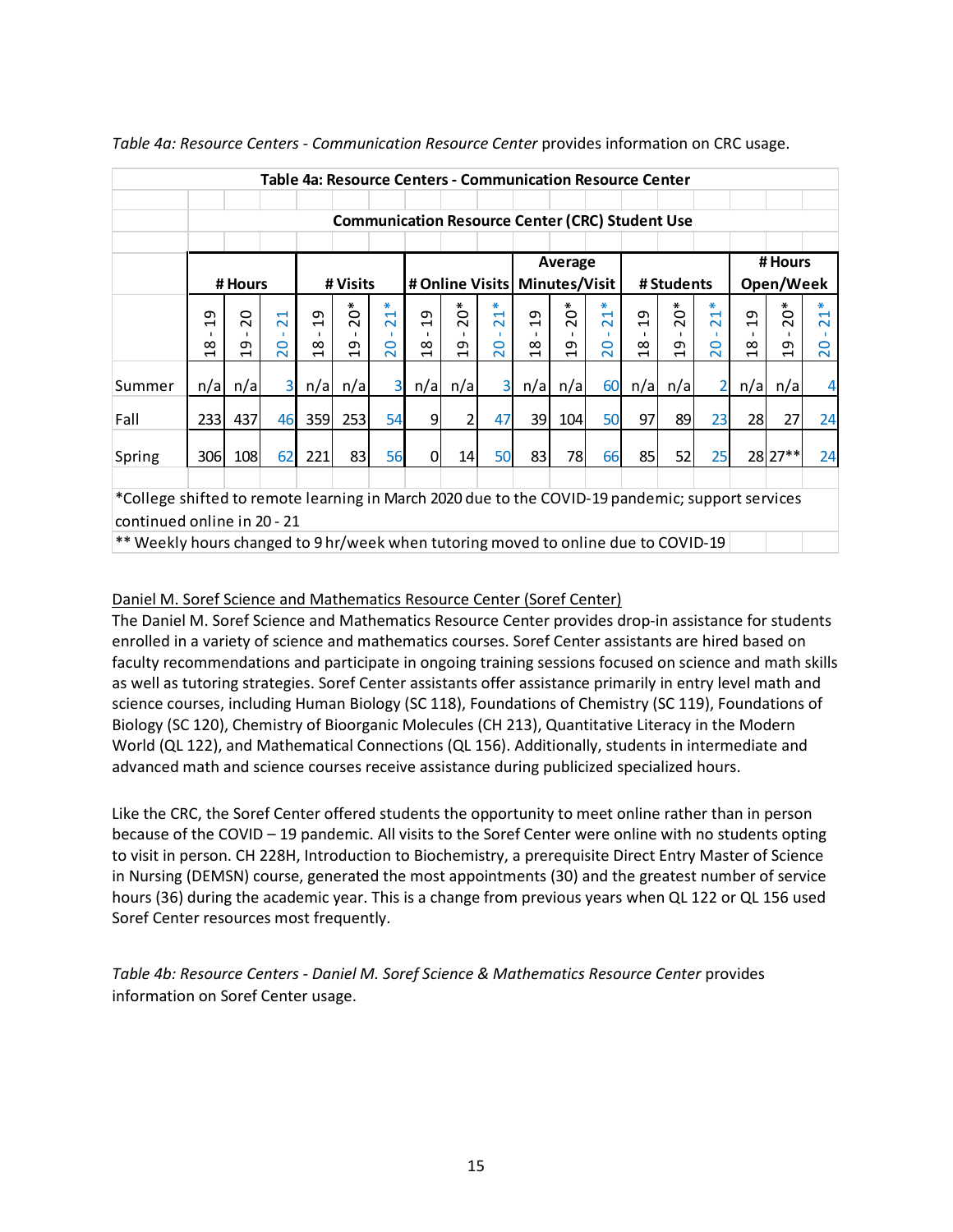|        |                                                                                   |                                          |                                                                                                               |                                                             | Table 4b: Resource Centers - Daniel M. Soref Science & Mathematics Resource Center |                                                        |                                                   |                                          |                                                              |                                                   |                                               |                                                                                                          |                                                   |                                         |                                                        |                                                   |                                          |                                                                                                      |
|--------|-----------------------------------------------------------------------------------|------------------------------------------|---------------------------------------------------------------------------------------------------------------|-------------------------------------------------------------|------------------------------------------------------------------------------------|--------------------------------------------------------|---------------------------------------------------|------------------------------------------|--------------------------------------------------------------|---------------------------------------------------|-----------------------------------------------|----------------------------------------------------------------------------------------------------------|---------------------------------------------------|-----------------------------------------|--------------------------------------------------------|---------------------------------------------------|------------------------------------------|------------------------------------------------------------------------------------------------------|
|        |                                                                                   |                                          |                                                                                                               |                                                             | Daniel M. Soref Science & Mathematics Resource Center Student Use                  |                                                        |                                                   |                                          |                                                              |                                                   |                                               |                                                                                                          |                                                   |                                         |                                                        |                                                   |                                          |                                                                                                      |
|        | Average<br># Online Visits   Minutes/Visit  <br># Visits<br># Students<br># Hours |                                          |                                                                                                               |                                                             |                                                                                    |                                                        |                                                   |                                          |                                                              |                                                   |                                               | # Hours<br>Open/Week                                                                                     |                                                   |                                         |                                                        |                                                   |                                          |                                                                                                      |
|        | თ<br>$\blacksquare$<br>$\infty$<br>$\overline{\phantom{0}}$                       | $\circ$<br>$\sim$<br>თ<br>$\blacksquare$ | $\ast$<br>$\mathbf{\mathbf{\mathbf{\mathbf{\mathbf{\mathbf{\mathbf{\mathbf{H}}}}}}}$<br>$\sim$<br>0<br>$\sim$ | ᡡ<br>$\blacksquare$<br>$\infty$<br>$\overline{\phantom{0}}$ | $\circ$<br>$\sim$<br>თ<br>$\blacksquare$                                           | ₩<br>$\overline{\phantom{0}}$<br>$\sim$<br>0<br>$\sim$ | ᡡ<br>$\blacksquare$<br>$\infty$<br>$\blacksquare$ | $\circ$<br>$\sim$<br>თ<br>$\blacksquare$ | ₩<br>$\overline{\phantom{0}}$<br>$\sim$<br>$\circ$<br>$\sim$ | თ<br>$\blacksquare$<br>$\infty$<br>$\blacksquare$ | *<br>$\circ$<br>$\sim$<br>თ<br>$\blacksquare$ | ∗<br>$\mathbf{\mathbf{\mathbf{\mathbf{\mathbf{\mathbf{\mathbf{\mathbf{H}}}}}}}$<br>$\sim$<br>0<br>$\sim$ | თ<br>$\blacksquare$<br>$\infty$<br>$\blacksquare$ | ∗<br>ة<br>$\sim$<br>თ<br>$\blacksquare$ | ₩<br>$\overline{\phantom{0}}$<br>$\sim$<br>O<br>$\sim$ | ᡡ<br>$\blacksquare$<br>$\infty$<br>$\blacksquare$ | $\circ$<br>$\sim$<br>თ<br>$\blacksquare$ | $\ast$<br>$\mathbf{\mathbf{\mathbf{\mathbf{\mathbf{\mathbf{\mathbf{\mathbf{H}}}}}}}$<br>$\sim$<br>20 |
| Summer | n/a                                                                               | n/a                                      | 11                                                                                                            | n/a                                                         | n/a                                                                                | 14                                                     | n/a                                               | n/a                                      | 14                                                           | n/a                                               | n/a                                           | 48                                                                                                       | n/a                                               | n/a                                     | 7                                                      | 0                                                 | <sub>0</sub>                             | $\overline{4}$                                                                                       |
| Fall   | 558l                                                                              | 400                                      | 53                                                                                                            | 412                                                         | <b>270</b>                                                                         | 62                                                     | 9                                                 | 2                                        | 62                                                           | 81                                                | 90                                            | 51                                                                                                       | <b>115</b>                                        | 99                                      | 26                                                     | 40                                                | 40I                                      | 25                                                                                                   |
| Spring | 561                                                                               | 177                                      | 25                                                                                                            | 303                                                         | 115                                                                                | 26                                                     | $\Omega$                                          | 14                                       | 26                                                           | 111                                               | 94                                            | 57                                                                                                       | 112                                               | 47                                      | 15                                                     | 40                                                | $42**$                                   | 24                                                                                                   |

\*College shifted to remote learning in March 2020 due to the COVID-19 pandemic; support services continued online in 20 - 21

\*\* Weekly hours changed to 16 hr/week when tutoring moved to online due to COVID-19

### Peer Tutoring

Loacker peer tutors provide one-on-one or small group assistance to other students in course based areas. In addition, nursing tutors assist students practicing skills in the School of Nursing & Healthcare Professions (SNHP) Clinical Learning Center (CLC). Tutors have successfully completed the course in which they are tutoring and have been nominated by their faculty.

Nursing courses represented the largest portion of all peer tutoring services with 60% of all peer tutoring hours during the academic year. Notably, courses within the DEMSN program generated approximately 100 service hours, or 21% of all peer tutoring hours. Looking at individual courses, Nursing Management: Complex Clients (N 400), generated the most referrals for service (34), the greatest number of peer tutoring visits (167), and the most peer tutoring hours (145).

### Conversation/Peer Tutoring for English Language Needs

The Loacker Tutoring Program provides assistance for bilingual/multilingual students. Conversation tutors are provided for international and recent immigrant students wishing to improve their informal spoken English. Regular meetings with a conversation tutor help bi-/multilingual students speak more fluently, understand conversational English more readily, and feel more comfortable with American norms of interaction. Peer conversation tutors are already trained in tutoring methods; the ESL Coordinator provides additional training in intercultural conversation strategies. In addition, peer tutors work with bi-/multilingual students who struggle with the language demands of discipline courses. The most common areas that these students need help with are writing clarity and reading comprehension, but peer tutors also assist in other areas. For example, international students and recent immigrants may need help with background knowledge for U.S. or Wisconsin history courses; non-Western international and immigrant students may need assistance with courses about Western art or music.

*Table 5a: Peer Tutoring Arrangements, Table 5b: Peer tutoring Subjects, and Table 5c: Progress Codes for Students Receiving Peer Tutoring* provide information on peer tutoring referrals, subjects tutored and resulting progress codes.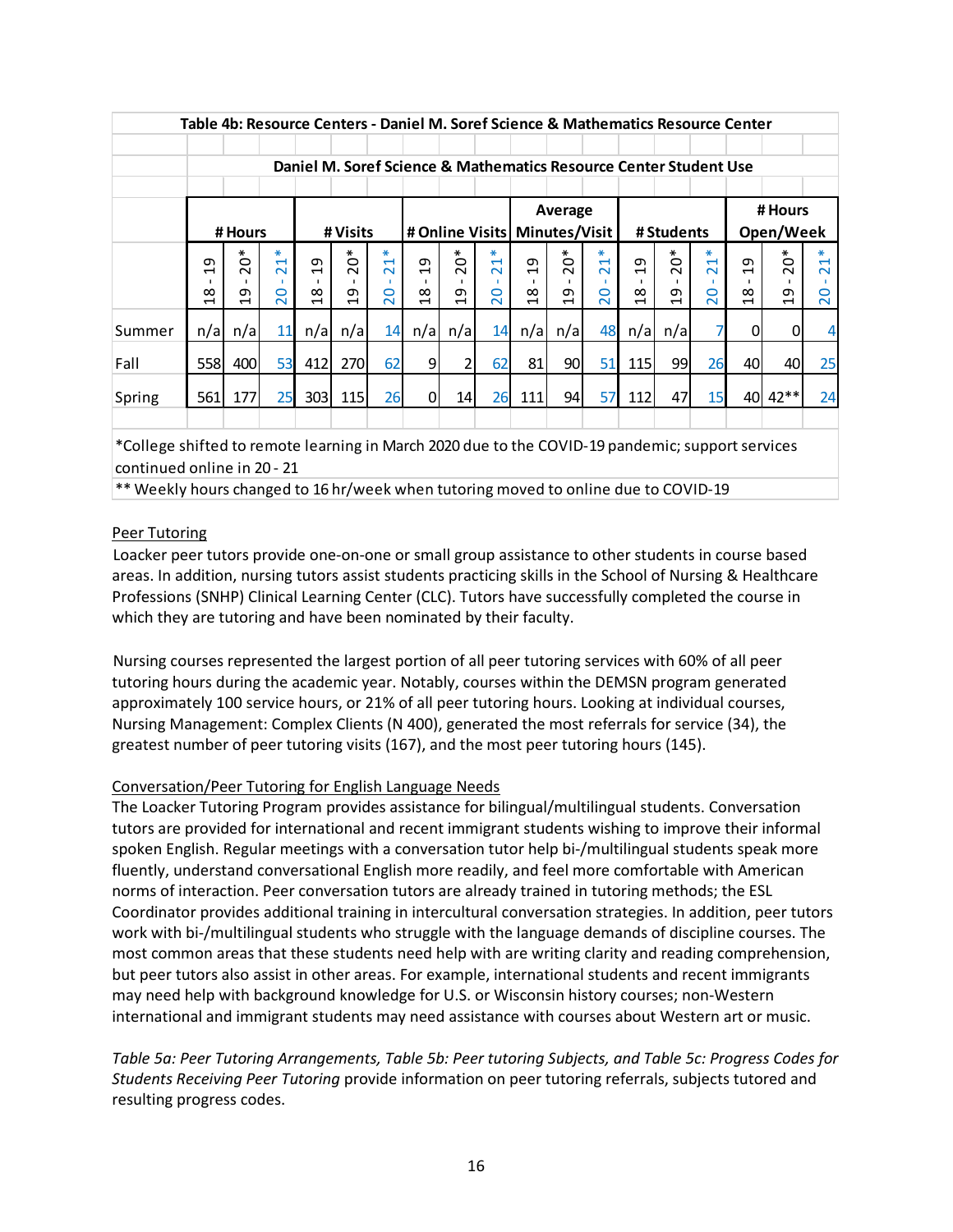| <b>Table 5a: Peer Tutoring Arrangements</b>       |                                                          |                                     |                                                       |                                         |                                             |                                         |                                   |                                            |                                                                 |  |  |  |
|---------------------------------------------------|----------------------------------------------------------|-------------------------------------|-------------------------------------------------------|-----------------------------------------|---------------------------------------------|-----------------------------------------|-----------------------------------|--------------------------------------------|-----------------------------------------------------------------|--|--|--|
|                                                   |                                                          |                                     |                                                       |                                         |                                             |                                         |                                   |                                            |                                                                 |  |  |  |
|                                                   |                                                          | Summer                              |                                                       |                                         | Fall                                        |                                         |                                   | <b>Spring</b>                              |                                                                 |  |  |  |
|                                                   | ∞<br>$\overline{\phantom{0}}$<br>$\circ$<br>$\bar{\sim}$ | თ<br>$\overline{\phantom{0}}$<br>20 | $\circ$<br>$\overline{\mathbf{C}}$<br>$\overline{20}$ | $\infty$<br>$\vec{ }$<br>$\overline{0}$ | თ<br>$\tilde{t}$<br>$\circ$<br>$\bar{\sim}$ | ⋇<br>Ő<br>$\mathbf 2$<br>$\overline{0}$ | თ<br>H<br>$\circ$<br>$\bar{\sim}$ | ្លុ<br>$\overline{\sim}$<br>$\overline{5}$ | $\ast$<br>$\overline{\phantom{0}}$<br>$\sim$<br>$\overline{20}$ |  |  |  |
| Total Number of Peer Tutor Referrals**            | 23                                                       | $\overline{2}$                      | 3                                                     | 193                                     | 128                                         | 80                                      | 194                               | 76                                         | 68                                                              |  |  |  |
|                                                   |                                                          |                                     |                                                       |                                         |                                             |                                         |                                   |                                            |                                                                 |  |  |  |
| Referred to Communication Resource Center         | n/a                                                      | n/a                                 | $\mathbf 0$                                           | 2                                       | 0                                           | $\mathbf 0$                             | 4                                 | $\Omega$                                   | $\mathbf{1}$                                                    |  |  |  |
| Referred to Soref Science & Math Resource         | n/a                                                      | n/a                                 | $\Omega$                                              | 9                                       | 20                                          | $\Omega$                                | 20                                | 10                                         | 0                                                               |  |  |  |
| <b>Referred to Study Groups</b>                   | 0                                                        | 0                                   | $\overline{0}$                                        | 20                                      | 16                                          | 6                                       | 12                                | 9                                          | 6                                                               |  |  |  |
| Didn't follow through or dropped course           | $\overline{2}$                                           | 0                                   | 0                                                     | 14                                      | 6                                           | 16                                      | 14                                | 14                                         | 13                                                              |  |  |  |
| Peer Tutored in more than 1 subject               | $\overline{0}$                                           | 0                                   |                                                       | 18                                      | 9                                           | 9                                       | 10                                | 7                                          | 4                                                               |  |  |  |
|                                                   |                                                          |                                     |                                                       |                                         |                                             |                                         |                                   |                                            |                                                                 |  |  |  |
| <b>Total Number of Peer Tutoring Arrangements</b> | 20                                                       | 2                                   | 3                                                     | 150                                     | 92                                          | 68                                      | 139                               | 60                                         | 51                                                              |  |  |  |
|                                                   |                                                          |                                     |                                                       |                                         |                                             |                                         |                                   |                                            |                                                                 |  |  |  |
| Total Number of Courses/Areas for Which           |                                                          |                                     |                                                       |                                         |                                             |                                         |                                   |                                            |                                                                 |  |  |  |
| Tutors Were Provided                              |                                                          |                                     | 3                                                     | 33                                      | 31                                          | 26                                      | 30                                | 24                                         | 26                                                              |  |  |  |
|                                                   |                                                          |                                     |                                                       |                                         |                                             |                                         |                                   |                                            |                                                                 |  |  |  |
| Number of Referrals Received Before Mid-          |                                                          |                                     |                                                       |                                         |                                             |                                         |                                   |                                            |                                                                 |  |  |  |
| semester Assessments                              |                                                          | $n/a$ $n/a$                         | n/a                                                   | 144                                     | 110                                         | 55                                      | 144                               | 61                                         | 65                                                              |  |  |  |
|                                                   |                                                          |                                     |                                                       |                                         |                                             |                                         |                                   |                                            |                                                                 |  |  |  |
| Number of Referrals Received After Mid-           |                                                          |                                     |                                                       |                                         |                                             |                                         |                                   |                                            |                                                                 |  |  |  |
| semester Assessments                              |                                                          | $n/a$   n/a                         | n/a                                                   | 49                                      | 24                                          | 21                                      | 50                                | 7                                          | 3                                                               |  |  |  |
|                                                   |                                                          |                                     |                                                       |                                         |                                             |                                         |                                   |                                            |                                                                 |  |  |  |

\*College shifted to remote learning in March 2020 due to the COVID-19 pandemic; support services continued online in 20 - 21

\*\* The discrepancy between number of referrals, the number of students, and number of arrangements can be explained by three significant factors: some students are tutored in more than one subject; some students are referred but never meet with tutors because they drop the course or do not show up for tutoring; students are referred to other Instructional Services resources when appropriate.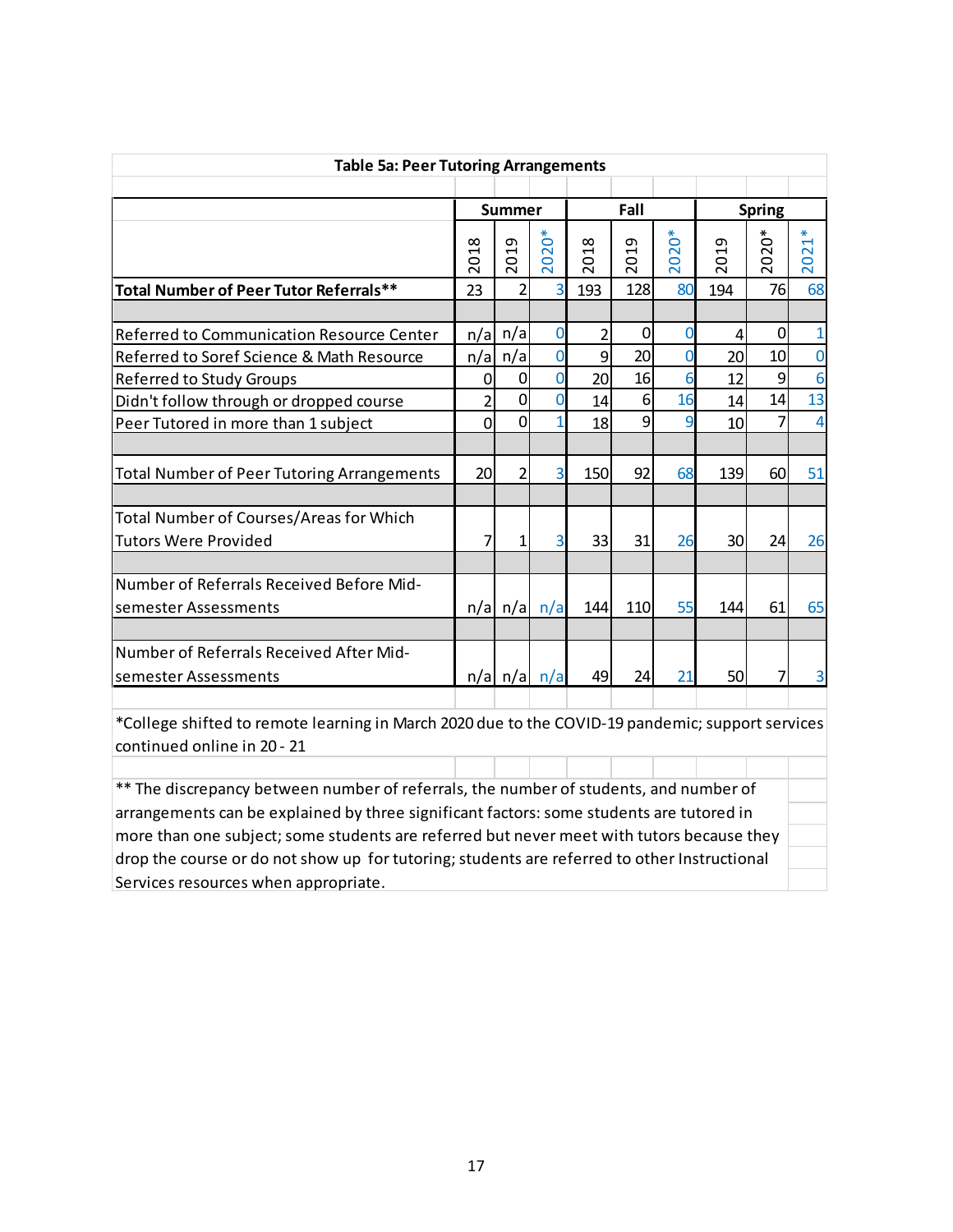| <b>Table 5b: Peer Tutoring Subjects</b> |                                                                                                  |                                               |                         |                                  |                                     |                |                |  |  |  |  |  |
|-----------------------------------------|--------------------------------------------------------------------------------------------------|-----------------------------------------------|-------------------------|----------------------------------|-------------------------------------|----------------|----------------|--|--|--|--|--|
| <b>Subject</b>                          |                                                                                                  | <b>Number of Tutoring</b><br><b>Referrals</b> |                         | <b>Subject</b>                   | <b>Number of Tutoring Referrals</b> |                |                |  |  |  |  |  |
|                                         | <b>Summer</b>                                                                                    | Fall                                          | <b>Spring</b>           |                                  | <b>Summer</b>                       | Fall           | <b>Spring</b>  |  |  |  |  |  |
| Academic/Course                         |                                                                                                  |                                               | 1                       | N 320                            | $\mathbf{1}$                        | $\mathbf{1}$   |                |  |  |  |  |  |
| Management                              |                                                                                                  |                                               |                         | N 321                            |                                     | $\mathbf{1}$   | $\mathbf{1}$   |  |  |  |  |  |
| <b>BI 251</b>                           |                                                                                                  | $\overline{2}$                                |                         | N 330                            |                                     |                | $\mathbf{1}$   |  |  |  |  |  |
| BI 338/BI 338C                          |                                                                                                  | 8                                             | 4                       | N 340                            |                                     | 5              | 5              |  |  |  |  |  |
| <b>BSC 255</b>                          |                                                                                                  |                                               | $\mathbf{1}$            | N 400                            |                                     | 16             | 18             |  |  |  |  |  |
| <b>BSC 257/BSC 257C</b>                 |                                                                                                  | $\mathbf{1}$                                  | $\mathbf 1$             | N 521                            |                                     |                | $\overline{2}$ |  |  |  |  |  |
| CH 213                                  |                                                                                                  | 5                                             | 3                       | N 525                            | $\mathbf{1}$                        |                |                |  |  |  |  |  |
| CH 221                                  |                                                                                                  | 3                                             |                         | N 545                            | $\mathbf{1}$                        | $\mathbf{1}$   | $\overline{2}$ |  |  |  |  |  |
| <b>CH 228H</b>                          |                                                                                                  | $\overline{2}$                                |                         | N 556                            |                                     | $\overline{2}$ | $\overline{3}$ |  |  |  |  |  |
| Conversation                            |                                                                                                  | $\mathbf{1}$                                  |                         | <b>NUR 311</b>                   |                                     | 3              |                |  |  |  |  |  |
| <b>GE 220</b>                           |                                                                                                  |                                               | 1                       | <b>NUR 320</b>                   |                                     | $\mathbf{1}$   |                |  |  |  |  |  |
| <b>MSN 605</b>                          |                                                                                                  |                                               | $\overline{\mathbf{4}}$ | <b>NUR 322</b>                   |                                     | 6              | $\mathbf{1}$   |  |  |  |  |  |
| MT 123                                  |                                                                                                  |                                               | $\mathbf 1$             | <b>NUR 350</b>                   |                                     | 4              | $\mathbf{1}$   |  |  |  |  |  |
| MT 152                                  |                                                                                                  | 1                                             |                         | <b>NUR 354</b>                   |                                     | $\mathbf{1}$   |                |  |  |  |  |  |
| MT 256                                  |                                                                                                  |                                               | $\mathbf{1}$            | PH 231                           |                                     | $\mathbf{1}$   |                |  |  |  |  |  |
| <b>MU 157</b>                           |                                                                                                  |                                               | 3                       | QL 122/QL 022                    |                                     | $\mathbf{1}$   | $\mathbf 1$    |  |  |  |  |  |
| <b>MU 158</b>                           |                                                                                                  | $\mathbf{1}$                                  |                         | SC 119                           |                                     |                | $\mathbf{1}$   |  |  |  |  |  |
| <b>MU 258</b>                           |                                                                                                  | $\overline{1}$                                |                         | <b>SC 120</b>                    |                                     |                | $\mathbf{1}$   |  |  |  |  |  |
| <b>MU 262</b>                           |                                                                                                  |                                               | 1                       | Spanish                          |                                     |                | 3              |  |  |  |  |  |
| N 220                                   |                                                                                                  | $\overline{2}$                                | 6                       | Writing                          |                                     | $\mathbf{1}$   | $\mathbf{1}$   |  |  |  |  |  |
| N 225                                   |                                                                                                  | 9                                             |                         |                                  |                                     |                |                |  |  |  |  |  |
|                                         |                                                                                                  |                                               |                         | <b>Total number of Referrals</b> | <b>Summer</b>                       | Fall           | <b>Spring</b>  |  |  |  |  |  |
|                                         |                                                                                                  |                                               |                         | 2020 - 21                        | 3                                   | 80             | 68             |  |  |  |  |  |
|                                         | *College shifted to remote learning in March 2020 due to the COVID-19 pandemic; support services |                                               |                         |                                  |                                     |                |                |  |  |  |  |  |

continued online in 20 - 21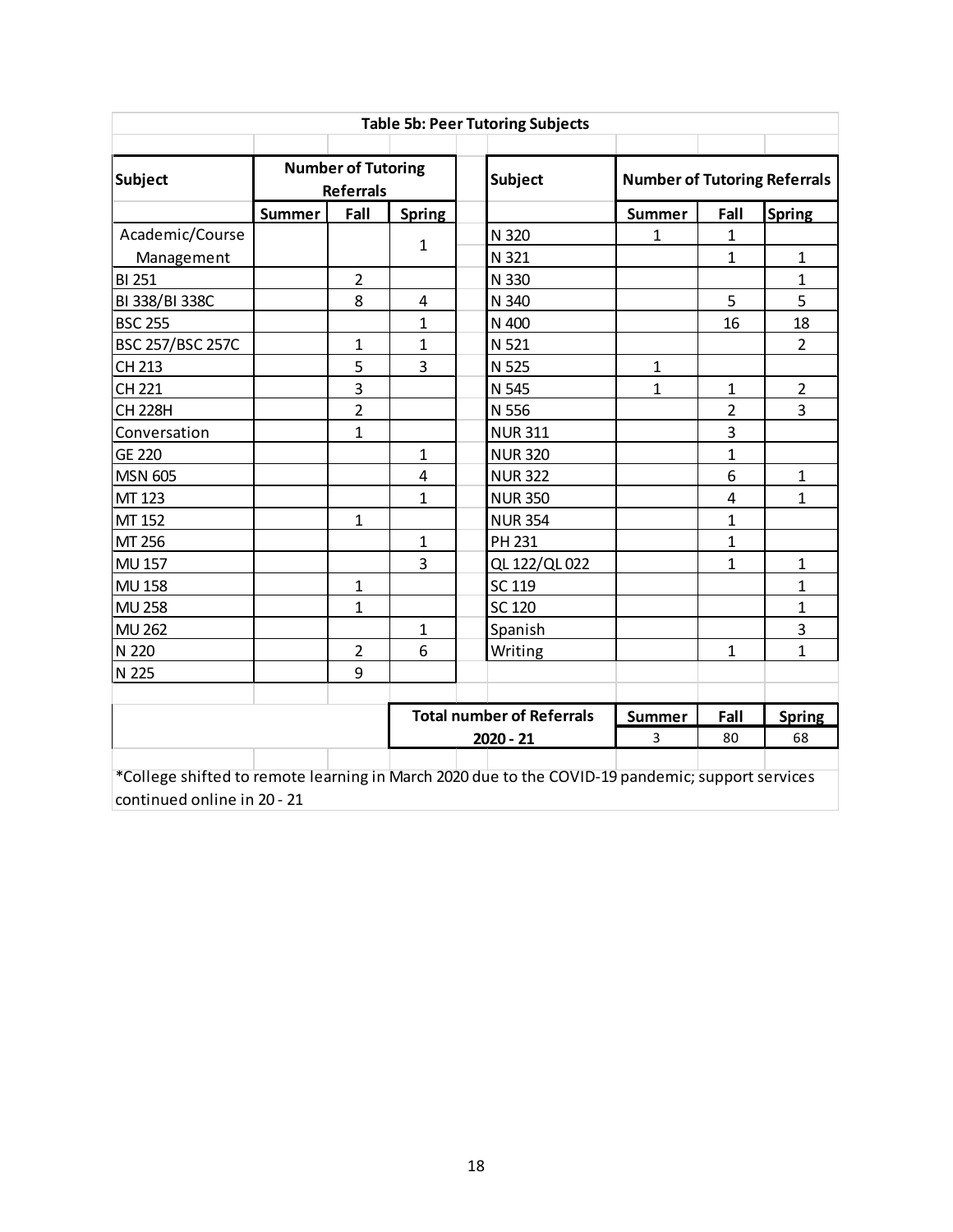|                            |                        | <b>Summer</b>   |                |      | Fall     |           |          | <b>Spring</b> |                |
|----------------------------|------------------------|-----------------|----------------|------|----------|-----------|----------|---------------|----------------|
|                            | $\infty$<br><b>201</b> | ᡡ<br><b>201</b> | $\ast$<br>2020 | 2018 | ത<br>201 | ⋇<br>2020 | ᡡ<br>201 | 2020*         | $\ast$<br>2021 |
| # of tutoring arrangements | 20                     | 2               | 3              | 193  | 92       | 68        | 194      | 60            | 51             |
| # of course tutorials**    | 15                     | 0               | 3              | 179  | 83       | 66        | 182      | 53            | 49             |
|                            |                        |                 |                |      |          |           |          |               |                |
| # Course Satisfactory      | 12                     | 0               | 3              | 166  | 54       | 42        | 131      | 35            | 28             |
| % Satisfactory             | 80%                    |                 | 100%           | 65%  | 65%      | 64%       | 72%      | 66%           | 57%            |
|                            |                        |                 |                |      |          |           |          |               |                |
| # Course Unsatisfactory    | 3                      | 0               | 0              | 33   | 17       | 15        | 25       | 8             | 14             |
| % Unsatisfactory           | 20%                    |                 |                | 18%  | 20%      | 23%       | 14%      | 15%           | 29%            |
|                            |                        |                 |                |      |          |           |          |               |                |
| # Course Unofficial        |                        |                 |                |      |          |           |          |               |                |
| Withdrawal                 | 0                      | 0               | 0              | 1    | 0        | $\Omega$  | 3        | $\mathcal{P}$ | 0              |
| % Unofficial Withdrawal    | 0                      |                 |                | 1%   |          |           | 2%       | 4%            |                |
|                            |                        |                 |                |      |          |           |          |               |                |
| # Course Drop/withdrawal   | 0                      | 0               | 0              | 29   | 11       | 9         | 20       | 5             | 7              |
| % Course Drop/withdrawal   | 0                      |                 |                | 16%  | 13%      | 14%       | 11%      | 9%            | 14%            |

## **Table 5c: Progress Codes for Students Receiving Peer Tutoring**

\*College shifted to remote learning in March 2020 due to the COVID-19 pandemic; support services continued online in 20 - 21

\*\*The difference between the total number of arrangements and the # of course tutorials is the number of students tutored in other areas such as conversation tutors, academic management or general writing.

## Study groups

Study groups, primarily arranged to supplement difficult courses, are established at the request of course instructors. Meeting on a regular basis and led by a trained Loacker peer monitor, students review, discuss, and practice course content. The monitor provides practice problems and activities while sharing and modeling successful learning and study strategies.

Because of the implementation of TutorTrac, this is the first academic year with detailed aggregated records of study group usage. Physiological Mechanisms Disease (BI 338C) and Pharmacology: Nursing Connections (N 521) generated the greatest number of student visits (967 and 861, respectively). Like other Loacker Tutoring Program services, study groups experienced high usage from students enrolled in the DEMSN program. 39% of study groups supported DEMSN prerequisite or core courses and 54% of study group visits represented DEMSN courses. Because of the potentially large numbers of students in attendance, all study groups were conducted online.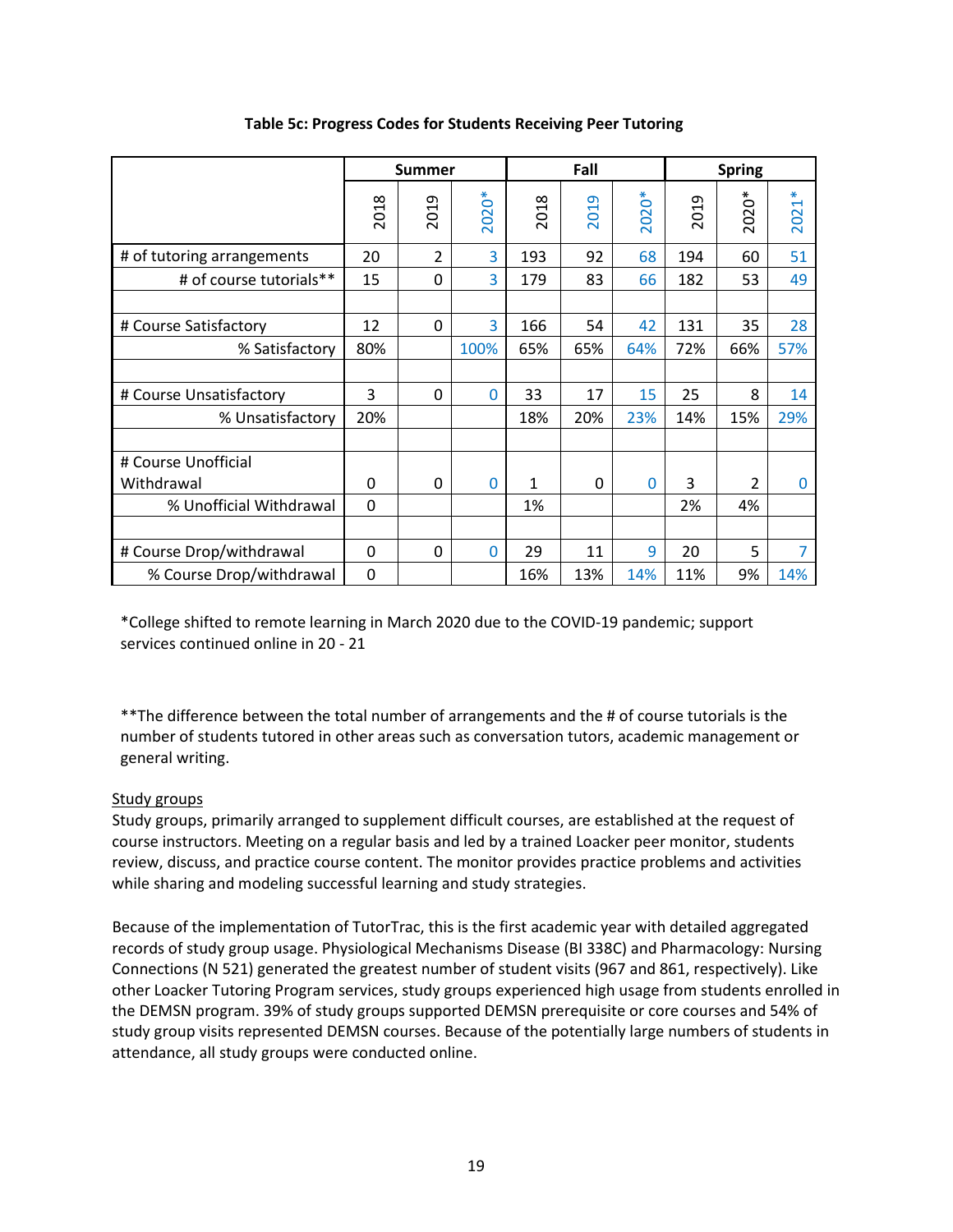*Table 6a: Study Group Arrangements* and Table 6b: Study Groups: Number of Groups/Courses provide information on established study groups.

| <b>Table 6a: Study Group Arrangements</b>                                                                                       |          |                                                          |                                                |      |                |                                                              |      |                                        |           |  |  |
|---------------------------------------------------------------------------------------------------------------------------------|----------|----------------------------------------------------------|------------------------------------------------|------|----------------|--------------------------------------------------------------|------|----------------------------------------|-----------|--|--|
|                                                                                                                                 |          | Summer                                                   |                                                |      | Fall           |                                                              |      | <b>Spring</b>                          |           |  |  |
|                                                                                                                                 | ∞<br>201 | თ<br>$\mathbf{\mathbf{\mathsf{H}}}$<br>$\circ$<br>$\sim$ | ⋇<br>$\circ$<br>2 <sub>a</sub><br>$\bar{\sim}$ | 2018 | თ<br>201       | ⋇<br>$\circ$<br>$\overline{\mathsf{C}}$<br>$\circ$<br>$\sim$ | 2019 | $\mathring{\circ}$<br>2<br>O<br>$\sim$ | ⋇<br>2021 |  |  |
| Number of Study Groups Arranged                                                                                                 | 9        | 8                                                        | 15                                             | 27   | 21             | 36                                                           | 29   | 26                                     | 51        |  |  |
| Number of Study Groups Cancelled                                                                                                | 1        | $\Omega$                                                 | 0                                              | 3    | $\overline{2}$ |                                                              | 4    | 13                                     | 8         |  |  |
| Number of Student Visits                                                                                                        |          |                                                          | 846                                            |      |                | 2,182                                                        |      |                                        | 2,472     |  |  |
| Number of Courses supported by<br><b>Study Groups</b>                                                                           | 5        | 4                                                        | 11                                             | 15   | 9              | 18                                                           | 12   | 13                                     | 23        |  |  |
|                                                                                                                                 |          |                                                          |                                                |      |                |                                                              |      |                                        |           |  |  |
| *College shifted to remote learning in March 2020 due to the COVID-19 pandemic; support<br>services continued online in 20 - 21 |          |                                                          |                                                |      |                |                                                              |      |                                        |           |  |  |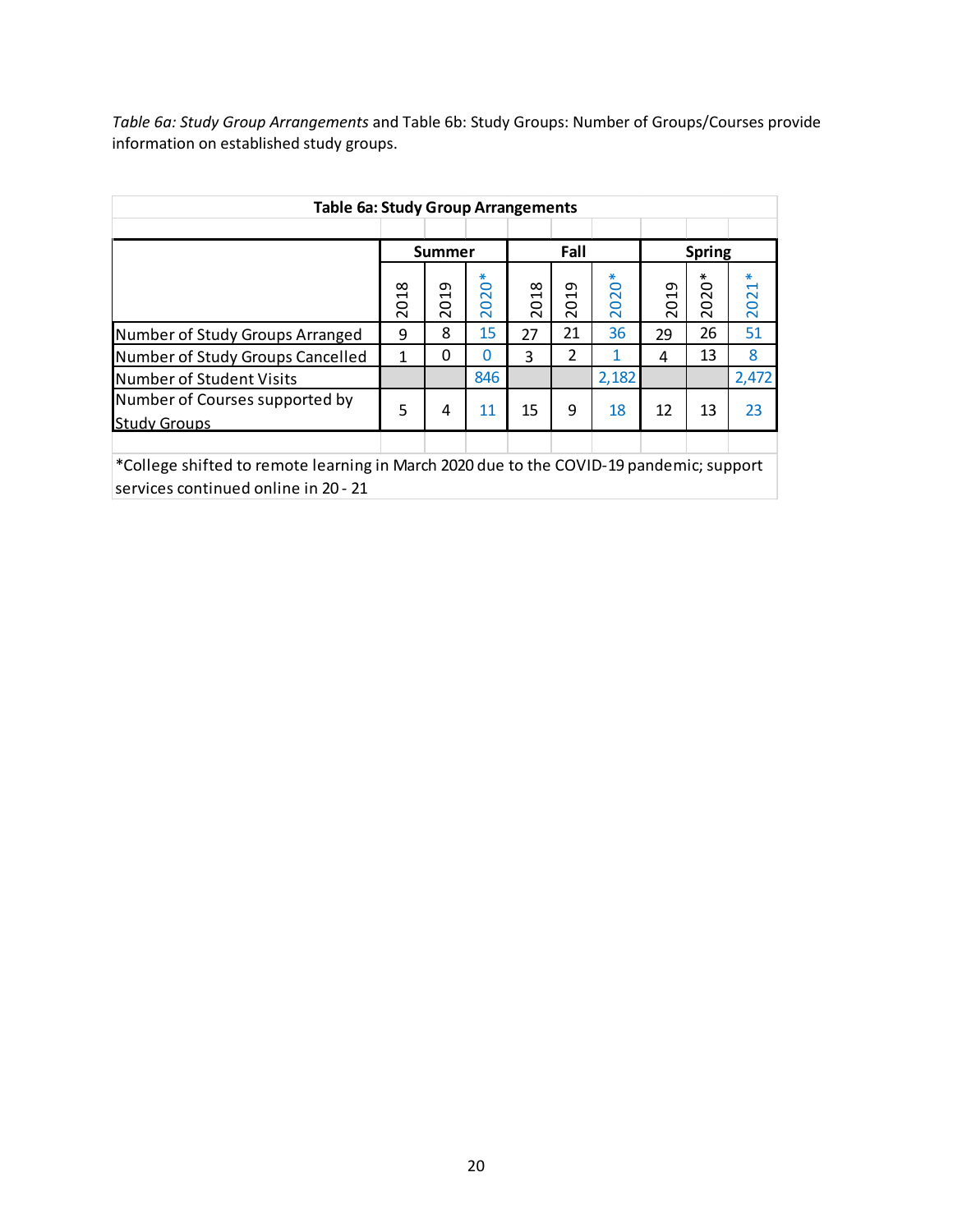| Table 6b: Study Groups: Number of Groups/Course                                                                                    |                |                         |                |  |  |  |  |  |  |  |  |  |
|------------------------------------------------------------------------------------------------------------------------------------|----------------|-------------------------|----------------|--|--|--|--|--|--|--|--|--|
|                                                                                                                                    |                |                         |                |  |  |  |  |  |  |  |  |  |
| Course                                                                                                                             | Summer         | Fall                    | Spring*        |  |  |  |  |  |  |  |  |  |
| BI 231/BI 231H                                                                                                                     | $\overline{2}$ | 3                       | 3              |  |  |  |  |  |  |  |  |  |
| <b>BI 251</b>                                                                                                                      |                |                         | 4              |  |  |  |  |  |  |  |  |  |
| BI 338/BI 338C                                                                                                                     | 3              | 4                       | 4              |  |  |  |  |  |  |  |  |  |
| CH 213                                                                                                                             | $\mathbf 1$    | $\overline{2}$          | 4              |  |  |  |  |  |  |  |  |  |
| CH 221                                                                                                                             |                | $\overline{c}$          |                |  |  |  |  |  |  |  |  |  |
| <b>CH 228H</b>                                                                                                                     |                |                         | $\mathbf 1$    |  |  |  |  |  |  |  |  |  |
| <b>MSN 605</b>                                                                                                                     |                | $\mathbf{1}$            |                |  |  |  |  |  |  |  |  |  |
| N 220                                                                                                                              | $\mathbf 1$    | $\overline{c}$          | $\mathbf 1$    |  |  |  |  |  |  |  |  |  |
| N 225                                                                                                                              |                | $\overline{c}$          |                |  |  |  |  |  |  |  |  |  |
| N 320                                                                                                                              | $\overline{2}$ | 3                       | 3              |  |  |  |  |  |  |  |  |  |
| N 321                                                                                                                              | $\mathbf{1}$   | $\overline{1}$          | 3              |  |  |  |  |  |  |  |  |  |
| N 330                                                                                                                              |                | $\overline{2}$          |                |  |  |  |  |  |  |  |  |  |
| N 340                                                                                                                              |                | $\mathbf{1}$            | 2              |  |  |  |  |  |  |  |  |  |
| N 400                                                                                                                              | $\mathbf 1$    | $\overline{1}$          | 4              |  |  |  |  |  |  |  |  |  |
| N 450                                                                                                                              |                |                         |                |  |  |  |  |  |  |  |  |  |
| N 520<br>2                                                                                                                         |                |                         |                |  |  |  |  |  |  |  |  |  |
| N 521                                                                                                                              | $\mathbf 1$    | $\overline{1}$          | $\mathbf 1$    |  |  |  |  |  |  |  |  |  |
| N 525                                                                                                                              |                |                         | $\overline{3}$ |  |  |  |  |  |  |  |  |  |
| N 527                                                                                                                              | $\mathbf 1$    |                         | 3              |  |  |  |  |  |  |  |  |  |
| N 535                                                                                                                              | $\mathbf{1}$   | $\overline{\mathbf{c}}$ |                |  |  |  |  |  |  |  |  |  |
| N 545                                                                                                                              | $\mathbf 1$    | $\mathbf{1}$            | $\overline{2}$ |  |  |  |  |  |  |  |  |  |
| N 556                                                                                                                              |                | $\mathbf{1}$            | 4              |  |  |  |  |  |  |  |  |  |
| <b>NUR 311</b>                                                                                                                     |                |                         | $\mathbf{1}$   |  |  |  |  |  |  |  |  |  |
| <b>NUR 322</b>                                                                                                                     |                |                         | $\overline{1}$ |  |  |  |  |  |  |  |  |  |
| <b>NUR 350</b>                                                                                                                     |                |                         | $\overline{1}$ |  |  |  |  |  |  |  |  |  |
| <b>NUR 353</b>                                                                                                                     |                |                         | $\mathbf{1}$   |  |  |  |  |  |  |  |  |  |
| <b>NUR 354</b>                                                                                                                     |                |                         | $\mathbf{1}$   |  |  |  |  |  |  |  |  |  |
| <b>NUR430</b>                                                                                                                      |                |                         | $\mathbf 1$    |  |  |  |  |  |  |  |  |  |
| <b>NUR433</b>                                                                                                                      |                |                         | $\overline{1}$ |  |  |  |  |  |  |  |  |  |
| $\overline{2}$<br>SC 119<br>5                                                                                                      |                |                         |                |  |  |  |  |  |  |  |  |  |
|                                                                                                                                    |                |                         |                |  |  |  |  |  |  |  |  |  |
| <b>Total number of Study Groups</b>                                                                                                | Summer         | Fall                    | Spring         |  |  |  |  |  |  |  |  |  |
| 2020 - 2021                                                                                                                        | 15             | 36                      | 51             |  |  |  |  |  |  |  |  |  |
|                                                                                                                                    |                |                         |                |  |  |  |  |  |  |  |  |  |
| *College shifted to remote learning in March 2020 due to the<br>COVID-19 pandemic; support services continued online in 20 -<br>21 |                |                         |                |  |  |  |  |  |  |  |  |  |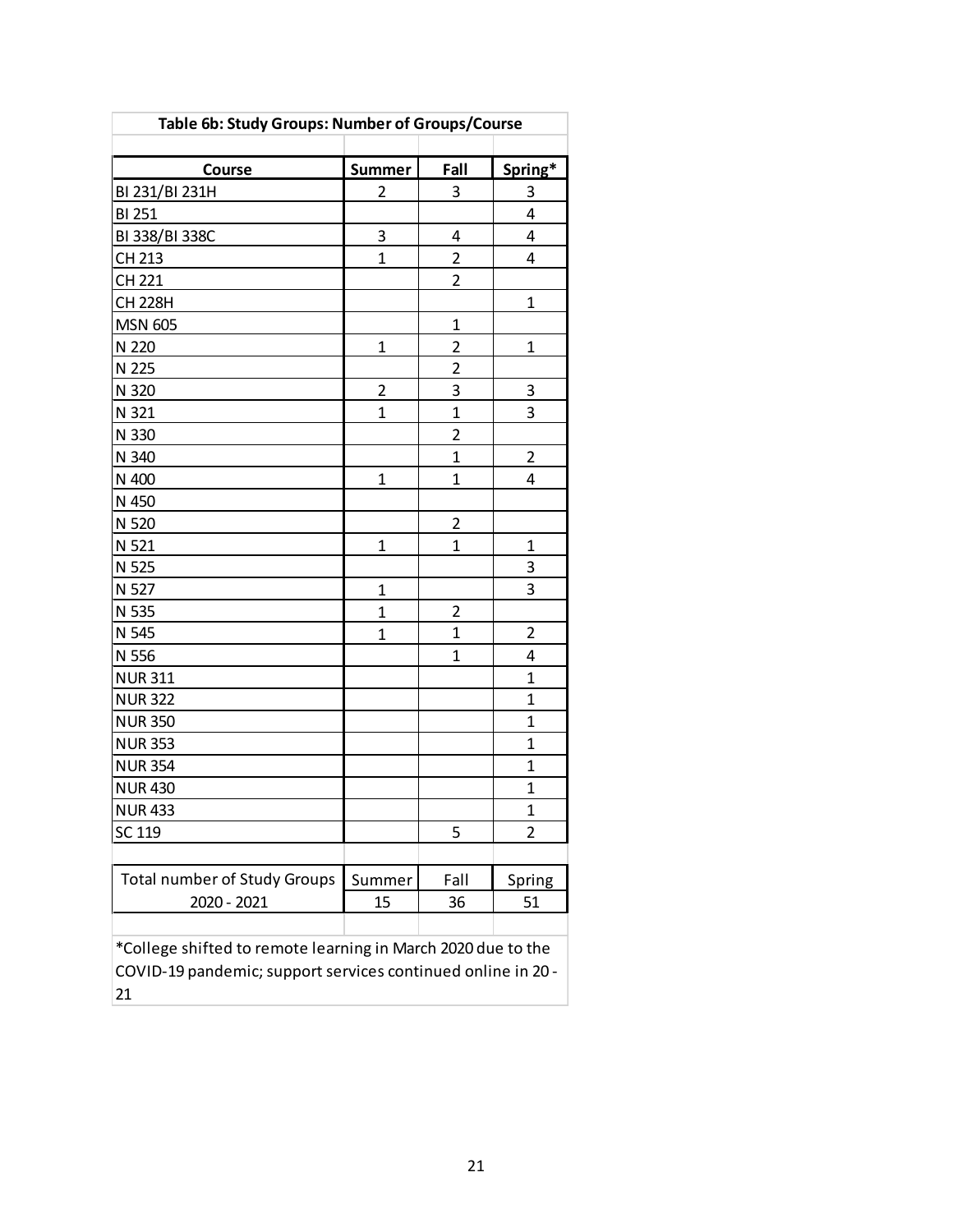Loacker Tutoring Program goals for 2020 – 21 included

- · Implementing the TutorTrac appointment scheduling function for the CRC and Soref Center and exploring its usage for peer tutoring Instructional Services implemented the usage of TutorTrac during the 2019-20 academic year, making the transition to online academic support during 2020-21 easier. The Loacker Tutoring Program began using the scheduling feature in TutorTrac in Summer 2020, allowing students to schedule appointments through a web-based interface for tutoring through the Soref Center and the CRC. The online appointment process was successful and generated positive feedback from users. After evaluating the structure of TutorTrac appointments, implementing the scheduling feature for peer tutoring would not be efficient. However the addition of a new Google database and new communication protocols with faculty, academic assistants, and tutees improved the process of organizing and sharing peer tutoring arrangements.
	- · Implementing CRC and Soref Center services to be by 1-hour appointments either at a *safedistance* on campus or remotely off campus via Zoom, offering online option for peer tutoring, and moving all study groups online
		- Most tutoring sessions conducted through the Loacker Tutoring Program took place online using Zoom, although a negligible number of students opted to attend CRC appointments in person.
- · Training CRC and Soref Center assistants, peer tutors, and study group monitors in best practices and technical skills for online tutoring Academic assistants participated in special training to learn to host Zoom sessions effectively and to modify their tutoring skills for online discussions. Ongoing training to support online tutoring will continue in future semesters.
- · Writing an operation manual for TutorTrac administrative functions Because of the increased use of TutorTrac, an administrative operation manual now exists and will be updated as features in the web-based tool changes and as departmental needs change. Key stakeholders in Instructional Services have access to the manual and the Support Services Coordinator is responsible for its accuracy.
- Attracting Freshmen to visit the Soref Center The goal of attracting Freshman students to the Soref Center has been modified to include all new students in the next academic year. As some academic support services move from online to campus, there will be a greater need to communicate these changes to all students.

Loacker Tutoring Program goals for 2021 – 22 include

- Returning CRC and Soref Center services and peer tutoring arrangements to in-person while maintaining online meeting options when appropriate;
- Evaluating the delivery modality of study groups as determined by the number of students in attendance and each course's need;
- · Configuring record storage features in TutorTrac for Loacker Tutoring Program student records;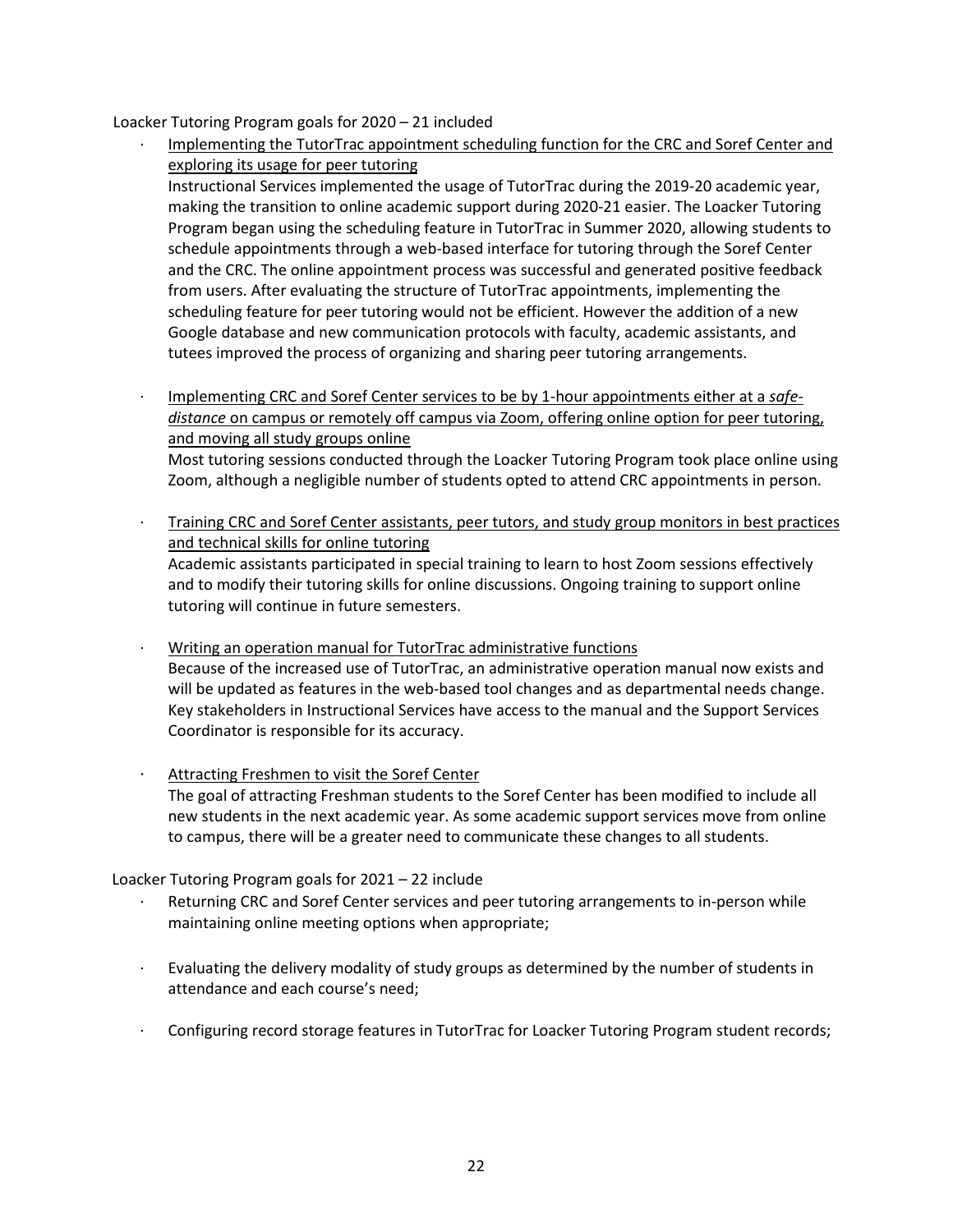- Increasing the number of academic assistants supporting the DEMSN program to meet the growing need locally and in Arizona, including soliciting nominations from key faculty and training interested students; and
- · Increasing means of informing students of tutoring services, in-person and online, with a special focus on new students.

## Professional Assistance

The Professional Assistance Program provides intensive, one-on-one, instructor-based assistance to students with significant and specific academic needs. Key areas of assistance include writing at the undergraduate and graduate levels, reading, math/quantitative literacy, ESL related reading and writing, self-management and planning strategies, test taking strategies for Praxis II and WI-FOR preparation for education students, and reading analysis, test taking strategies, and N 470 NCLEX predictor and NCLEX exam preparation for nursing students. All professional assistance was conducted remotely during 2020  $-21.$ 

## Professional Assistance goals for 2020 - 21 included

Reviewing support for students at the graduate level to ensure appropriate and timely assistance

Graduate student support continues to be an area of growth across all Instructional Services support areas. The Director worked with Graduate School Council to discuss needs and to ensure that they were aware of existing services. The re-establishment of the CM 500 course is a result of these discussions.

Professional Assistance goals for 2021 - 22 include

- · Working with the Support Services Coordinator to expand the use of TutorTrac for support documents; and
- · Investigating digitizing previous support arrangement documents.

*Table 7: Professional Assistance* provides information on the number of areas of professional assistance.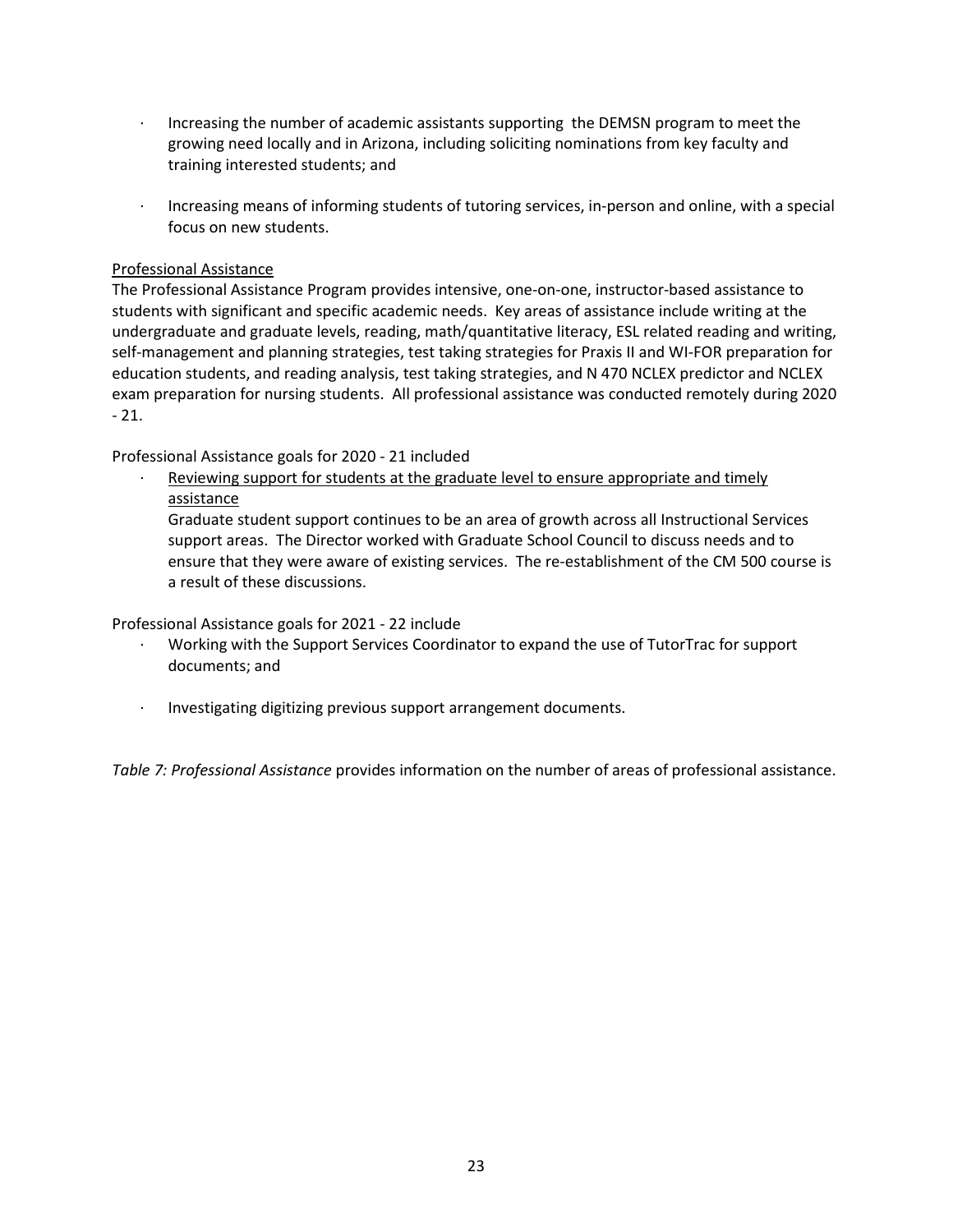|                                            | <b>Summer</b>  |                  |                         |                 | Fall     |                           | <b>Spring</b>           |              |                                      |  |
|--------------------------------------------|----------------|------------------|-------------------------|-----------------|----------|---------------------------|-------------------------|--------------|--------------------------------------|--|
|                                            | ∞<br>ā<br>ನ    | თ<br>ឪ<br>$\sim$ | $\sum_{i=1}^{n}$<br>202 | $\infty$<br>201 | თ<br>201 | $\sigma^*$<br>8<br>$\sim$ | თ<br><b>S</b><br>$\sim$ | Ő<br>202     | ⋇<br>$\overline{\phantom{0}}$<br>202 |  |
| Number of Students Receiving Assistance    | 9              | 2                | 9                       | 106             | 95       | 76                        | 110                     | 81           | 63                                   |  |
| <b>New</b>                                 | $\mathbf{1}$   | $\mathbf{1}$     | $\overline{2}$          | 41              | 41       | 28                        | 49                      | 28           | 20                                   |  |
| Continuing from previous semester          | 8              | $\mathbf{1}$     | $\overline{7}$          | 65              | 54       | 48                        | 61                      | 53           | 43                                   |  |
|                                            |                |                  |                         |                 |          |                           |                         |              |                                      |  |
| Primary Area of Assistance                 |                |                  |                         |                 |          |                           |                         |              |                                      |  |
| Academic management & Study strategies     | 0              | 0                | 1                       | 13              | 12       | 14                        | 19                      | 14           | 18                                   |  |
| <b>ESL</b>                                 | $\overline{0}$ | $\overline{0}$   | 1                       | 10              | 3        | 3                         | 10                      | 4            | 3                                    |  |
| Math/Quantitative Literacy                 | 0              | $\overline{0}$   | $\overline{2}$          | 16              | 20       | 12                        | 15                      | 18           | 14                                   |  |
| Quantitative Literacy/Academic management  |                |                  | $\overline{0}$          |                 |          | 1                         |                         |              | $\overline{0}$                       |  |
| Nursing - Test Taking/Rdg/Writing/Med calc | 0              | $\mathbf{1}$     | $\Omega$                | 16              | 8        | 6                         | 20                      | 3            | $\overline{2}$                       |  |
| PRAXIS/Test taking strategies              | 0              | 0                | $\overline{0}$          | 4               | 0        | 0                         | 4                       | 0            | $\overline{0}$                       |  |
| Reading                                    | 0              | 0                | $\overline{0}$          | $\overline{0}$  | 1        | $\overline{2}$            | $\overline{0}$          | 0            | $\overline{0}$                       |  |
| Reading/Academic management                |                |                  |                         |                 |          |                           |                         |              | $\overline{2}$                       |  |
| Reading/Writing                            | 0              | $\mathbf 0$      | $\overline{0}$          | 6               | 5        | 3                         | 4                       | 1            | $\overline{2}$                       |  |
| Speaking                                   |                | 0                | $\overline{0}$          |                 | 1        | $\overline{2}$            |                         | $\mathbf{1}$ | $\overline{0}$                       |  |
| Writing - Undergraduate                    | 6              | 0                | $\overline{0}$          | 24              | 25       | 9                         | 24                      | 10           | 6                                    |  |
| Writing - Graduate                         | 3              | $\mathbf{1}$     | 5                       | 17              | 11       | 13                        | 14                      | 16           | $\overline{7}$                       |  |
| Writing/Academic management                |                |                  | $\overline{0}$          |                 | 3        | 8                         |                         | 8            | 5                                    |  |
| Writing/ESL                                |                |                  | $\overline{0}$          |                 | 6        | 4                         |                         | 6            | 4                                    |  |
|                                            |                |                  |                         |                 |          |                           |                         |              |                                      |  |
| Assistance complete/No follow through      | 5              | 1                | $\overline{0}$          | 45              | 42       | 33                        | 56                      | 33           | 23                                   |  |
| <b>Continuing Next Semester</b>            | 4              | $\mathbf{1}$     | 9                       | 61              | 53       | 43                        | 54                      | 48           | 40                                   |  |

## **Table 7: Professional Assistance**

\*College shifted to remote learning in March 2020 due to the COVID-19 pandemic; support services continued online in 2020 - 21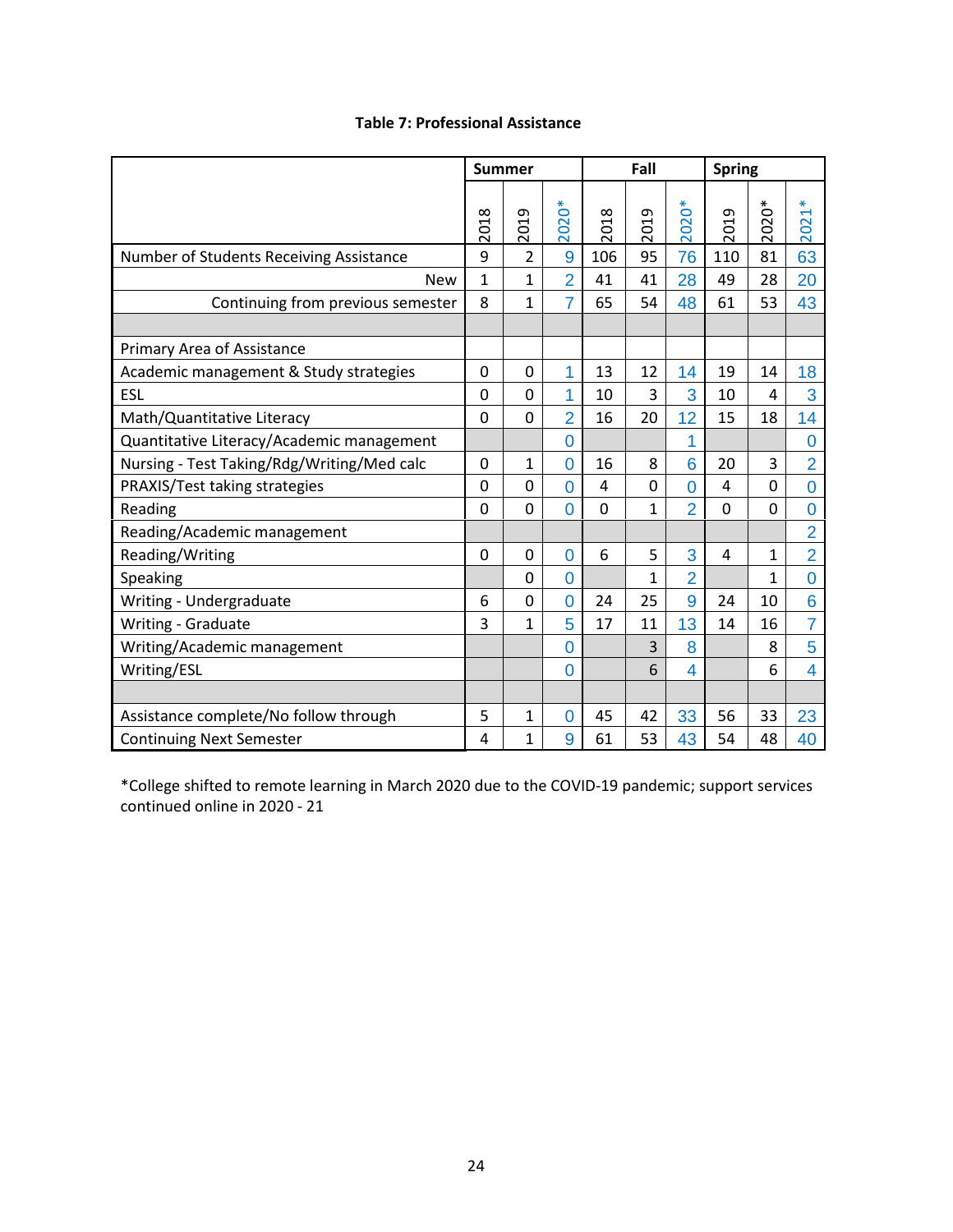#### **Nursing Support**

Instructional Services works closely with the School of Nursing and Healthcare Professions (SNHP), providing significant support for both faculty and students. Resources are allocated to support students throughout their undergraduate and graduate studies with an emphasis on updating and creating services to respond to student needs. The Director, Assistant Director, and Support Services Coordinator routinely meet with SNHP faculty to review services and identify concerns. In addition to resources centers, peer tutoring, study groups and professional assistance, Instructional Services offers the specialized support for nursing students described below and in the Standardized testing section.

#### Medication Calculations (N 050, N 150, N 151, N 152, WE 143)

Instructional Services collaborates with the School of Nursing & Healthcare Professions to provide general medication dosage calculation support. Services provided include general review for nursing students and more intensive support for students who need additional assistance with medication dosage calculations. A sequence of services is offered beginning with pre-semester review sessions, followed by workshops for students who are unsuccessful on their medication calculation tests, and ending with a semester long course for students who need ongoing intervention, review, and practice. The wellness course, *WE 143 – Medication Dosing – Must Know Math for Nurses*, is a course recommended to nursing students before they begin clinical coursework or while they are taking clinical courses. Each of these services focuses on assisting students with becoming proficient in determining IV rates, careful reading, problem solving, estimation, and accuracy – all core mathematics concepts as they relate to medication dosage calculations. Students are encouraged to work together to gain insights and strategies from their peers as well as develop confidence to address potential dosage errors made by peers. While skills are emphasized, students are also reminded of their critical role and professional duty in the chain of the safe administration of medications.

Medication calculation goals for 2020 - 21 included

· Building the bank of medication calculation instructional videos to include daily maintenance fluid administration and heparin dose changes based on clotting time

The spring 2020 shift to teaching online highlights the need for asynchronous learning materials. A video that contains both information relating to maintenance fluids and heparin was created. This video can be used as reference material in a face-to-face learning format or for an asynchronous online format.

· Creating fictitious patients with corresponding orders, drug packaging images, and questions that mirror the new assessment format.

Several activities which focus on interleaving concepts were created. One activity, focuses on the complexity medication care required for a vulnerable 13 year old patient. It forces the student to pull out and use relevant information and disregard information that is not relevant. Similar, additional practice activities including maintenance fluids and heparin dosing were also created.

Medication calculation goals for 2021 - 22 include

- · Creating Moodle quizzes;
- · Continuing creating activities that provide students the opportunity to work on interleaving concepts; and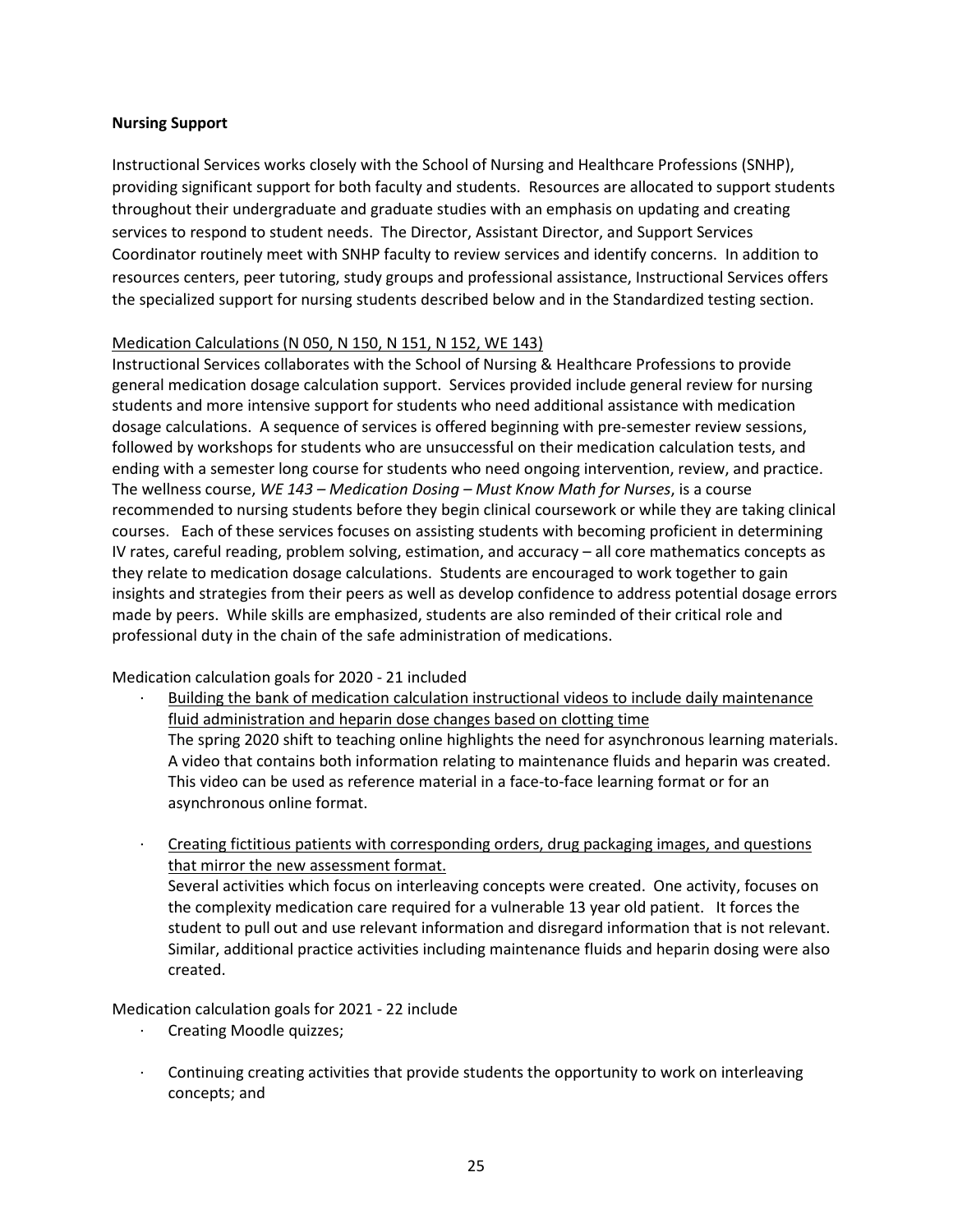· Creating activities that push the student to identify whether or not a result is reasonable to better match the need for number sense and estimation in the hospital setting.

|        |          |           |             | Support for Students in N 325/N 345/N 455 |             | Support for       | Support for       |
|--------|----------|-----------|-------------|-------------------------------------------|-------------|-------------------|-------------------|
|        |          |           |             |                                           |             | Students in N 225 | Students in N 529 |
|        | Number   | # of pre- | # of        | # of students                             | # of        | # of classroom    | # of classroom    |
|        | of pre-  | semester  | medication  | in medication                             | students    | presentations/    | presentations/    |
|        | semester | review    | calculation | calculation                               | enrolled in | number of         | number of         |
|        | review   | session   | workshops   | workshops                                 | semester    | students assisted | students assisted |
|        | sessions | students  | (N 050)     |                                           | long course | individually      | individually      |
|        |          |           |             |                                           | (N          |                   |                   |
|        |          |           |             |                                           | 150/N151/   |                   |                   |
|        |          |           |             |                                           | N152) & (%  |                   |                   |
|        |          |           |             |                                           | of all)     |                   |                   |
| Fall   | 3        | 65        | 8 sessions  | 9 students                                | 0 student   | 1 students met    | 2 students met    |
| 2020   |          |           |             | (14%)                                     | (0%)        | individually      | individually      |
| Spring | 3        | 63        | 8 sessions  | 8 students                                | 0 students  | 2 classroom       | 3 zoom            |
| 2021   |          |           |             | (12%)                                     | (0%)        | presentations     | presentations     |

## Medication Calculation Support

| <b>WE 143</b>    |                    |                               |  |  |  |
|------------------|--------------------|-------------------------------|--|--|--|
| Semester         | Number of Students | Number of Successful students |  |  |  |
| <b>Fall 2020</b> |                    | 8 (100%)                      |  |  |  |
| Spring 2021      |                    | 6 (100%)                      |  |  |  |

## **GRADUATE WRITING SUPPORT**

Instructional Services staff maintain contact with graduate faculty from programs around the college in order to discuss observed obstacles to student learning and success within graduate programs. These discussions aid staff in designing and providing access to relevant support programming. At present, Instructional Services provides direct support for graduate student writing development through the Communication Resource Center (CRC), professional assistance, and the CM 500: Introduction to Graduate Writing workshop.

## CM 500: Introduction to Graduate Workshop

This online seminar-style workshop provides an introduction to general standards for graduate writing, as well as source handling, APA fine points, and bias-free language guidelines, resources, and best practices. At the request of graduate faculty from several programs, the education support services coordinator expanded the curriculum in Spring 2021 to include a focus on understanding, managing, and writing literature reviews. The workshop ran in August 2020 as a three-week workshop (12 students from MCP) and twice consecutively in Spring 2021 as a six-week workshop (sec. one enrolled one music therapy and two MCP students; sec. two enrolled two MBA and ten EdD students). Each version of the course includes asynchronous, independent skills development and three synchronous Zoom practice sessions.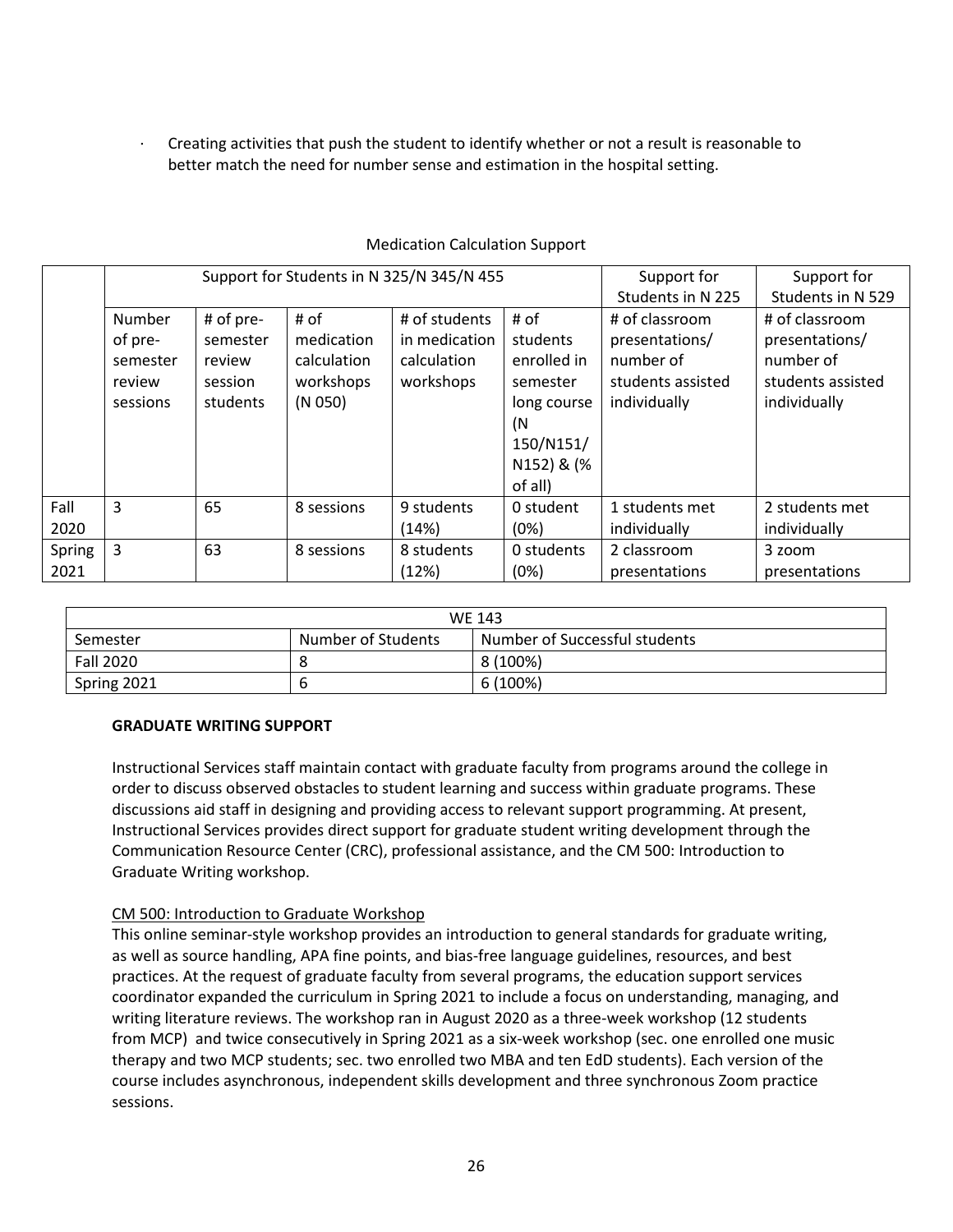## Graduate Writing Support Goals for 2020 - 21 included

- · Designing curriculum for CM 500 and offering course in August 2020 Curriculum for CM 500 was create based on needs of the students. The course was offered in August 2020.
- · Creating online content (videos, materials, assignments, online components) Enough materials were developed to allow the asynchronous elements to run between Zoom meetings in both the three- and six-week courses. This task will be ongoing, however, due to new student populations who may join the class as their discipline faculty learn of it.
- · Evaluating and revising curriculum as needed The August 2020 course was populated fully by twelve Masters of Community Psychology students. Subsequent runs of the course saw the population expand to include music therapy, business, and education graduate students, which required redesign to incorporate work standards and models for those programs. Faculty from each of the represented programs wanted students to learn more about literature review, so the curriculum was redesigned to use literature review as the key writing form.
- · Establishing communication with admissions and with stakeholders in graduate programs The Instructional Services director and the education support services coordinator contacted faculty from each program that includes graduate education to describe the CM 500 course and invite departmental participation.

### Graduate Writing Support goals for 2021 – 22 include

- · Improving communication with graduate program faculty and leadership to a) maintain and communicate current, accurate information about curricula for programs within DOE, b) monitor changes to state federal, and college testing or related licensure requirements, and c) to facilitate timely design of and student referrals for assistance;
- · Evaluating and revising curriculum of CM 500 course(s) as needed to include and serve new disciplines;
- · Creating and presenting a new section of CM 500 designed to serve the needs of graduate student writers for whom North American English is a second or additional language; and
- · Collecting examples of student writing that represent both excellent work and common writing problems that interfere with graduate student success.

## **STANDARDIZED TESTING SUPPORT**

Instructional Services staff provide direct support for students facing admissions, curricular, and licensure testing across the curriculum. Forms of professional support include one-on-one, small group, workshop, and registered courses within standard curricula at the undergraduate and graduate levels. Instructors learn and maintain current knowledge about test content, design, preferred/recommended study methods, curricular support and timing of testing, and Alverno and State of Wisconsin policies for qualifying scores. Additionally, instructors serve as resource officers for others in the department and across the college.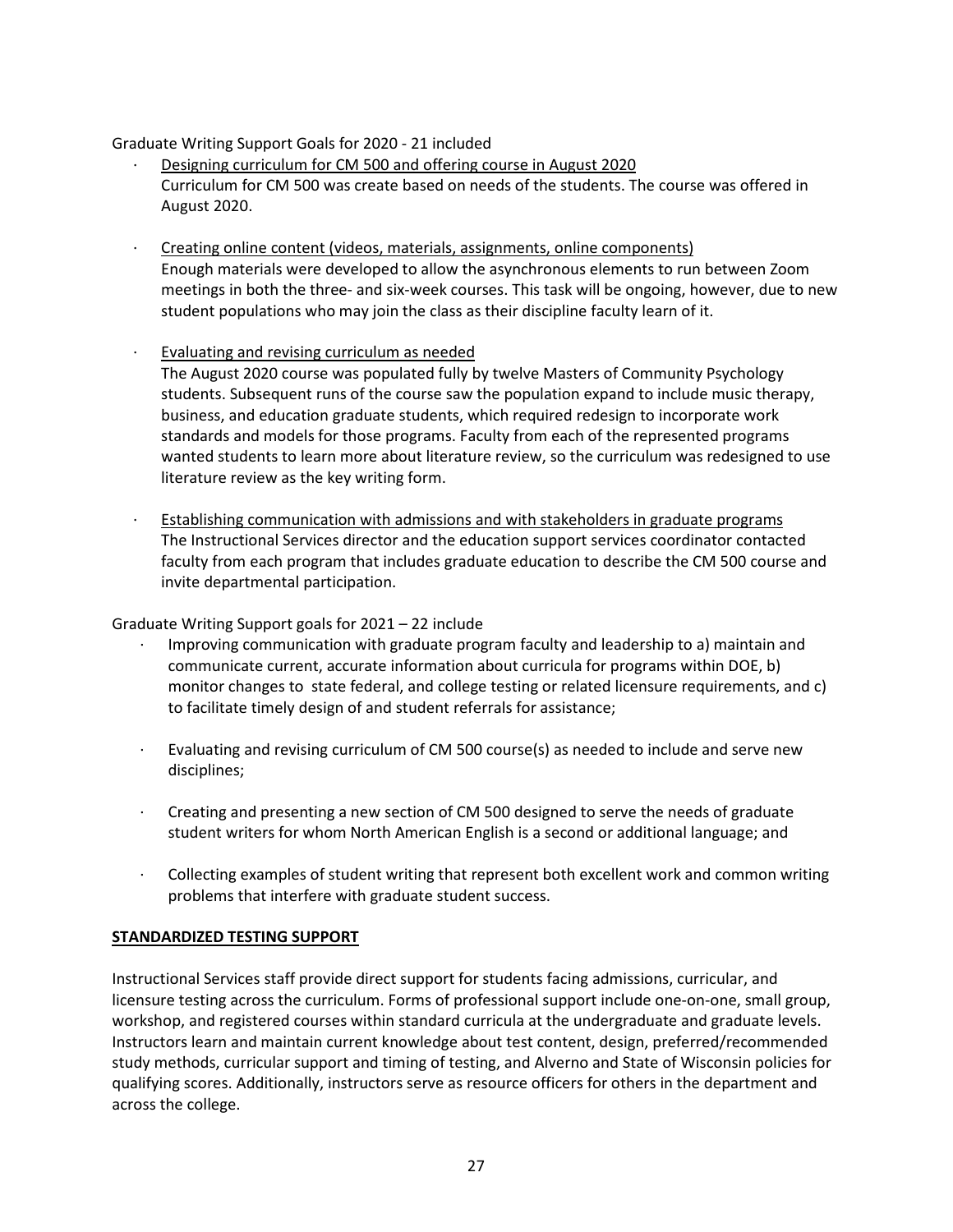As programs are added to the curriculum, Instructional Services will monitor the need for additional areas of standardized testing support. At present, the following disciplines receive testing assistance services: education, music therapy, nursing, and social work. Additional programming supports GRE, LSAT, and other graduate program admissions testing.

General Standardized Testing Support Goals for 2020 - 21 included

Reviewing the need for and scope of standardized testing services

The education support services coordinator expects to monitor the need for Praxis II services for Montessori licensure students, to redesign FOR services in collaboration with DOE, to assist in creating support for social work students, and to expand services for music therapy at the undergraduate and graduate levels. Many testing requirements were paused during the pandemic, so it will be necessary to revisit this goal once educational programs and licensing agencies return to regular service levels and confirm requirements moving forward.

Determining whether certain skills could be provided through general asynchronous workshops Pandemic-related interruptions to and revisions of testing requirements disrupted testing services. Because of a number of concurrent revisions to discipline curricula and both governmental and departmental testing requirements, the education support coordinator will address this goal with relevant partners in 2021 - 22.

· Collaborating with CRC and Soref Center coordinators to track faculty and student requests for standardized testing support services No students at the CRC or Soref Center requested assistance related to licensure testing preparation.

- Determining the need for and availability of resources for standardized testing support The education support services coordinator maintains an archive of resources in past Moodle courses related to Praxis II and FOR tests and regularly scans for new or updated resources that provide direct digital assistance to students facing licensure testing. These resources represent a supplement to, rather than a replacement of, those materials and services designed in-house as specific student needs. Because other instructors within Instructional Services and in discipline departments have developed and maintained their own significant collections of relevant and useful testing support materials, combining these for review, organizing, and sharing will be an ongoing goal.
	- · Increasing awareness of standardized testing services among faculty, staff, and students. Methods of marketing support services to students and to their home departments will be updated in the 2021 - 22 academic year.

## Education and Music Therapy

Instructional Services supports Division of Education (DOE) and music therapy majors as they proceed through their course work and prepare for licensure tests mandated by federal and state governments. This support is provided through the CRC and Soref Resource Centers, live workshops, and one-on-one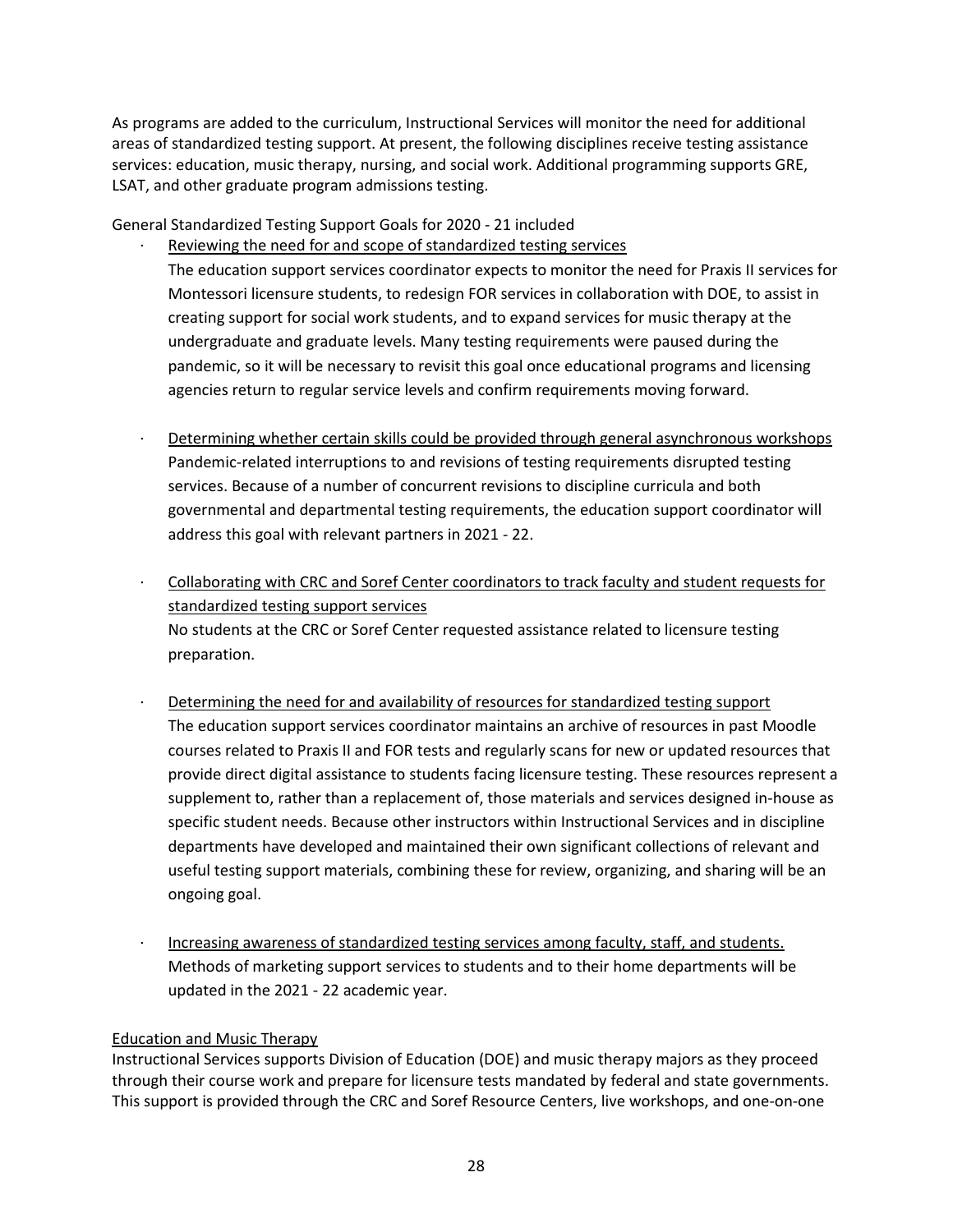professional assistance for general test question analysis, study strategies, and testing anxiety.

## Music Therapy CBMT Seminar and Workshop

In Fall 2020, the education support coordinator presented a new workshop geared toward assisting registered and prospective graduate-level music therapy students as they prepare for the CBMT licensure examination. The seminar, partly designed to attract students from around the country to Alverno's graduate music therapy program, served 24 attendees.

The education support coordinator also provides a yearly workshop to graduating seniors in music therapy to help them prepare for the CBMT licensure examination. In Spring 2021, the workshop was presented on Zoom because of campus COVID-19 closure. Five students attended, which represents 100% of Spring 2021 music therapy graduates.

Both the seminar and the workshop focused on test question analysis and general critical reading and reasoning strategies for the CBMT, with an additional component designed to highlight the professional dispositions tested on the examination. In this session, the education support coordinator piloted crossdisciplinary test content as a tool to focus students on strategy.

General support goals for education and music therapy services in 2020 - 21 included

Combining licensure testing services for Music Therapy with those for Education

First, the Instructional Services annual report for 2020 - 21 now includes a section expressing the connection between services for music therapy and education licensure. Next, some disciplinespecific resources have been revised to serve both education and music therapy students. These resources now focus on strategy, rather than test content, making them usable with students across disciplines. The education support coordinator piloted the use of strategy-focused crossdisciplinary test content in two music therapy sessions and with a professional assistance tutee.

· Collaborating with CRC and Soref Center coordinators to track requests and design services for licensure testing

Students seeking peer tutoring or services in the Soref Center or CRC did not request services related to licensure testing during the 2020 - 21 academic year.

Education and music therapy goals for testing support services in 2020 - 21 included

Redesigning FOR test question analysis and testing anxiety support for an asynchronous online environment

Requirements for Foundations of Reading were paused during COVID, so this goal has been deferred to 2021 - 22 pending the DOE redesign of FOR services, which will place content knowledge support directly within relevant coursework and leave test question analysis and testing anxiety support to be determined by the education support coordinator in collaboration with DOE.

Pursuing a meeting with Instructional Services, Admissions, Advising, and education stakeholders regarding admissions and testing requirements for education majors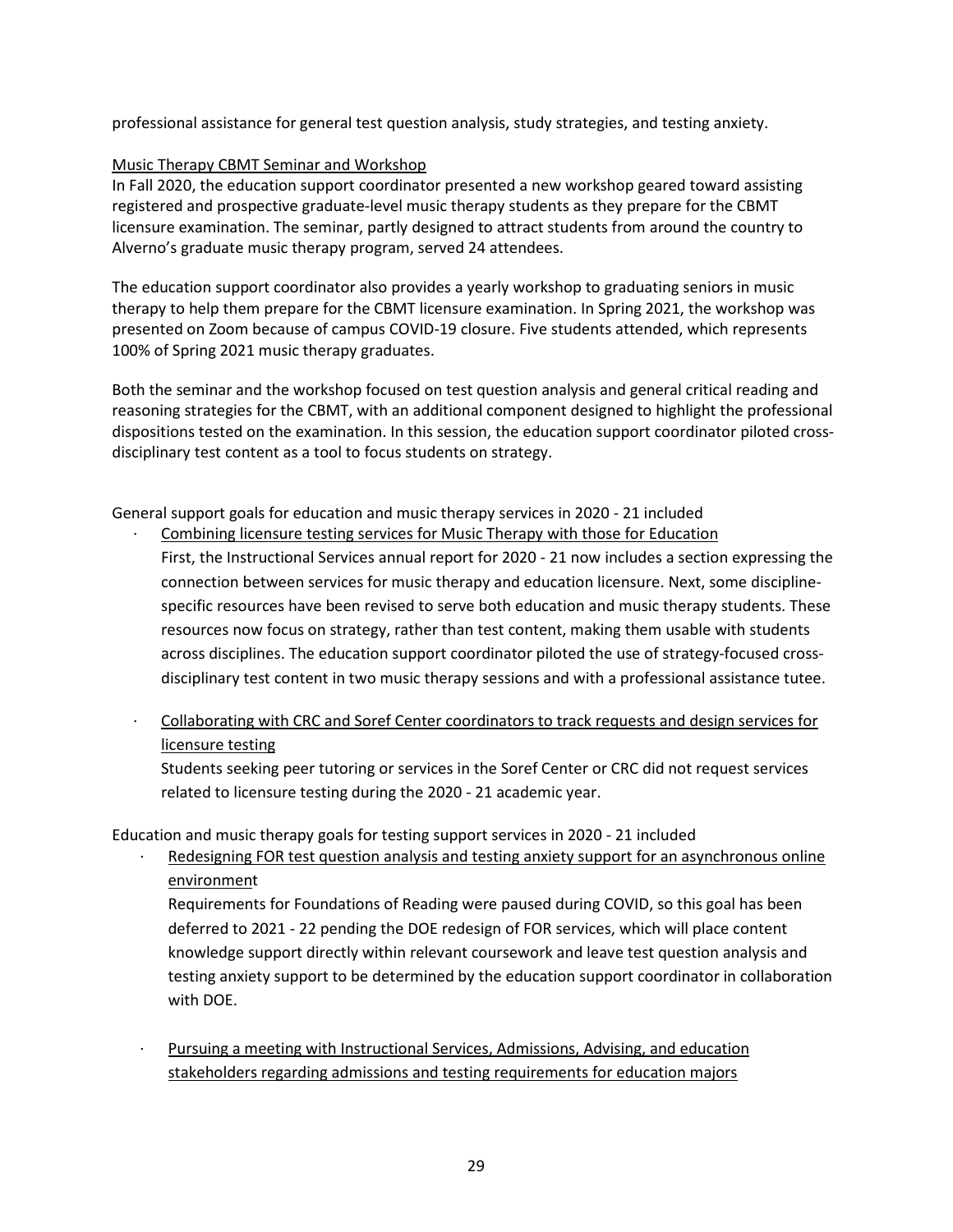This is deferred to 2021 - 22.

- · Collaborating with Education and Admissions to enact professional review of ESL/ELL/EFL paraprofessional candidates by ESL/ELL/EFL Coordinator This is deferred to 2021 - 22.
- Designing and promoting access to a general asynchronous workshop focused on techniques to reduce test anxiety.

Deferred to the 2021 - 22 academic year. This workshop, which may become synchronous if the demand exists, will serve not only music therapy students, but also students in education, nursing, and social work.

General support goals for education and music therapy services for 2021 - 22

- Planning a roster of digital, accessible, asynchronous and synchronous testing support to serve students from all programs in which licensure testing is required;
- · Collaborating with DOE and Admissions to enact professional review of ESL/ELL/EFL paraprofessional candidates by ESL/ELL/EFL Coordinator;
- · Monitoring requests and student needs related to licensure testing support in education and music therapy;
- Scheduling an annual meeting between Instructional Services, Admissions, Advising, and education stakeholders regarding admissions and testing requirements for education majors; and
- · Creating and revising services to reflect post-pandemic requirement changes.

## **Nursing**

## Test Taking Strategies for Nursing Students (WE 137)

WE 137 offers instruction in test-taking and anxiety reduction strategies, including reading analysis, vocabulary review, error analysis, and research based study strategies, to nursing students throughout the curriculum. These strategies are bolstered by continued introduction of practice questions. This course was developed in response to the high demand for test-taking assistance and offers one section each semester. Increasingly, more students at the beginning level of the nursing curriculum are taking the class. This is a positive sign since developing test-taking skills early should assist students as they move into intermediate and upper level classes. The course also informs students about opportunities they have across campus to improve their test-taking strategies. Students are encouraged to take advantage of study groups, which routinely provide test-taking practice, the Communication and Soref Resource Centers, and the Clinical Learning Center. As more and more students are enrolled in the course early in their studies, their preparation is showing a positive effect on their first nursing courses.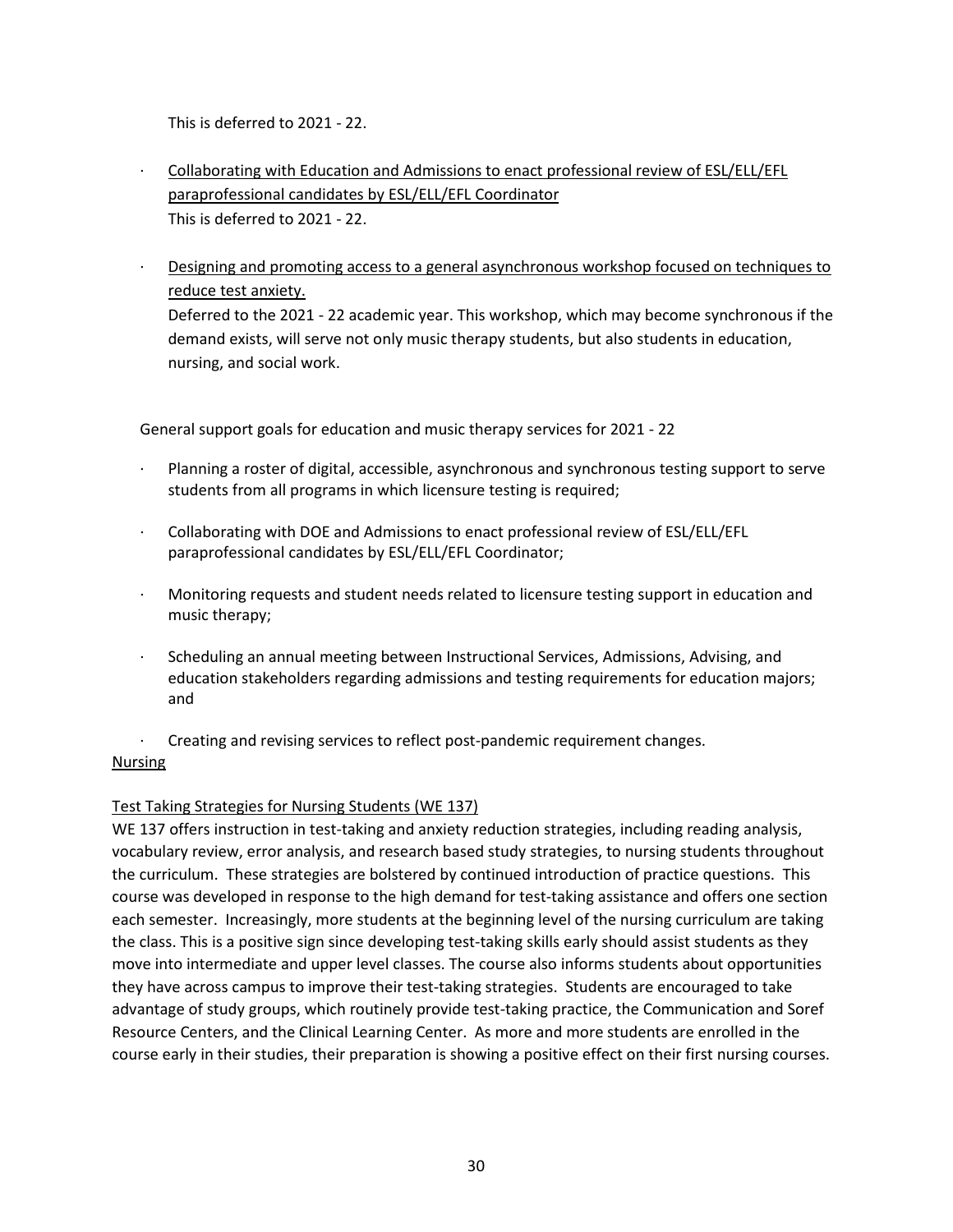### Goals for 2020 - 21 included

- · Designing an online version of WE 137 and moving course materials to Moodle
- Adding an August section of WE 137
- WE 137 was offered in all time-frames of the 2020-21 academic year. The first summer term section ran during August, 2020, then a section ran again in the Fall. For the second year in a row, a winter term section of the course was offered in January 2021, and then a final section for the year ran in Spring. All sections this year were online and asynchronous.
- Increasing advertising for the course to increase enrollment Nursing instructors were made aware of all changes to try to increase enrollment.

## Goals for 2021 - 22 include

- Returning Fall and Spring sections of WE 137 to face-to-face delivery; and
- · Reviewing August and Winter term online sections to facilitate more participation by students.

### Test Taking Strategies for Pre-Nursing Students (AC 120, 121, 122, 123, and 124 Prep Sessions)

All incoming prospective nursing students, from new first-time, full time students to advanced transfer students, are required to take and pass the HESI Admission Assessment Examination. The exam assesses students in three areas: vocabulary, grammar, and reading comprehension. Students need to achieve a 75% average in the three areas. Instructional Services provides targeted test-taking strategy workshops to help students prepare for the exam. Most workshops consist of five one-hour sessions that review possible vocabulary choices, common grammar errors, and the various types of reading comprehension questions. Workshop sessions also offer students practice questions and answer rationales in all three areas. Workshop sessions for advanced transfer students have generally been offered in an abbreviated face-to-face format (one multi-hour session) followed up by online sessions and resources. For the 2020- 21 academic year, all instruction was provided in an online format. A goal for future terms is to move as many resources as possible to online platforms to better serve students both during face-to-face workshops and as an alternative to traditional settings. The hope is that prep sessions will return to face-to-face instruction for the 2021 - 22 school year.

### Social work

### Test Taking Strategies for Social Work students to prepare for the national boards

 Instructional Services presented a workshop to SW 400 students in Fall and Spring to help the students develop their test-preparation strategies to be successful on the national ASWB (Association of Social Work Boards. The examination primarily employs content based questions, and test-taking strategies have been adapted from other content areas, primarily from Nursing. The goal for the 2021 - 22 is to continue to be able to have the sessions in face-to-face delivery mode in the 400-level Social Work classes.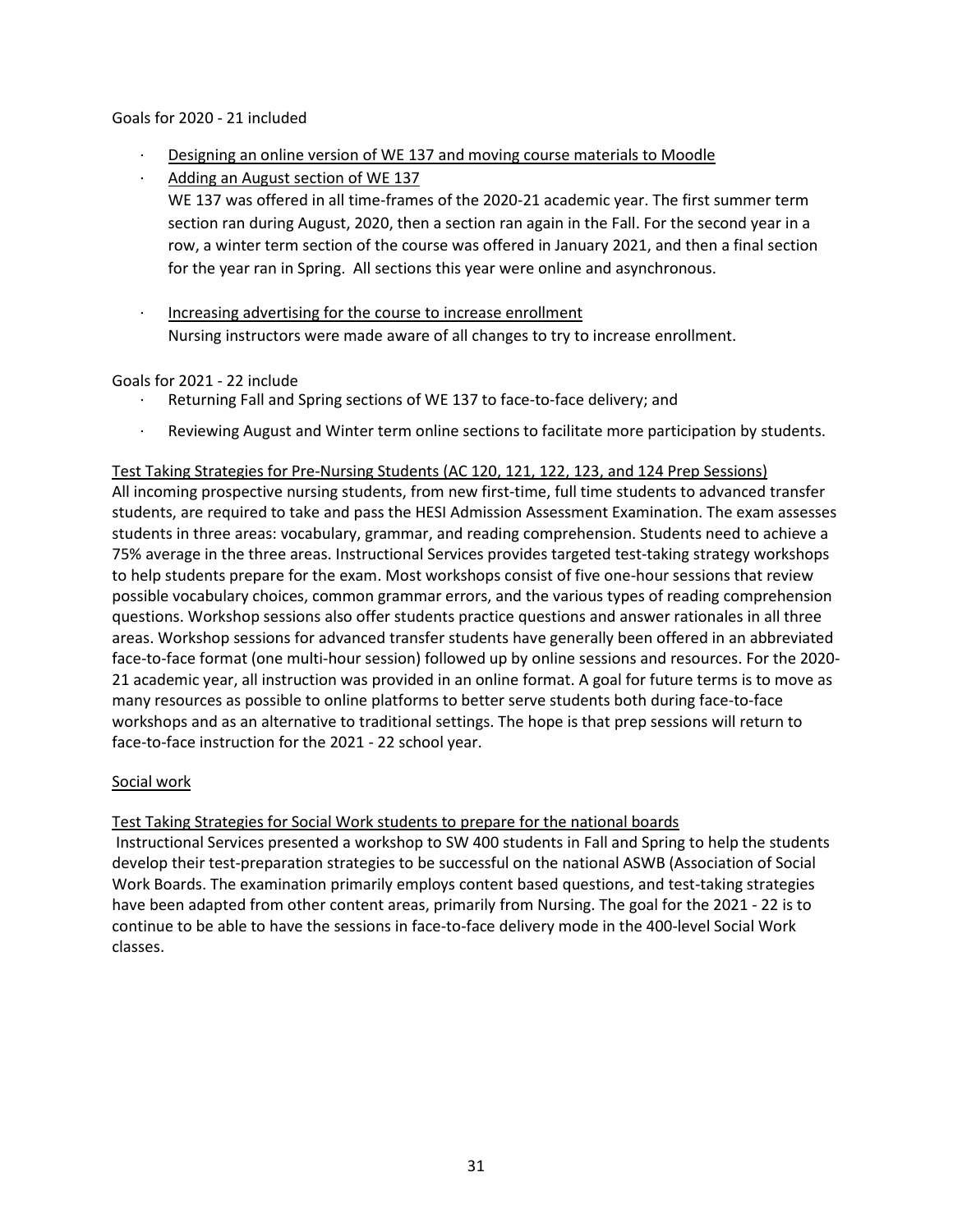## Graduate/professional school

#### Graduate/professional school exam preparation (PP 250)

Instructional Services supports students who are considering going on to graduate or professional school after completing their baccalaureate studies by offering assistance to help them prepare to take graduate entrance examinations and to understand the graduate school application process. This assistance is primarily provided through professional assistance and focuses on test-taking practice, testtaking strategies in verbal and quantitative literacy, writing analytical essays, and content review as appropriate.

The department, in conjunction with the Center for Academic Excellence, offers the workshop PP 250 Graduate and Professional School Exam Preparation in an online format during the college winter term; the online version of the workshop offered in January 2021 had seven students enrolled. The workshop was opened to any student, no matter what year they were scheduled to graduate, who wished to add and review the content at any time in the semester; students are also encouraged to reenroll in subsequent years to review the materials just in time for taking their admission tests. Instructional Services will continue to offer PP 250 during subsequent winter terms each academic year, and these workshops will continue to be open-enrollment throughout the spring term.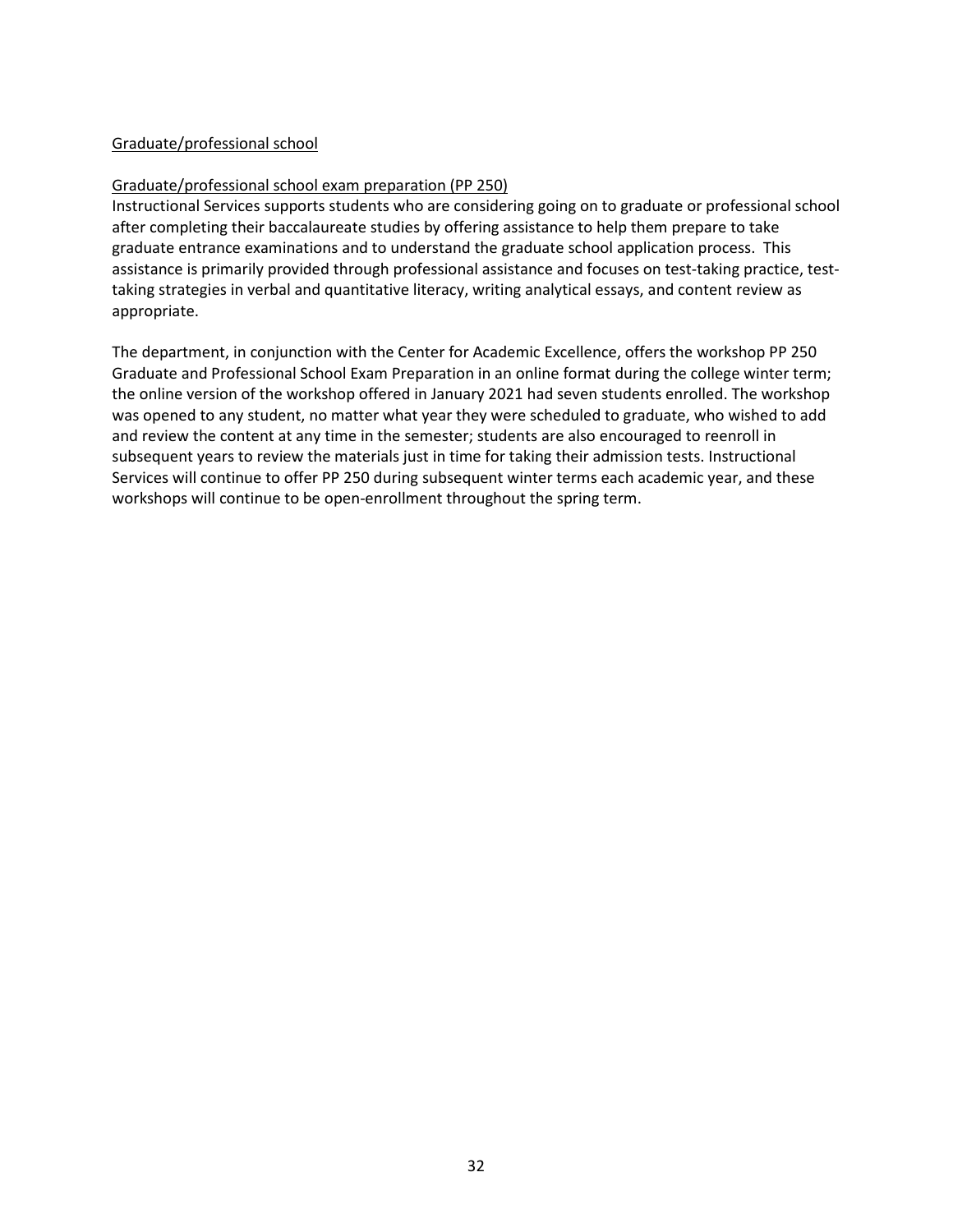Appendix: Professional Development

Appendix I: Presentations and Professional Development

Presentations and consultations:

- *Courageous Conversations* (Cottey College August 2020 ML Cogar with Tracy Stockwell)
- *Learn English Like a Foreigner* (Exceptional Learner class at Western Illinois University September 2020 – Sheryl Slocum)
- *Providing a Frame of Reference for Our Students' Stories* (WITESOL Conference November 2020 – Sheryl Slocum)
- *Teaching Freshman Writing to Bilingual/Multilingual Students* Consultation provided to Dr. Ron Clohessey (English Department, MATC - December 2020 – Sheryl Slocum)

Professional Organization Memberships:

- AHEAD Association on Higher Education and Disability
- CRLA College Reading and Learning Association
- ILA International Literacy Association
- NCTM National Council of Teachers of Mathematics
- NNN National Numeracy Network
- NOSS National Organization for Student Success
- TESOL Teachers of Speakers to Other Languages
- WCLCA Wisconsin College Learning Center Association
- WITESOL Wisconsin affiliate of TESOL
- WIAHEAD Wisconsin Affiliate of AHEAD
- WMC Wisconsin Mathematics Council

Professional development conferences:

- Leadership Advancing Character and Cultures in Schools (LACCS) year-long professional development
- WAICU Disability Services Providers group professional development meetings (2)
- ASU REMOTE Summit (July, 2020)
- TESOL Virtual Convention (July 2020; March 2021)
- WITESOL Virtual Conference (November 2020)
- NNN Virtual Conference (February 2021)
- Pear Deck Pear Fair Conference (February 2021)
- Hispanic Serving Institution Network of Wisconsin Conference: *Advancing Racial Equity in our Colleges and Communities* (March 2021)
- Wisconsin Mathematics Council Green Lake Virtual Conference (May 2021)

Professional development webinars:

- *Aiming for Inclusivity in Academic Support* (WCLCA June 2020)
- *GoBoards* (WCLCA June 2020)
- *Lessons Learned & Using Those to Plan in Uncertain Times* (WCLCA June 2020)
- *Online Tutoring Tools and Troubleshooting* (WCLCA June 2020)
- *Ibram X Kendi: How to be an antiracist* (Prince George's County Memorial Library System July 2020)